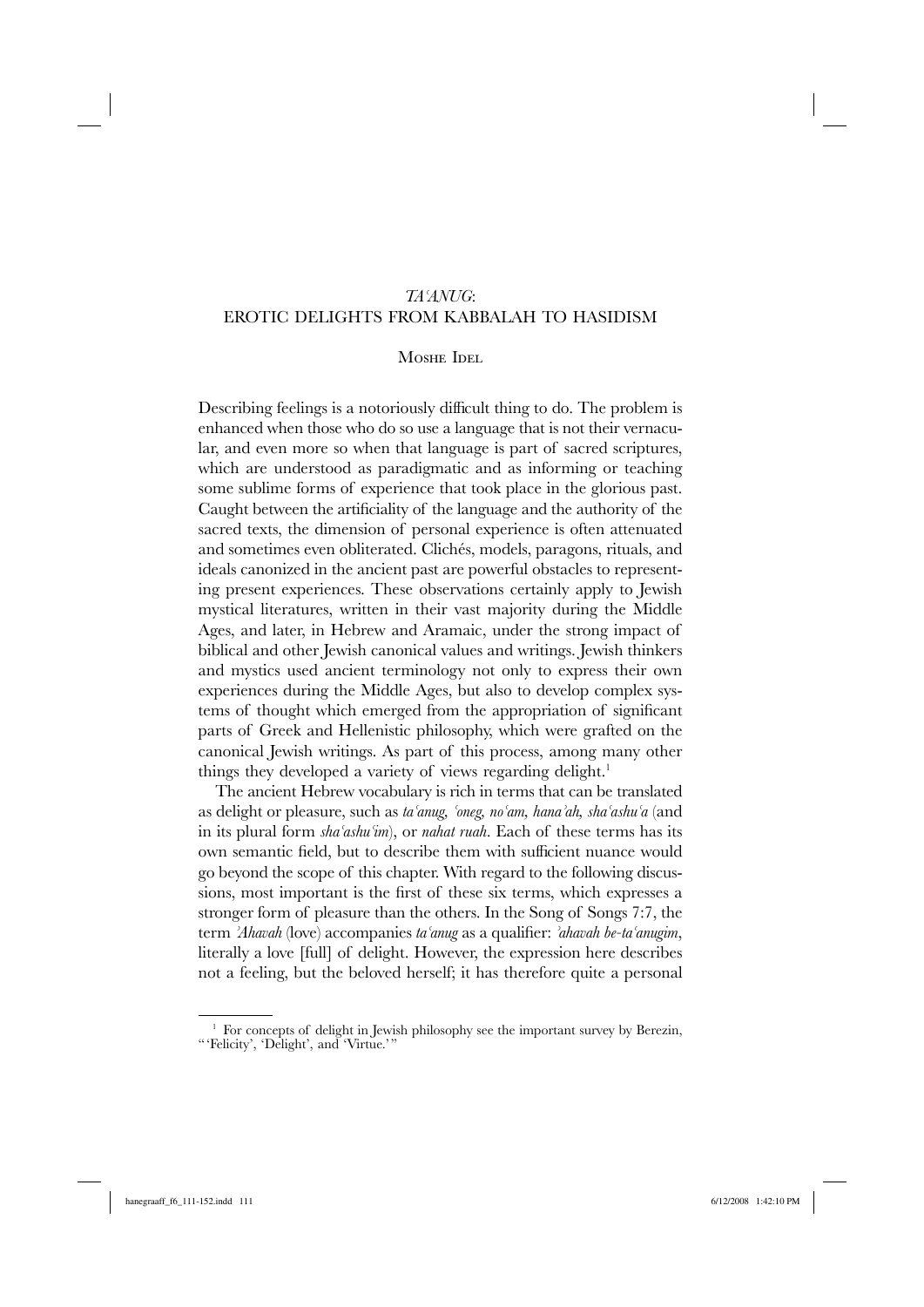dimension and, we may assume, also carries some kind of corporeal implication. This is also the case with the other occurrence of a plural form that becomes more accepted in later layers of Hebrew; it is found in Ecclesiastes 2:8, where it takes the form *ta{anugot benei xadam*, that is to say, the delights of men and women.

Even more important for the subsequent development of Jewish mysticism is the biblical assumption that man can delight in God. In various verses (Isaiah 58:14, Psalms 37:4, Job 22:6 and 27:10), the reflexive form of the verb *'ng, tit'aneg* refers to a contact with God, which means that someone may, in principle, take delight in God. The implication of this type of relationship is that God is not conceived of as substantially transcendental or unapproachable, even less unknown by man, but that, at least according to these biblical verses, a strong erotic relationship is deemed to be possible. Or, to put the following discussions in a wider perspective: on the one hand, the biblical theology of the covenant has sometimes been cast in marital imagery, thus creating a sense of intimacy which has some erotic aspects; and, on the other hand, the biblical and rabbinic rituals that were regarded as quintessential for this covenant were understood in rabbinic and later forms of Judaism as some kind of activity that creates intimacy, including an erotic one, between God as the male and the people of Israel—or its counterpart on high, *Knesset Israel*—as the female.2 The theme of delight, found in other parts of the Bible, has been drawn into this development, thus creating the assumption that the rituals in question have some erotic valences, described by the term delight.

In the following, we shall survey a few of the instances in which *ta{anug* is used by Jewish mystics, but it should be noted that we will skip the most widespread application of the noun and the verb, related in rabbinic literature and in Jewish mysticism to the post-mortem delight of the righteous, or their souls, in Paradise known as beatitude. Thus the following discussions do not deal with post-mortem beatific visions, but with experiences that take place while the mystic is alive. Still, those personal eschatological descriptions would deserve separate treatment, since they also had an impact on how mystics understood their experiences while alive, that is, as an adumbration of the Paradisiacal states, or an actualization of future experiences by elite figures in the present.

<sup>2</sup> See Idel, "Rabbinism versus Kabbalism," and *Kabbalah and Eros*, 22–38.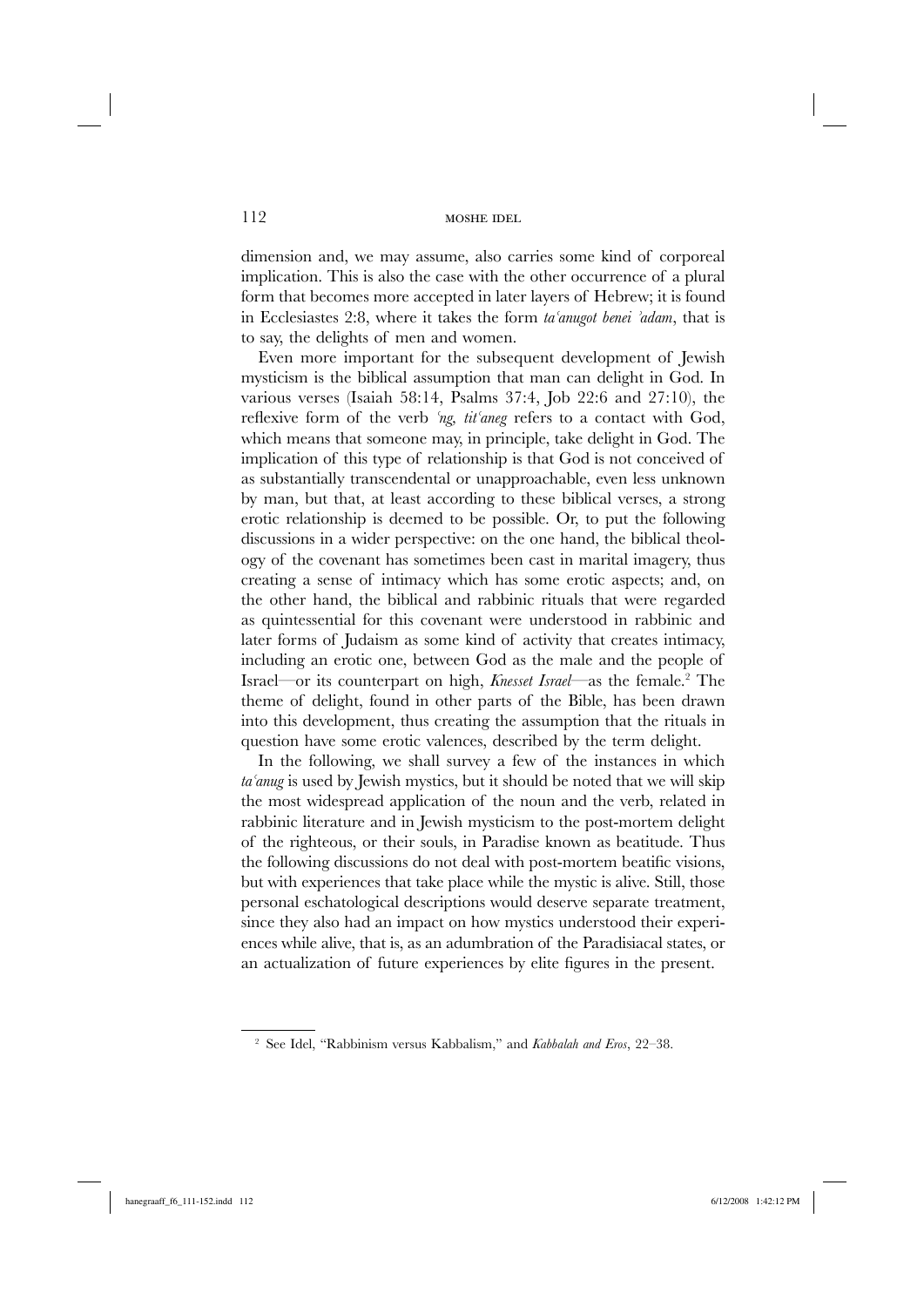#### *TA{ANUG*: erotic delights from kabbalah to hasidism 113

#### *Ta{anug: Mysticism, Ritual, Theurgy, and Theosophy*

Let me start with a survey of the issue that is central to our discussion below: the nexus between delight and ritual. Such a linkage occurs explicitly in the Bible (Isaiah 58:13), where the Sabbath is called *{Oneg* (delight), and has been reiterated thousands of times in subsequent Jewish literatures.<sup>3</sup> In rabbinic literature, the performance of the complex rituals connected to the rest that is required during the Sabbath has been understood as inducing a state of delight without further systemic explanations. Indeed, even a Jewish philosopher who was not much inclined to appreciate the need to gladden the body, such as the early thirteenth century R. David Qimhi, wrote in his commentary on Isaiah that

it is a positive commandment to cause delight to the body during the day of Sabbath by pleasant and good food, since by distinguishing it from the other days in a positive manner he will remember the creation, and that God created the world *ex nihilo* and rested on the seventh day, and because of it he will praise God and exalt him by his mouth and heart, and his soul will delight.4

Qimhi sees the Sabbath as the opportunity for progressing from bodily pleasure to spiritual delight; the latter, in its turn, is connected to the pure contemplation of God, detached from the demands of the body, which have already been satisfied. Evidently, only the soul of the observer of the Sabbath ritual enjoys the experience—God's reaction is neither specified nor assumed.

In the Kabbalistic literature, however, the delight of the Sabbath was interpreted in terms of the affinities that were believed to exist between this day and a supernal divine power, referred to in many cases as Sabbath: with the *sefirah* either of *Binah*, or *Yessod*, or *Malkhut*.<sup>5</sup> The Sabbath as a supernal power constellates the time of the earthly Sabbath, which is the time of delight in general and, according to a widespread view, also the time of conjugal union. $6$ 

<sup>&</sup>lt;sup>3</sup> On the connections between delight and Sabbath in rabbinic literature and in Kabbalah see the important monographs of Ginsburg, *The Sabbath in the Classical Kabbalah*, 63–64, 152 note 94, 154 note 103; and *Sod ha-Shabbat*, 54–55, 167, 179–180; and Tishby, *The Wisdom of the Zohar*, III, 1215–1238.

<sup>&</sup>lt;sup>4</sup> See his commentary on Isaiah 58:13, printed in *Miqra'ot Gedolot*, fol. 83d.

<sup>5</sup> See the studies mentioned above, note 3.

<sup>6</sup> Ginsburg, *The Sabbath in the Classical Kabbalah*, 289–296.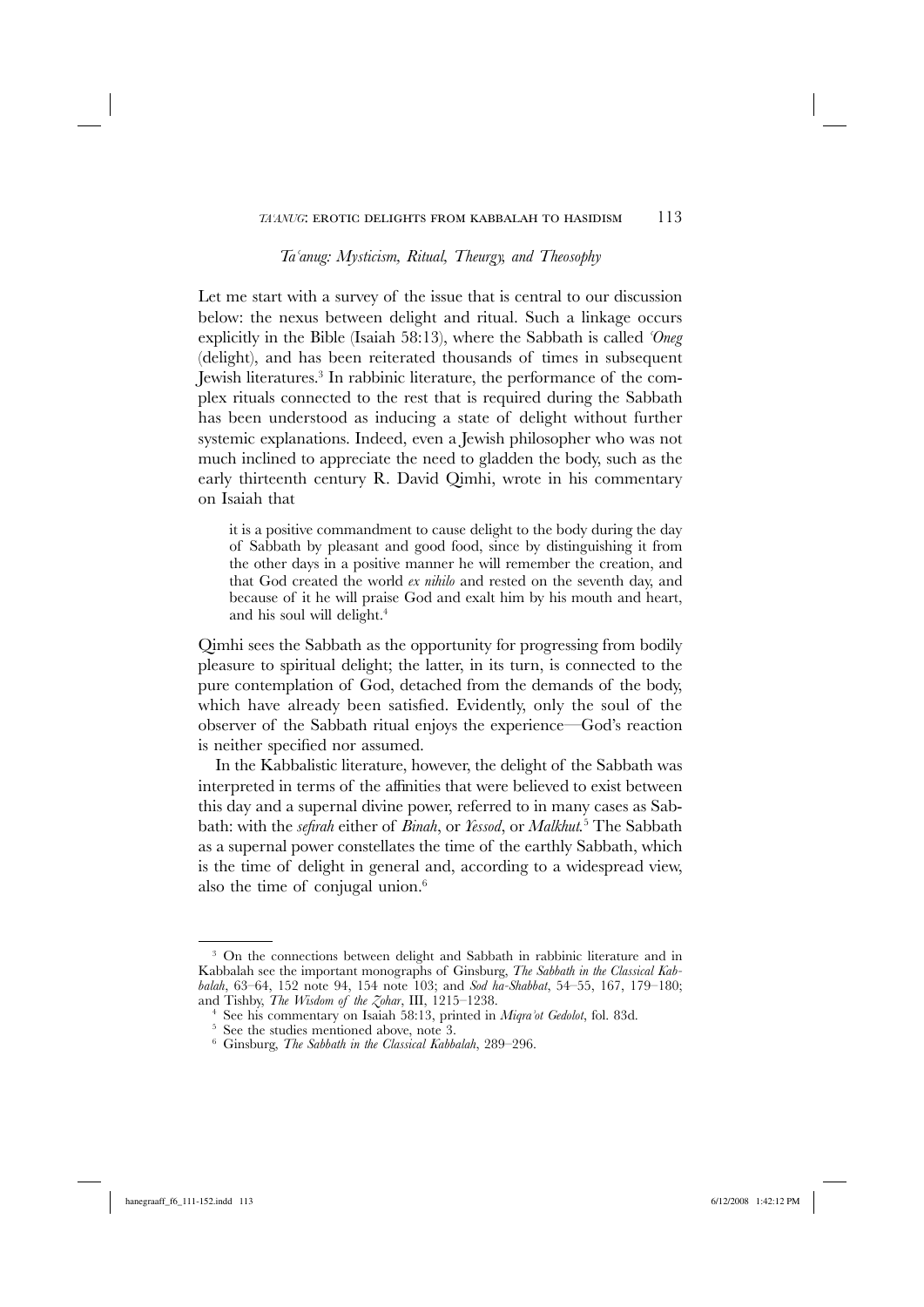A brief though quite significant mention of delight is found already in the *Book of Bahir*, one of the earliest and most important documents of theosophical-theurgical Kabbalah, which emerged at the beginning of the thirteenth century. The anonymous Kabbalist writes: "Habakuk said 'I know that my prayer has being received in a delightful manner, and I too have been delighted.'"<sup>7</sup> This attribution of delight to the prophet has no parallels in the Bible. We may assume that the text means to refer to a double delight: the divine one that emerges in response to the prayer of the Kabbalist, and that of the Kabbalist himself. The first one is a variant of the earlier rabbinic statements according to which God wishes to receive the prayers of righteous and is affected by them.<sup>8</sup> The second one is part of a rabbinic view, already described above, which assumes that the ritual of Sabbath generates delight.<sup>9</sup> We may surmise therefore that prayer is an action that induces delight within the divine realm: a view that I propose to describe as a theurgical operation and which reflects a position that can be discerned also elsewhere in the *Book of Bahir*. 10 Thus a ritual event is understood as generating delight both in the divine and in the human realms. This simultaneity is important, since it attributes to the most widespread ritual in rabbinic and Kabbalistic Judaism an overarching status: its performance generates delight on the two different levels of reality, divine and human. Given the centrality of *Sefer ha-Bahir* in the history of early Kabbalah, we may assume that this short statement left its imprint on many discussions involving delight, even when the title of the book was not explicitly quoted.

For how delight is related to another theosophical stand, we may quote an early thirteenth-century Kabbalist, R. Ezra ben Shlomo of Gerona, who resorted several times to the noun *ta{anug*:

"Let him kiss me by the kisses [of his mouth]":11 Those are the words of the glory<sup>12</sup> that desires, as one who wants to ascend, to adhere  $\lim$ order] to be enlightened by the supernal light, which is not imagined,

<sup>&</sup>lt;sup>7</sup> See Abrams, *The Book Bahir*, 145 note 48, and for the Kabbalists who used this section see Scholem, *Das Buch Bahir*, 49.

See, e.g., *Babylonian Talmud, Sukkah*, fol. 60b. On Rabbinic theurgy see, e.g., Lorberbaum, *Image of God*, 156–169 (Hebrew), and Garb, *Manifestations of Power in Jewish Mysticism*, 28–46, 91–97 (Hebrew).<br><sup>9</sup> See above, note 3.

<sup>10</sup> See Idel, *Kabbalah: New Perspectives*, 161–162.

<sup>&</sup>lt;sup>11</sup> Song of Songs 1:2.

<sup>&</sup>lt;sup>12</sup> Namely the *seftrah* of *Tiferet*. See Scholem, *Studies in Kabbalah* I, 27 note 75 (Hebrew), and Vajda, *Le commentaire d'Ezra de Gerone*, 56.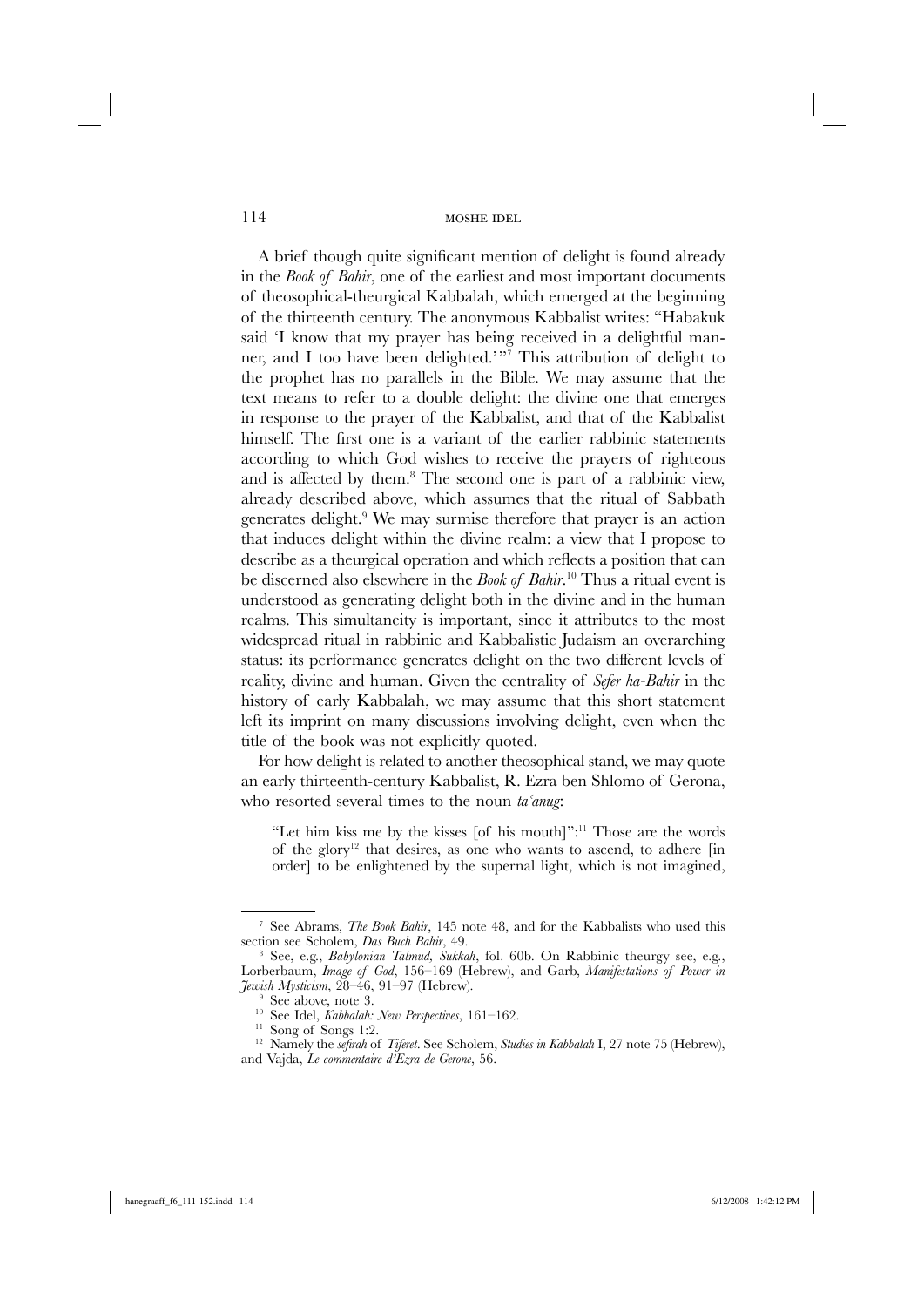but ascends [only] in thought and as an idea, and this is the reason why it is addressed [in the verse] in a third person [namely "his mouth"]. And the kiss is an allegory for the delight of the adherence of the soul to the "source of life",13 and the "addition of holy spirit" and this is the reason why it is written "by kisses" [*mi-neshiqqot*], since each and every cause<sup>14</sup> receives thought and addition from the sweet light<sup>15</sup> and from that pure splendor.<sup>16</sup>

I understand this passage—and some of its parallels, which are even more strongly influenced by Neoplatonism—as describing two moments in the mystical life: one is the conjunction with the source, and the other is its sequel, namely the augmentation of the Holy Spirit as the result of that adherence.17 If a nexus is assumed to exist between the two moments, the question may be asked: whose, exactly, is the delight? If it is the human soul alone who enjoys the experience of delight, it is difficult to understand why an additional effluence of the Holy Spirit is generated. However, if we attribute the delight to the hypostasis, designated as "source of life," that enjoys the adherence of the soul, then we may regard the increased influx as resulting from the excitation of that hypostatic level of divinity by the mystic's soul. Indeed, as we learn later on the same page, the "addition of the holy spirit" refers to an influx pouring down upon the "seventy-two names,"<sup>18</sup> and the phrase "the addition of blessing" refers to a process that takes place within the *sefirot*.<sup>19</sup> In any case, it should be emphasized that an explicit link between adherence of thought and addition of blessing or influx is found also in other instances in R. Ezra. This allows us to assume that we are dealing here with a stable connection, not just a casual one.<sup>20</sup>

<sup>&</sup>lt;sup>13</sup> Presumably the first or the second *sefirah*. See Scholem, *Studies in Kabbalah*, I, 32 note 120. See also the footnote of Tishby, in his edition of R. Azriel of Gerone, *Commentary on the Talmudic Aggadot*, 35 note 13 (Hebrew).

<sup>&</sup>lt;sup>14</sup> I.e. sefirah.

<sup>&</sup>lt;sup>15</sup> *'Or matoq*. This expression occurs also in R. Azriel of Gerone's *Commentary on the Talmudic Aggadot*, 34, in a similar context, i.e. dealing with the return of the soul to its source and the joy it enjoys.

<sup>16</sup> *Commentary on the Song of Songs*, II, 485. For another English translation see Brody, *Rabbi Ezra ben Solomon of Gerona*, 39–40; Pedaya, *Vision and Speech*, 166–167 (Hebrew); Wolfson, *Language, Eros and Being*, 264. For the occurrence of *ta{anug* in some other instances in this book, see *Kitvei ha-Ramban* II, 491.

<sup>17</sup> See Idel, *Kabbalah: New Perspectives*, 46–47.

<sup>&</sup>lt;sup>18</sup> *Kitvei ha-Ramban*, II, 485, 498. The phrase occurs also on 530.

<sup>19</sup> Ibidem, II, 485, 526. See especially Vajda, *Le commentaire d'Ezra de Gerone*, 257 and the pertinent footnotes.

<sup>20</sup> See the passage in R. Ezra, *Commentary on the Talmudic Aggadot*, fol. 114b–115a, published in Afterman, *The Intention of Prayers*, 119–120 (Hebrew), with the pertinent bibliography.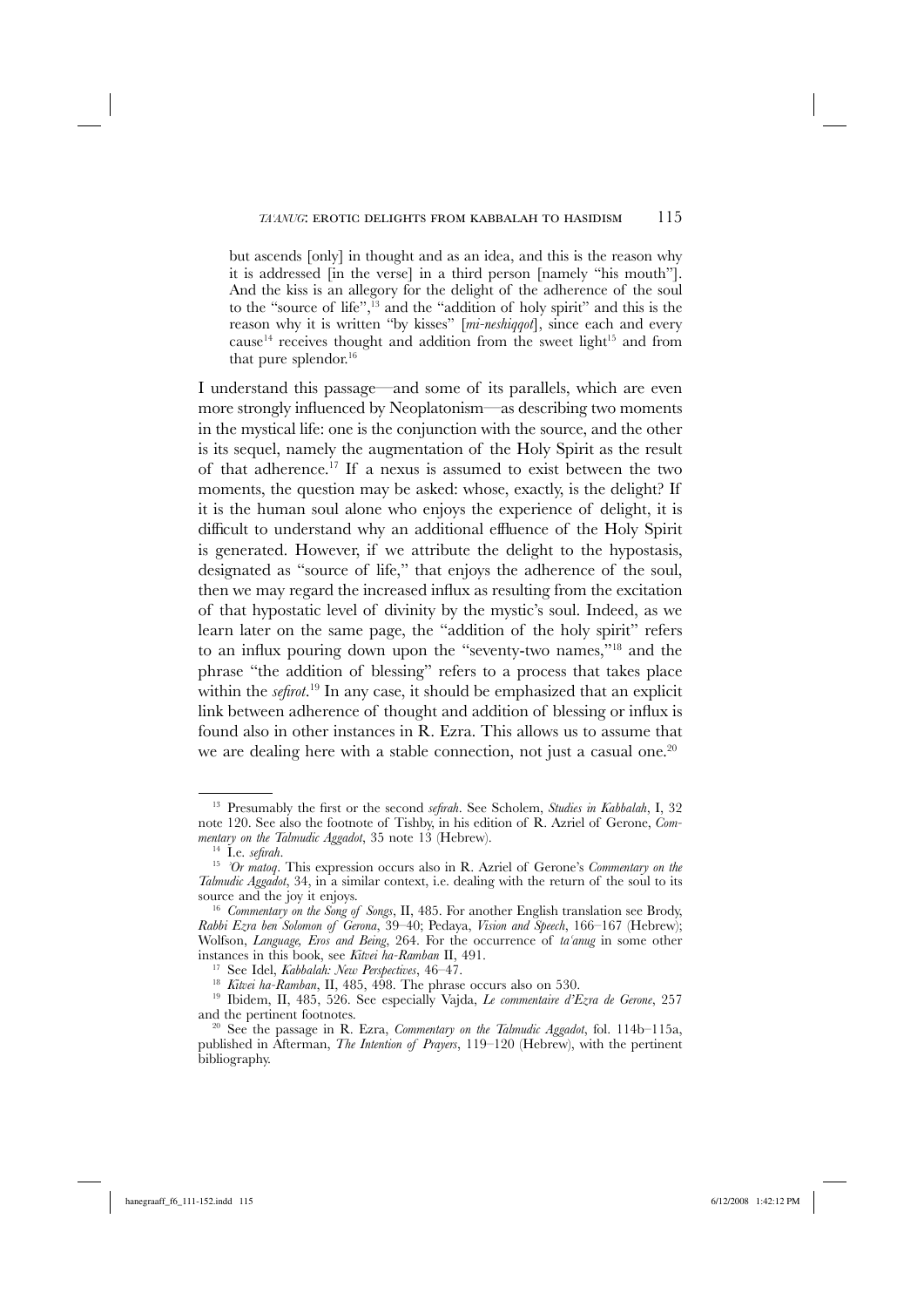# 116 moshe idea work in the method is a mosher in the mosher in the method in the mosher in the mosher in the mosher in the mosher in the mosher in the mosher in the mosher in the mosher in the mosher in the mosher in the m

By attributing delight to supernal causes as well, I do not mean to deny the possibility that, in R. Ezra, the soul is also delighted, as we can learn from the phrase *ta{anug ha-neshamah*—the delight of the soul—that occurs a bit further on the same page.<sup>21</sup> My assumption is that by ascending on high, the soul enters the theosophical system and undergoes processes similar to those of the divine powers. Thus in this case too delight has a double subject, just as in the *Book of Bahir*. Indeed, elsewhere in this commentary, the term *ta{anug* refers, quite plausibly, to the reception of the divine influx by the supernal feminine power, the *Shekhinah*. 22 In fact, in R. Ezra's theosophy, there is a strong parallelism between the last *sefirah* and the human soul.<sup>23</sup> Let me point out that the nexus between *devequt* (adherence or union) and delight became quite widespread in Hasidism, to such an extent that it is quite difficult to distinguish between the two terms.<sup>24</sup>

In a collection of Kabbalistic traditions written down at the end of the fifteenth century, perhaps in the Ukraine or in the Byzantine Empire, by a certain R. Moshe of Kiev, we find a clear expression (that may well reflect an earlier tradition) of connections being drawn between delight, on the one hand, and a theosophical-theurgical stand, on the other:

The lower entities leave an imprint on the supernal one<sup>25</sup> by their actions, and this is the reason why each man should delight during the elected day because of the delight of the King and the Queen. And whoever adds to this delight, it is [even] better.<sup>26</sup>

The members of the "royal" pair mentioned here are the *sefirot Tiferet* and *Malkhut*, that is to say, the male and the female divine manifestations respectively, and their erotic union is considered to be of paramount importance for the state of harmony in the higher and lower worlds. Their delight depends upon the human performance here below, and hence by adding delight below a person induces an addition of delight on high. Therefore we have here a first explicit testimony for the induc-

hanegraaff\_f6\_111-152.indd 116 <br>  $6/12/2008$  1:42:12 PM  $6/12/2008$  1:42:12 PM

<sup>21</sup> *Kitvei ha-Ramban*, II, 485.

<sup>22</sup> Ibid., II, p. 486.

<sup>23</sup> See R. Azriel's *Commentary on the Talmudic Aggadot*, 12–13.

<sup>24</sup> See, e.g., the many occurrences in R. Benjamin of Zalisch, *xAhavat Dodim*, 22, 23, 52, 53, 215 etc.

 $25$  I.e. the sefirotic powers.

<sup>26</sup> *Sefer Shushan Sodot*, fol. 77b, par. 473. On the possibility that this collection of traditions has been influential on Hasidism, see Margolin, *The Human Temple*, 262, 311, 315–317 (Hebrew). On Sabbath and theurgy see also Idel, "Sabbath," 74–79.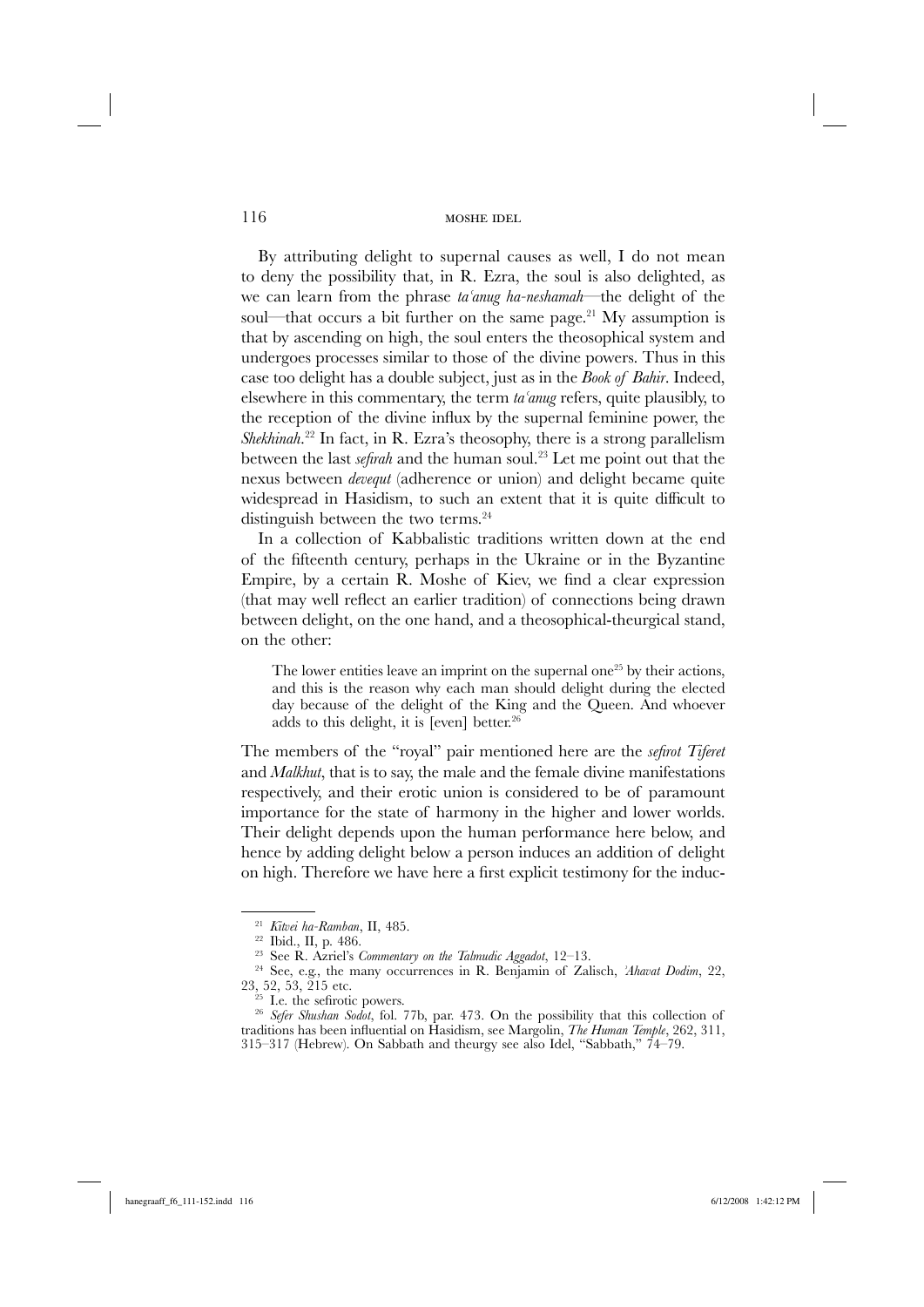tion of delight on high by means of human delight, understood as a theurgical activity. However, in this instance, the processes taking place within the divine world as the result of the human delight—what I call theurgy—are not described as having an effect outside this world, namely in the lower realms of reality (which would turn them into an instance of magic).

Let me now turn to the eighteenth century, where we find a dramatic increase of interest in the nexus between delight and ritual. For example, R. Nathan-Neta{ of Sieniawa, a mid-eighteenth-century author of a commentary on the prayer-book, entitled *{Olat Tamid* writes that

Sometimes, when a person recites the verses of the Psalms, a voice is stirred up for him, [namely] a voice to him, and it is from his [own] soul, for out of his joy a great voice enters him, to urge the love of lovers. This happens sometimes even when the person does not know the intention<sup>27</sup> [and nevertheless] his soul knows and enjoys a spiritual delight. In the *Qeriyat Shema{* as well, a person brings upon himself, with each and every [pronounced] letter, light to the soul [and to] the 248 limbs. And it is incumbent [upon the person] to pray with intention [as far as concerns] each and every [pronounced] letter, since [ he] hints to the supernal worlds, by each letter [pronounced] in holiness.<sup>2</sup>

The delight mentioned here is related, as we learn from the second part of the passage, to a dwelling of divine light upon the soul and body of the person who prays. This experience does not depend upon whether the text someone is ritualistically performing is understood, but on the capacity of the sounds of the text to draw down the light within this world, thereby causing human delight.

However, the unquestionable peak of interest in the mystical aspects of delight occurred in the second half of the eighteenth century, basically in Hasidic literature. The transition from Kabbalah to the first Hasidic writings marks a further step in the process of the eroticization of Jewish mysticism. As we shall see below, the Hasidic literature resorts to the term *ta{anug* much more often—possibly as much as ten times more often—than is the case in the much more extensive corpus of Kabbalistic literature. This statistic preponderance is, in my opinion, of the utmost importance in order to appreciate the new strong emphasis on delight in Hasidism, which is less concerned with discussions of the coupling of the divine pair, the *sefirot* of *Tiferet* and *Malkhut* of

<sup>27</sup> *Kavvanah* namely the meaning of the words.

<sup>28</sup> R. Nathan-Neta{ of Sieniawa, *{Olat Tamid*, I, fol. 33b, and see also ibid., fols. 47b–48a.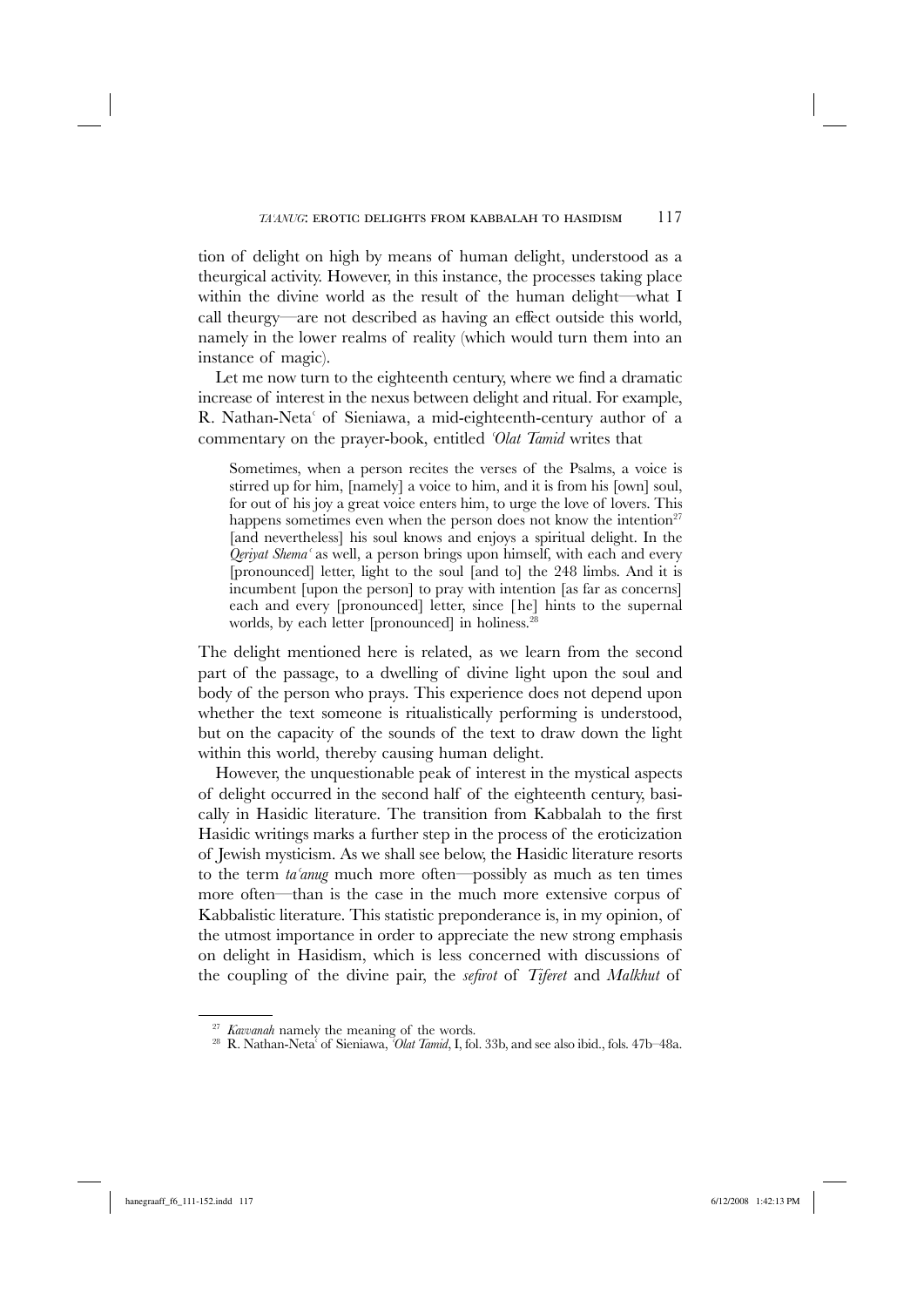118 moshe idea in the moshe idea in the moshe in the moshe in the moshe in the moshe in the moshe in the mosh

Kabbalah, and much more with the feeling of delight, which is related to the direct contact between the worshipper and God.29

There can be no doubt that R. Israel ben Eliezer Ba`al Shem Tov [1699–1760] (known also as the Besht), the founder of eighteenth-century Hasidism, put more emphasis on the importance of delight as a religious value than any other Jewish mystic before him. More thorough research into his seminal views on the topic is a desideratum, and in the future I hope to dedicate a separate study to them. For example, the affinity between delight and worship is found already in a statement attributed to him, which describes the *Tzaddiq* as "one who delights in the worship of God."30 According to another view of the Besht, the alternation between coming closer to God and retreating from him, *ratzo va-shov*, is intended to continuously recreate the feeling of delight that is "the quintessence of the worship of God."31 In the name of the Besht, we learn from a passage in one of R. Jacob Joseph of Polonoy's books that

there are ten *sefirot* in man, who is called microcosm, since the thought is named *'Abba*<sup>*'*</sup> [Father], and after the *Tzimtzum* it was called *'Imma*<sup>*'*</sup> [Mother] and so on, down to faith, which is called "two loins of truth"; and delight [*ta{anug*] in worship of God is called *Yessod, Tzaddiq*, and sign of the Covenant.32

This is a comparison between microcosm and theocosm. However, for our purpose it is important to emphasize the affinity between *ta'anug* and the *membrum virile*. Though it is the worship of God that is explicitly invoked as generating the delight, its occurrence in the immediate conceptual vicinity of the "sign of Covenant"—a widespread term for circumcision—and the *sefirah* of *Yessod* do not leave any place for ambiguity about the fact that the two concepts, delight and the phallus, are directly related (we will discuss this topic in more detail in section 5).

The Great Maggid of Medziretch, one of the main disciples of the Besht, asserts that

<sup>29</sup> Idel, *Hasidism*, 120–121, 136–137, 140 142–143, 153, 234–235, 262, 328, 370; Etkes, *Ba{ al Hashem*, 140 (Hebrew); Mark, *Mysticism and Madness*, 144–147, 285–286 (Hebrew); and Margolin, *The Human Temple*, 121, 187, 218–220, 352–353, 358, 360, 370.

<sup>30</sup> R. Israel ben Eliezer Ba{al Shem Tov, *Toledot Ya{aqov Yosef*, fols. 86a and 170a.

<sup>&</sup>lt;sup>31</sup> Cf. Ba'al Shem Tov, *Toledot Ya'aqov Yosef*, fols. 92b, 139c; compare also the Great Maggid's *Keter Shem Tov*, fol. 16b.

<sup>32</sup> *Toledot Yaxaqov Yosef*, fol. 86a. See also Idel, *Kabbalah: New Perspectives*, 150–151, 352 n. 366. For a parallel discussion found in the same book see below, section 5.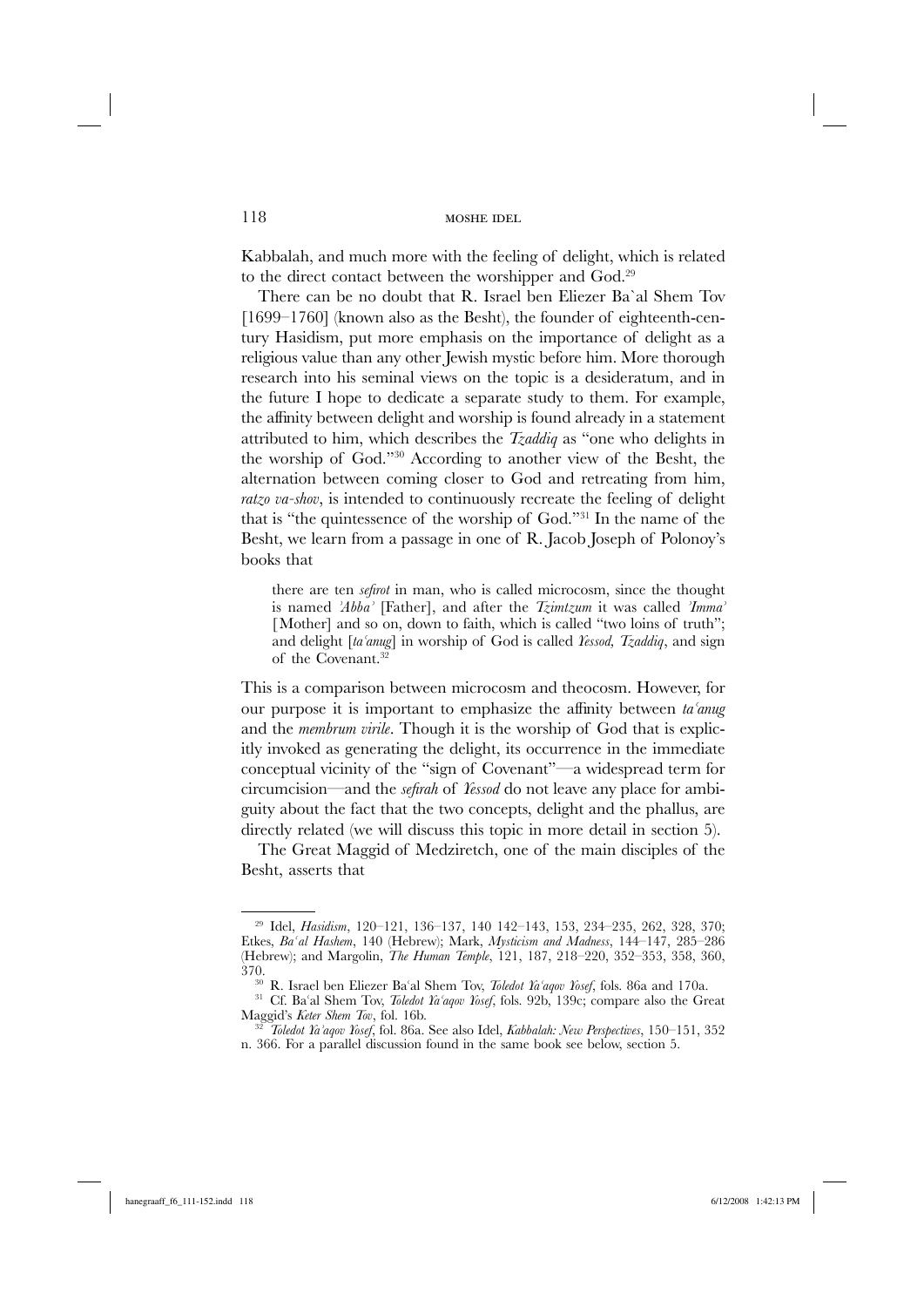when [the sons of] Israel perform the will of the Place [in Hebrew a term for God] they are adding delight on high...when [the sons of] Israel are repenting and cause the return of everything to its source, they add delight on high.33

We witness here the phenomenon of a rabbinic theurgical term being substituted by *Ta{anug*: in the case of the rabbinic view, Israel, or the righteous, provide sustenance [*mefarnesim*] to God,34 but in Hasidism this becomes "Israel provides delight to God."35 Elsewhere the Great Maggid described those who serve God in order to induce delight, just as sons who delight their father.<sup>36</sup> In a tradition that originates from the Great Maggid's circle, it is said that by means of praying someone is inducing delight into God, that He then dwells within the world, and hence the world is replete with delight as well.<sup>37</sup> Likewise, the Great Maggid's son, R. Abraham Friedmann (also called the Angel), mentions two forms of worship: that of the righteous persons [the *Tzaddiqim*] who perform the commandments in order to induce delight into God, and another—described as higher, and performed by the greater *Tzaddiq*—that intends to bring grace to the entire world.38 According to this master, it is by means of his very annihilation that the *Tzaddiq* draws the divine revelation down into the world here below.39 Thus the theurgy of delight is understood as inferior to the process—to which I would refer as magic, as indicated above—of the drawing down of the divine influx. $40$  The specific sequence between the two stages may be significant: the delight, or erotic excitement, which the worshiper induces in God, creates the influx, which can be imagined as an emission that enters the world. Indeed, according to a viewpoint that we find in the Hasidic masters, the world in its entirety is conceived of as a female in comparison to God, imagined as a male.<sup>41</sup>

<sup>33</sup> *xOr ha-xEmmet*, fol. 51b.

<sup>34</sup> See e.g., *Midrash Zutta on Shir ha-Shirim*, ch. I.

<sup>&</sup>lt;sup>35</sup> See the collection of traditions from the Great Maggid's circle, entitled *Or haxEmmet*, fol. 53c. Compare also to his *xOr Torah*, fol. 27b.

<sup>&</sup>lt;sup>36</sup> See the passage adduced in the name of the Great Maggid by R. Levi Isaac of Berditchev, *Qedushat Levi ha-Shalem*, 100 translated and analyzed in Schatz Uffenheimer, *Hasidism as Mysticism*, 155. See also the same tradition *Qedushat Levi ha-Shalem*, 194.

<sup>37</sup> See Schatz Uffenheimer, ibidem, 162. See, also *Maggid Devarav le-Ya{aqov*, 93–96. <sup>38</sup> Hesed le-'Avraham, fol. 7bc.

 $39$  Ibid., fol. 12c.

<sup>40</sup> See Idel, Hasidism, 65–81.

 $^{41}$  See, e.g., R. Ze'ev Wolf of Zhitomir, *Or ha-Me'ir*, fol. 16c; and Idel, *Hasidism*, 134.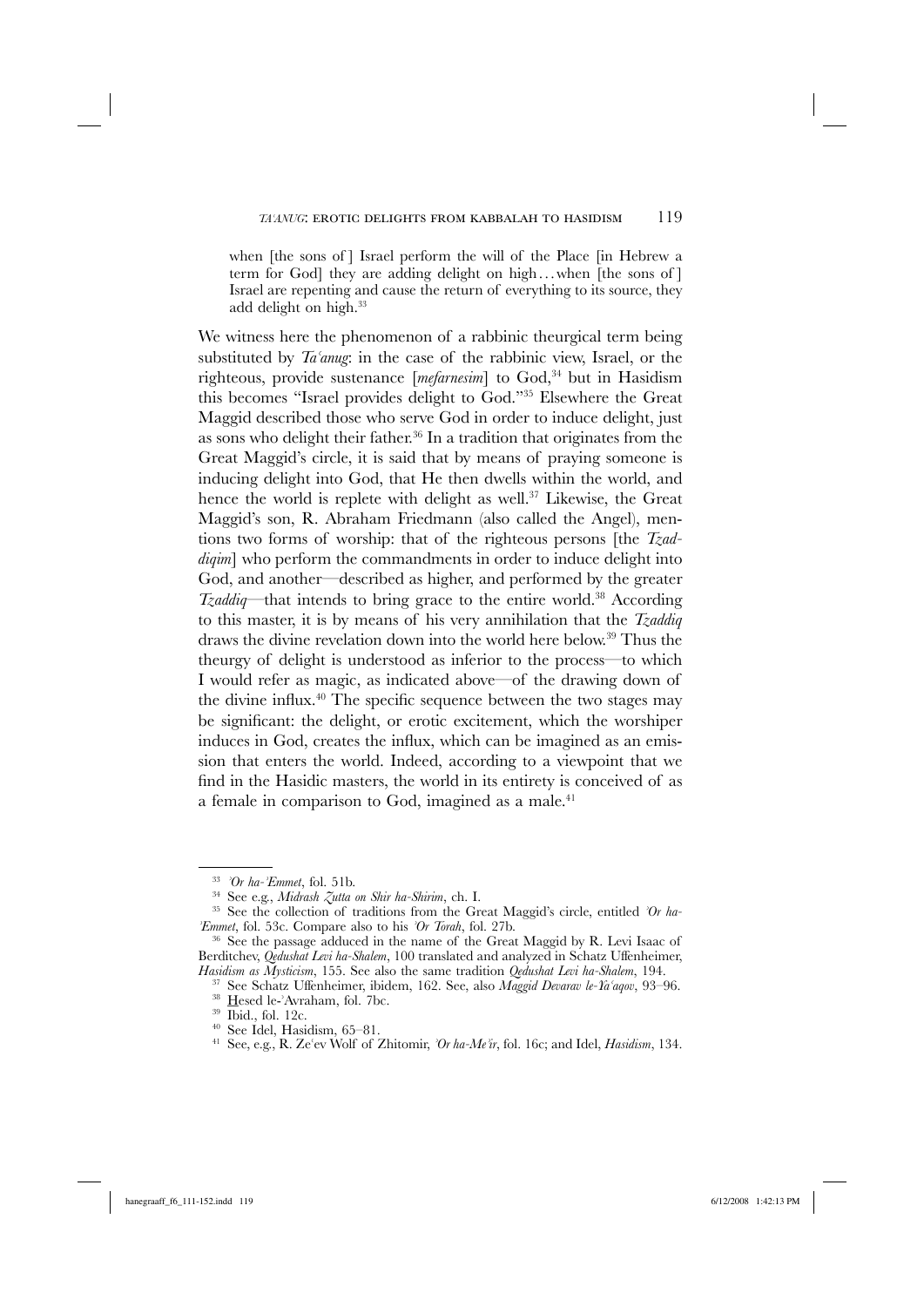A similar distinction between delight and drawing down is found in another Hasidic tradition, from the school of a disciple of the Great Maggid, R. Levi Isaac of Berditchev:

Sometimes the letters rule over man, and sometimes man rules over the letters. This means that when man pronounces speeches with power and devotion, the speeches then rule over him, because the [divine] light within the letters confers to him vitality and delight so that he may address speeches to the Creator; but this man cannot abolish anything bad by performing other combinations [of letters]. But when someone pronounces speeches with devotion and brings all his power within the letters and cleaves to the light of the Infinite, Blessed be He, that dwells within the letters, this person is higher than the letters and he combines letters as he likes...and he will be capable of drawing down the influx, the blessing, and the good things.<sup>42</sup>

By investing all one own's power and devotion in recitation, a person can take over the initiative and rule the letters; by combining them in new ways, he can thus govern the whole of reality.

This second aspect of Hasidism I would call "magical". In contrast, the righteous of a lesser kind (the "theurgical" one, described in the first part of the passage) does not invest "all" his power. Hence he is only given delight, without being capable of transforming reality: the process remains limited to that of his own self-transformation.

That religious deeds intend to create delight in God is particularly conspicuous in a book of R. Asher Tzevi of Ostraha, another student of the Great Maggid, who gave a brief and fine description:

He who directs all his deeds in order to create delight for his Creator, draws down the *xAlef*, the symbol of the Ruler of the World, in all his deeds. But if he takes the delight for himself [alone], not in order to create a delight in his Creator, he is separating the *Alef*, the Ruler of the world.<sup>43</sup>

Therefore the act of drawing down is part of a broader scheme that begins with the induction of delight into the higher world, apparently envisioned as male (as we saw above), but not for the sake of the operator alone. For the concept of mystical attainment as being generated

<sup>42</sup> R. Aharon of Zhitomir, *Toledot xAharon*, I, fol. 40ab. See also ibid., II, fol. 47d. On the phenomenon of bringing down the influx by means of intense study see Idel, *Hasidism*, 182–185.

<sup>&</sup>lt;sup>43</sup> R. Asher Tzevi of Ostraha, *Ma'ayan ha-Hokhmah* (Podgorze, 1897), fol. 38c. For the two stages, namely inducing delight and then drawing down influx, see also R. Israel of Ruzhyn, *Sefer {Irin Qaddishin Tanyyana* (1907), fol. 10d.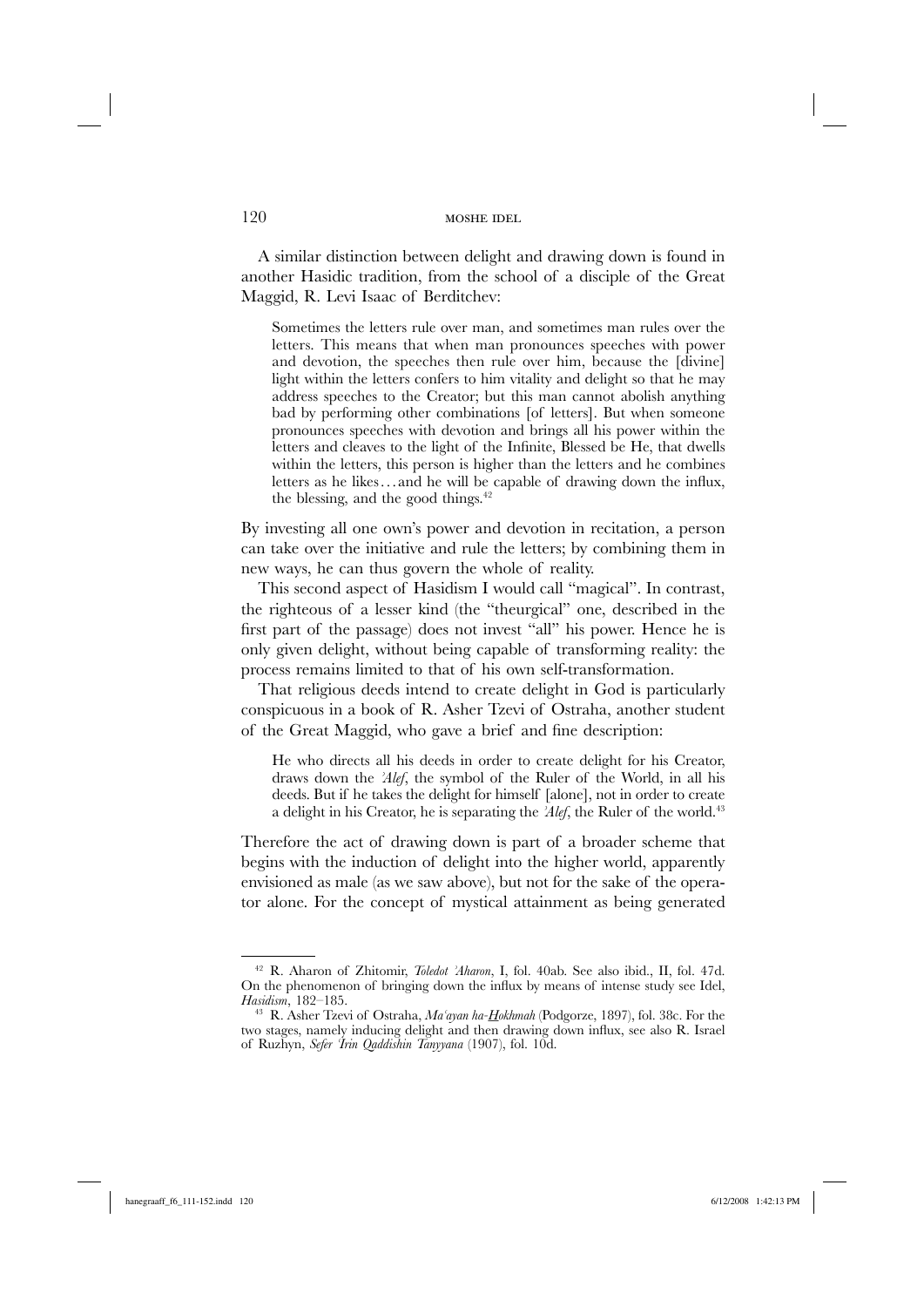by the drawing forth of *xAleph*—a symbol of God—into something, especially the mystic himself, there are several parallels in Hasidism.44 In the passage just quoted, it is sharply distinguished from an egoistic type of delight that will actually separate God from the mystic: it is only a devotional mood, which intends to create delight in God, that will draw Him down within the mystic and his deeds. We can discern here an attempt at minimizing the magical aspect of the act of "drawing down". Thus, for example, we learn from some traditions belonging to the school of the Great Maggid, who was R. Israel of Kuznitz's teacher, that the *Tzaddiq* induces the emergence of a feminine facet in the divine. R. Levi Isaac adduces, in the name of his master the Great Maggid, the following passage:

As is well-known, the word  $\tilde{\chi}$   $\tilde{\chi}$ <sup>45</sup> refers to the feminine facet [of God]... [if ] the quintessence of the worship of God is to cause delight to the Creator, blessed be He, then the Creator is referred to as if he is a Recipient, this being the meaning of the verse: "This [ $zo^{\gamma}$ *t*] came from God<sup>"46</sup> namely as if the Holy One, Blessed be He, implies the facet of the female, the facet of  $\zeta_0 t$ , which is a wondrous thing in our eyes.<sup>47</sup>

The ritual is understood as creating delight for God, perceived now under the aspect of a recipient, that is to say as a feminine entity that is affected by a masculine one: basically a male worshiper. This inversion of the traditional roles is reminiscent of the theurgical activity in the mainstream of Kabbalah, where the divine realm is imagined to be deeply affected by human activity.48 A similar idea is found in another important disciple of the Great Maggid, R. Abraham Joshua Heschel of Apta. In his widespread *'Ohev Israel* he distinguishes between two dimensions of the worshipper:

<sup>44</sup> See, e.g., Idel, *Kabbalah: New Perspectives*, 65.

<sup>&</sup>lt;sup>45</sup> This is the feminine demonstrative pronoun in Hebrew.

<sup>46</sup> Psalms 118, 23.

<sup>47</sup> R. Levi Isaac, *Qedushat Levi ha-Shalem*, 195 and see also ibid., 194 and 353. This tradition was adduced and discussed by R. Moshe Eliaqum Beri{ah, *Da{at Moshe*, fol. 75a, and see also his relative, R. Elimelekh ben Hayyim of Kuznitz, a descendant of the Kuznitzer Rebbe, in his *Imrei 'Elimelekh*, fols. 6d, 136d. Compare also to a similar interpretation in a collection of the views of the Great Maggid, *Shemu{ah Tovah*, fols. 51a, 55b, 94ab and *xOr ha-xEmmet*, fol. 6d; R. Asher Tzevi of Ostraha, *Ma{ayan ha-okhmah*, fols. 39b, 86ab, 93b, and R. Meir ha-Levi of Apta, *xOr la-Shamayyim*, fol. 98d. On the experience of delight while studying the Torah see the quote in the name of R. Jacob Joseph of Polonoy, adduced in R. Benjamin of Zalisch, *xAhavat Dodim*, 20–21. More on delight in the last book; see, e.g., the interesting discussions on 24, 85.

<sup>48</sup> See Idel, *Kabbalah: New Perspectives*, 156–199.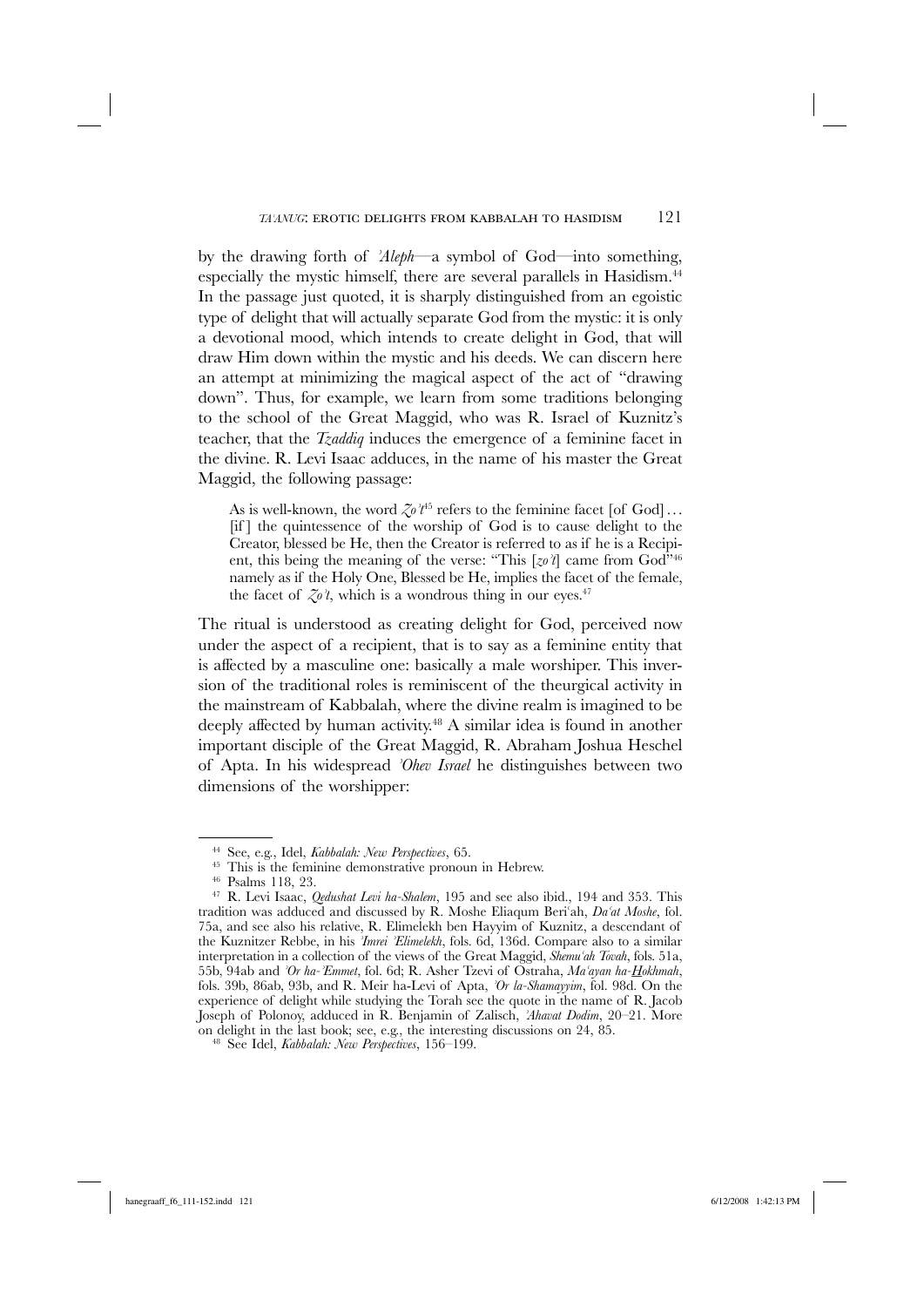# 122 moshe idel

everything in the world necessarily possesses aspects of male and female. This is especially true in the case of the worshiper of God, who has to possess the aspects of male and female . . . namely that of emanator and recipient. The male aspect means, for example, that which is always emanating: by dint of his holiness and great cleaving, and the purity of his thought, he emanates a spiritual delight into the supernal lights, worlds and attributes. And he has also a female aspect, namely that which is the recipient and draws down to the lower worlds the influx from the supernal worlds, and to all [the members of ] the community of Israel whatever they need and all kinds of good graces ... The male aspect causes an influx on high and this influx becomes semen and becomes a male aspect with respect to the female . . . and the female aspect of the *Tzaddiq*  is his faculty of receiving the supernal influx and of drawing from above to below all kinds of good things and material issues.<sup>49</sup>

The recipient of delight is therefore defined, by the very quality of receptivity, as female, independent of any question of gender or sex. This approach, reminiscent of Jung's views of male and female as two qualities found in both men and women, is here part of the more abstract and ontological category of emanator and recipient, stemming from Neoplatonic sources. Inducing delight defines, or redefines the hierarchical relationship and the gender of the factors involved in the experience. In the same vein we read in R. Nahman of Bratzlav, one of the prodigies of Hasidic world:

It is known that the recipient of delight from someone else is called a female . . . Therefore when the Holy One, blessed be He, receives delight from the prayer of Israel it is as if He becomes a female in relation to Israel...since by the smell that God receives from the prayers of Israel He [then] becomes the secret of the female.<sup>50</sup>

Thus, we may conclude that both in theosophical-theurgical Kabbalah and in Hasidism the ritual—consisting basically, although not exclusively, of prayer—is widely understood as having a real impact on the divinity: it induces delight and generates a state in the divine world that may be understood as feminine. Unlike the hypostatic feminine power in the theosophical Kabbalah, which is affected but not generated by human actions, in Hasidic texts it is assumed that the feminine aspect in divin-

<sup>&</sup>lt;sup>49</sup> R. Abraham Joshua Heschel of Apta, *'Ohev Israel*, fol. 81cd. On delight see also ibid., fols. 80cd, 81ab, 83cd, 85b. Compare also to R. Asher Tzevi of Ostraha, *Ma{ayan okhmah*, fol. 93b.

<sup>50</sup> *Liqqutei Moharan*, Mahadura Qamma, no. 73.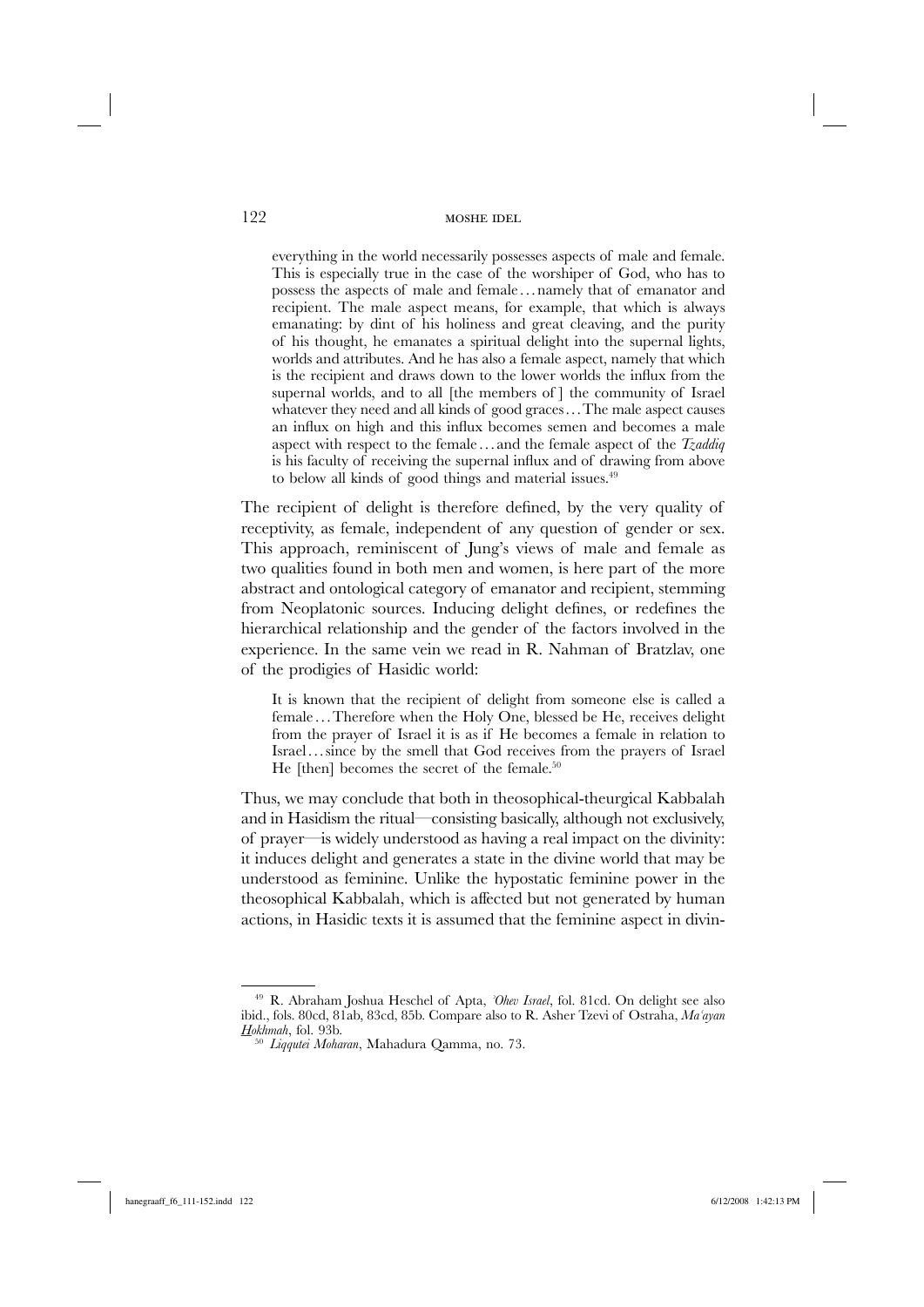ity emerges as the result of a specific ritual act that induces delight.<sup>51</sup> This entity constitutes a form of relationship between the human and the divine, rather than a distinct female hypostasis, and this correlative situation is pertinent for the understanding of the above passages. Likewise, the two aspects of the righteous—male and female—do not pertain to sex or gender, or to changes on that level.

I refer to this two-tiered relationship between the human elite—the righteous—and the divine as the mystical-magical model that informed many discussions in Kabbalah and Hasidism.<sup>52</sup> Among the main interpretations of this model is the erotic one that emphasizes the importance of inducing delight as the first stage of this model. While marginal in the general economy of theosophical-theurgical Kabbalah, this erotic interpretation of the mystical-magical model moved to center stage in Hasidic literature.

#### *Delight in Ecstatic Kabbalah*

Most of the discussions above assume that it is possible for ritual to have an impact on the complex divine realm, mainly understood as compounded of ten *sefirot*. The induction of delight was therefore part of a more elaborate theory concerning the religious task of the Kabbalist, who had to perform the commandments in such a way as to contribute to improving the relations between the divine powers. While the main trend of Kabbalah therefore attributed great importance to the correspondence between human deeds and divine powers, a somewhat later Kabbalistic school, developing in the last quarter of the thirteenth century, focused upon human activity aimed at a direct contact with the divine. One of the signs of this contact was the feeling of delight that the mystic felt during his mystical experience. Many of the expressions of delight found in this current, known as "ecstatic Kabbalah," owe much to neo-Aristotelean and Neoplatonic philosophical texts, where delight was described as accompanying the supreme human activities, such as the act of intellection and adherence to supernal spheres. This trend draws its inspiration mainly from the kind of perspective

<sup>&</sup>lt;sup>51</sup> See also R. Abraham Yehoshua Heschel, *'Ohev Israel*, fols. 83cd, 85c; R. Jacob Isaac ha-Levi Horowitz, known as the Hozeh of Lublin, *Zot Zikkaron*, fol. 3b, etc.; and R. Yehudah Leib of Yanov, *Qol Yehudah*, fol. 5c.

<sup>52</sup> Idel, *Hasidism*, 95–145, especially 133–140.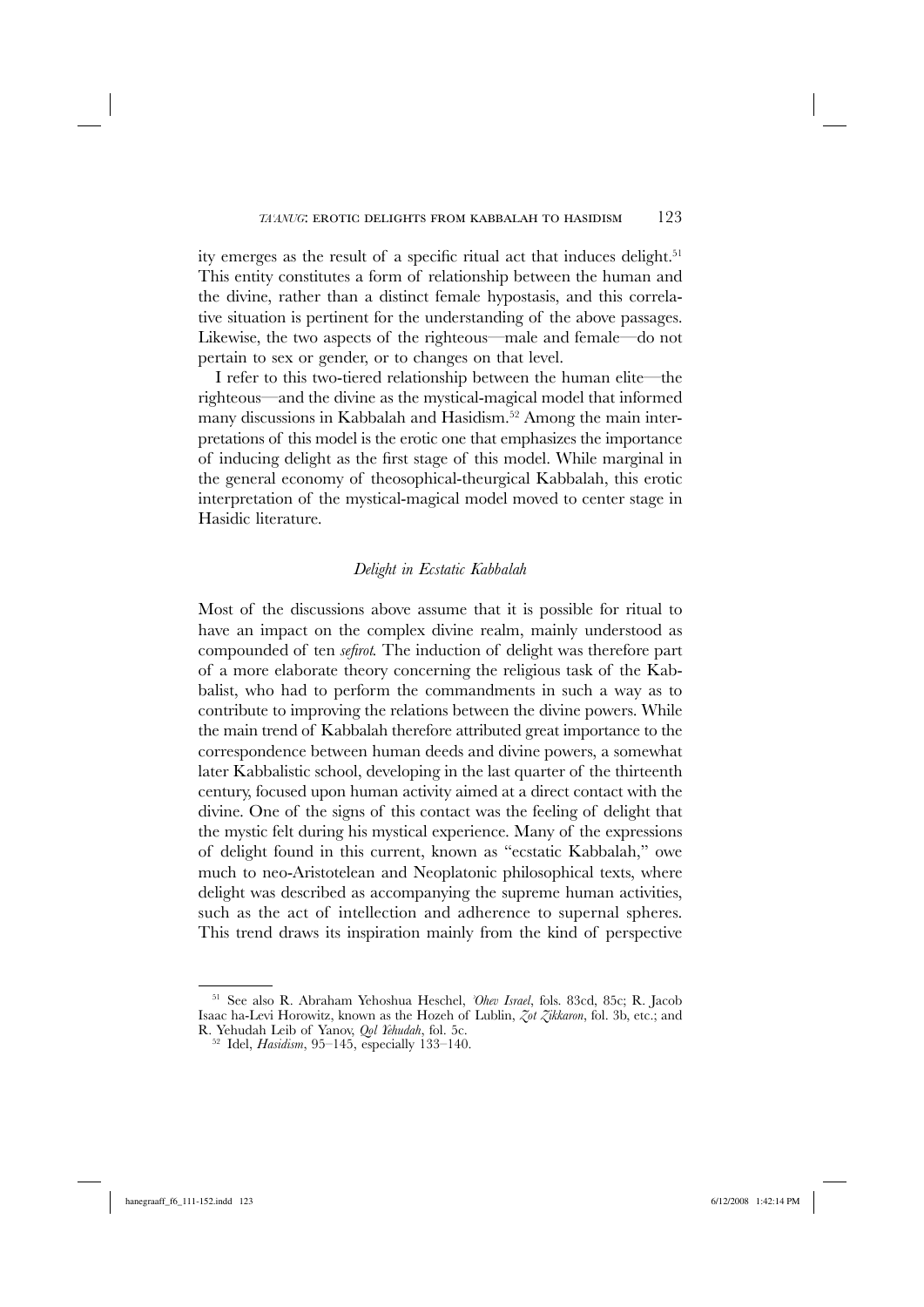exemplified by Maimonides' descriptions of the pleasure and joy of the few *perfecti* in his *Guide of the Perplexed*, III:51.53

Essential for understanding both Maimonides and other Jewish philosophers, as compared to the Kabbalists and the Hasidic masters discussed above, is the fact that while the mystic feels delight when he is in cognitive contact with God, God as an intellect does not share this delight. The impassible God of the philosophers intelligizes constantly, but without being himself subject to the feeling of delight. Unlike Maimonides' earlier discussions of the delight that is the patrimony of the righteous in their post-mortem existence as part of their intellectual activity, the passage in his *Guide of the Perplexed* referred to above deals with a near-to-death experience of delight, which may occur in quite exceptional individuals.

Much more Plotinian, on the other hand, is the language used to describe a mystical experience in a treatise known in Hebrew as *Peraqim be-Hatzlahah* and attributed to Maimonides. Written originally in Arabic, presumably in the mid-thirteenth century and with some relation to Sufism or to Jewish Sufi circles in the Near East, it evinces some interesting parallels to ecstatic Kabbalah. Here the nexus between ritual, ecstasy, and delight is quite explicit:

The one who prays shall turn towards God, stand on his feet and feel delight in his heart and his lips, his hands stretched forward, and his organs of speech speak while the other parts [of his body] are all afraid and trembling, while he does not cease uttering sweet sounds; [then] he makes himself broken-hearted, prepares himself, beseeches, bows down and prostrates himself weeping, as if he is before a great and awesome king. And feels a sensation of sinking and trembling until he finds himself in the world of intellective beings<sup>54</sup>

Apart from these two examples—Maimonides' *Guide* and the *Peraqim be-Hatzlahah*—the term delight occurs only rarely in philosophical sources until the mid-thirteenth century.<sup>55</sup> However, in the ecstatic Kabbalah

<sup>53</sup> Maimonides, *The Guide of the Perplexed*, II, 627–628.

<sup>&</sup>lt;sup>54</sup> Peraqim be-Hatzlahah, 7. The Hebrew translation uses the term ta'anug, which is translated as delight. See also Idel, *The Mystical Experience in Abraham Abulafia*, 167 n. 225; *Studies in Ecstatic Kabbalah*, 93, 98, 165. Compare also to Pedaya, *Vision and Speech*, 173–177. On Jewish Sufism in the thirteenth century Near East see the numerous studies of Fenton, e.g., "Judaism and Sufism," 755-768 or Fenton, ed. & tr., *The Treatise of the Pool*. This is a Plotinian stand. See the Jewish appropriations of the theory of ascent to the intellectual world discussed in Idel, Ascensions on High, 41, 51, 168–169; and Margolin, The Human Temple, 192–193.

<sup>&</sup>lt;sup>55</sup> See Berezin, "'Felicity', 'Delight', and 'Virtue.'"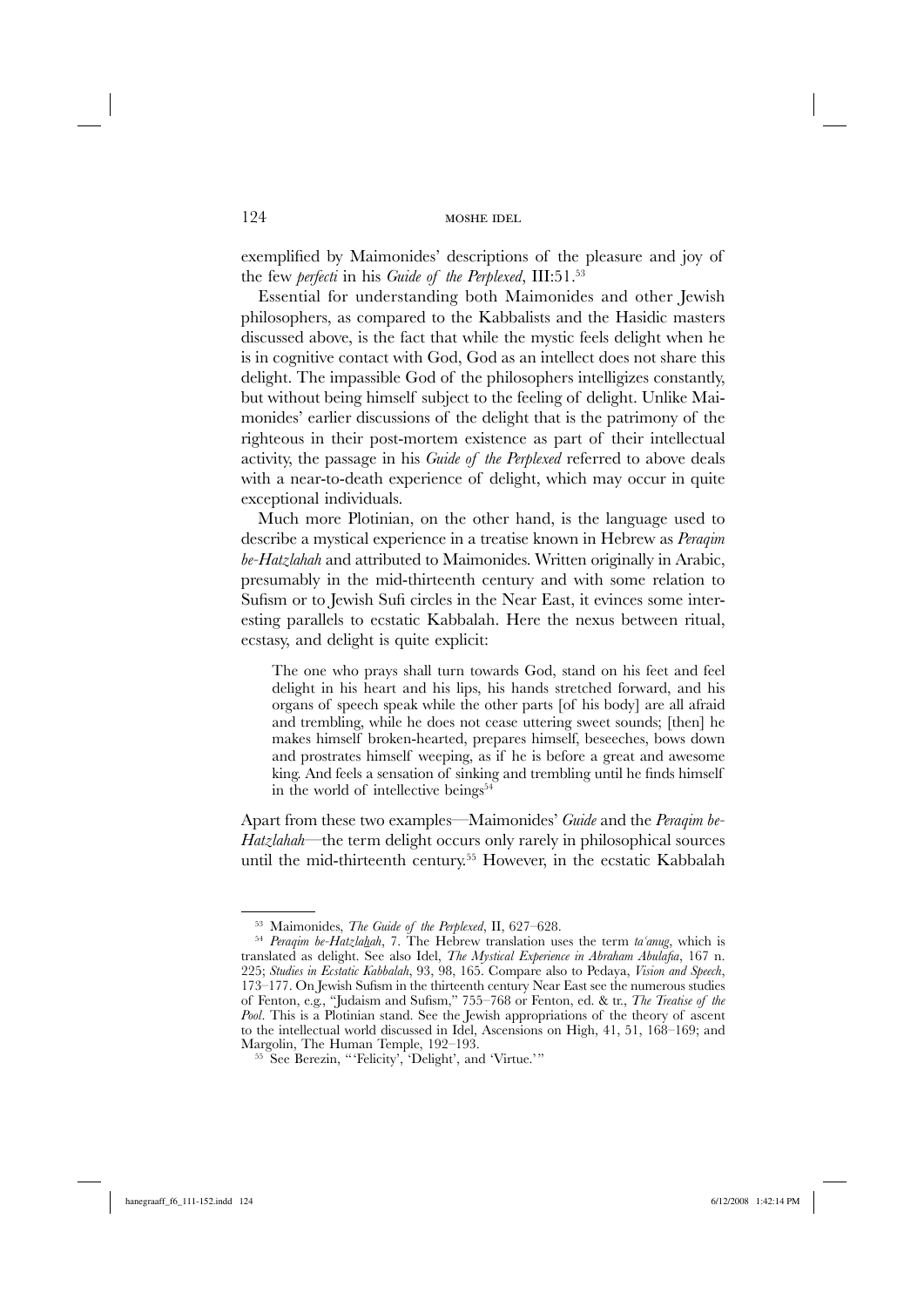of Abraham Abulafia  $(1240-c.1291)$  we find numerous instances of the term *ta*{*anug*—more, in fact, than in the entire philosophical and Kabbalistic literature before him. Already in one of his earliest writings, Abulafia writes

And I see that up to Him [i.e., God], the quintessence of all experience arrives, as there comes from Him all the wisdom of logic [and] to every intellective soul [comes] the delight of vision.<sup>56</sup>

A fuller discussion of the concept of delight, in an explicitly erotic context, is found in his *'Or ha-Sekhel*, written in the early eighties of the thirteenth century in Messina:

The name [of God, namely the Tetragrammaton] is composed of two parts since there are two parts of love [divided between] two lovers and the [parts of ] love turn into one [entity] when love becomes actuated. The divine intellectual love and the human intellectual love are conjoined, being one. Exactly in the same manner the name [of God] includes [the words] One, because of the connection of the human existence with the divine existence during the [act of ] intellection—which is identical with the intellect in [its] existence—until he and He become one [entity]. This is the [great] power of man: he can link the lower part with the higher one, and the lower [part] will ascend and cleave to the higher, and the higher [part] will descend and will kiss the entity ascending towards it, like a bridegroom actually kisses his bride out of his great and real desire, characteristic of the delight [*ta{anug*] of both, from the power of the name [of God].57

In the context of the present discussion, the salient point is the claim that the two loves are but two parts of a more comprehensive unit reflected by the structure of the consonants of the Tetragrammaton, which in terms of gematria comprises the value of the Hebrew words *xAhavah*  $(=$  love) and *'Ehad* ( $=$  one), both words having the numerical value of 13. Therefore "two loves" and "two times one" are comprised in the numerical value of the consonants of the Tetragrammaton, which is 26. Abulafia apparently implies that the union between the two types of love, or the two types of existence, is possible because of the fact that they are derived from a basic unity (similar to how Plato in his *Symposium* envisioned the two halves of the male and the female as having originally been part of one organic unity). Spiritually, the lower human love can meet and be transformed into a more comprehensive

<sup>&</sup>lt;sup>56</sup> *Mafteah ha-Re*<sup>2</sup>*ayon*, fol. 21a.

<sup>57</sup> *xOr ha-Sekhel*, fol. 115a, and Idel, *Studies in Ecstatic Kabbalah*, 66–67, where I suggested that this passage is a possible source for Spinoza's *amor dei intellectualis*.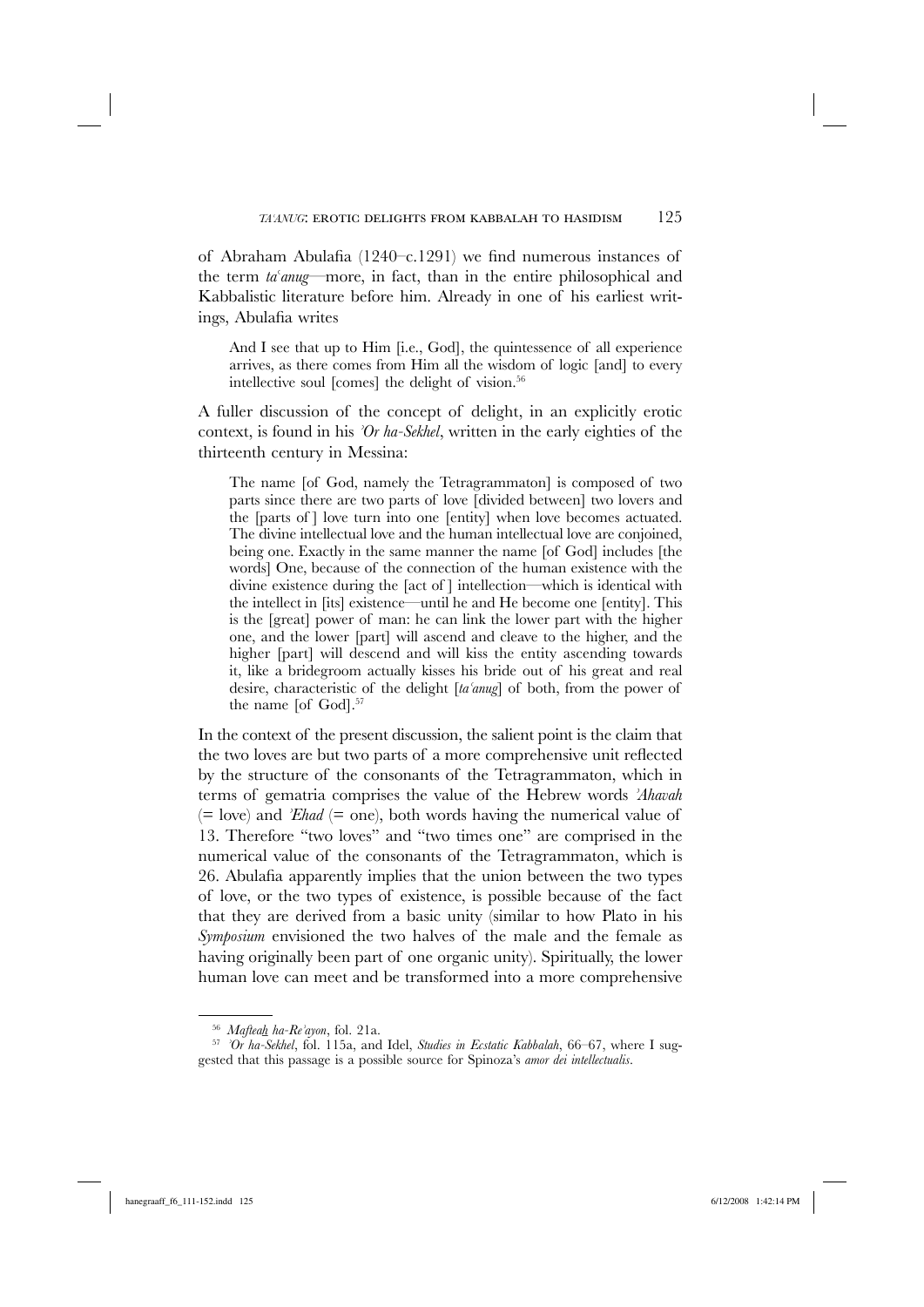entity, which also comprises the higher divine love. We thus witness an interesting case of *unio mystica* by means of love and intellection. The mystic feels delight; and the question that arises from this passage is whether God, or the cosmic Active Intellect that may play the role of the bridegroom, is delighted too. The end of the passage suggests that the question should be answered in the affirmative. This also seems to be the case in another passage: in Abulafia's commentary on the *Guide of the Perplexed*, entitled *Hayyei ha-Nefesh*, where he writes about

the cleaving of all [human] knowledge to the Name in its activities, in the secret of the delight of bridegroom and bride. And it is known that this wondrous way is accepted by all the "prophetic" disciples, who write what they write according to the Holy Spirit, and they are those who know the ways of prophecy.<sup>58</sup>

The main gematria—referred as the secret—that informs this passage is *ta*<sup>{</sup> $anug = 529 = ha-hatan ve-ha-kallah$  (the groom and the bride), which suggests that delight is not just a pure spiritual or intellectual feeling but has some erotic overtones for both of the entities implied in the process. The same gematria appears also in another passage stemming from Abulafia's circle, found at the end of the anonymous *Sefer ha-Tzeruf*, where the phrase *ha-hokhmah ha-xElohit* (the science of the Divine)  $= 529$  is adduced in this context, thus concisely expressing the main features of Abulafia's view of the subject:<sup>59</sup> the study of metaphysics is a delight, and it points to the common delight of the human and the cosmic intellect. In any case, here and in the following passages delight is understood as basically derived from an intellectual act.

A leitmotif in these and other passages is that the feeling of delight not only accompanies mystical experiences, but that this pleasure may in fact be the aim of mystical practice. In his *Sefer 'Or ha-Sekhel*, Abulafia writes: "the letter is like matter, and the vocalization is like spirit, which moves the matter, and the apprehension of the intention of the one moved and of the mover, is like the intellect; and it is that which acts in spirit and matter, while the delight received by the one who apprehends, constitutes the telos."<sup>60</sup> According to the Aristotelian hierarchy of the four causes customary in the Middle Ages, the ultimate cause,

<sup>58</sup> *ayyei ha-Nefesh*, fol. 65b, and see now ed. Gross, 113.

<sup>&</sup>lt;sup>59</sup> *Sefer ha-Tzeruf*, fol. 35a. The science of the divine is mentioned also immediately before the passage quoted from *Hayyei ha-Nefesh*. See note 59 above.

<sup>60</sup> *xOr ha-Sekhel*, fols. 106b–107a.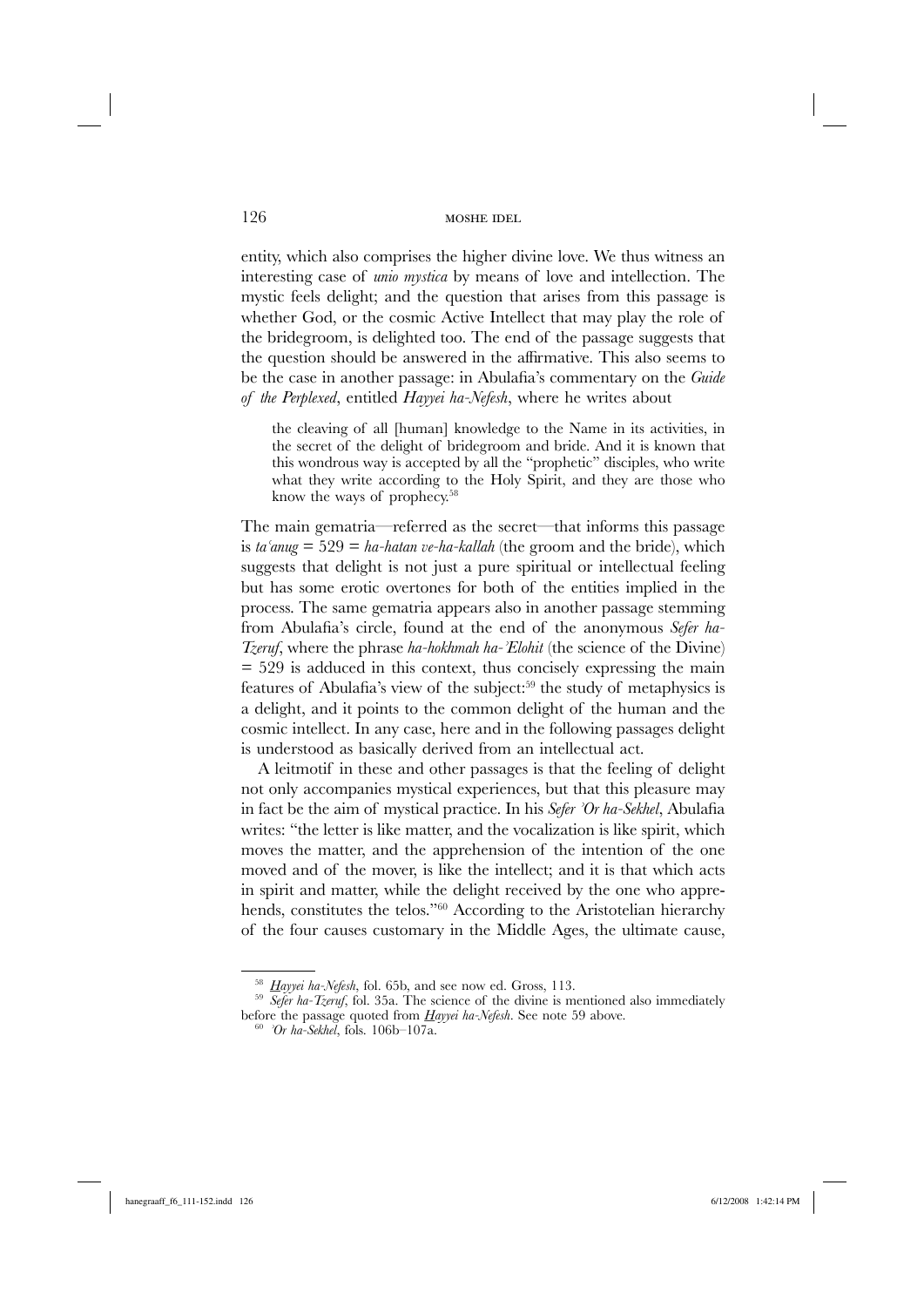the purpose or the *telos* of a thing, is the most important of the four.<sup>61</sup> For that reason, this passage of Abulafia may be understood as implying the primacy of delight over apprehension. However, elsewhere in his writings the distinction between apprehension and pleasure is not always so sharp, although there too delight is the final telos. In his commentary on the Pentateuch, he writes

The purpose of marriage of man and woman is none other than their union, and the purpose of union is impregnation, and the purpose of impregnation is [bearing] offspring, and the purpose of [offspring] is study [i.e., of Torah by the child born], and the purpose of that [study] is apprehension [of the Divine], and its purpose is the continuing maintenance of the one who apprehends with delight gained from his apprehension  $[ta'$ *anug hasagato*], and this is the significance of the circle of creation.<sup>62</sup>

We might describe this approach as "intellectual hedonism," since the telos of the entire creation is the achievement of spiritual delight. In addition to these theoretical expressions dealing with delights of the intellect, there are descriptions of the mystical experience itself and of the sensation of delight accompanying it. According to the quotations just given, it would seem that only the lower intellect enjoys the feeling of delight, because it alone intelligizes the higher intellect. In another instance, we again find an emphasis on the delight of the lower entity. Although it does not use the term *ta{anug*, the following text represents an interesting parallel to the passage quoted earlier:

And you shall feel in yourself an additional spirit arousing you and passing over your entire body and causing you pleasure, and it shall seem to you as if balm has been placed upon you, from your head to your feet, one or more times, and you shall rejoice and enjoy it very much, with gladness and trembling: gladness to your soul and trembling of your body, like one who rides rapidly on a horse, who is happy and joyful, while the horse trembles beneath him.<sup>63</sup>

hanegraaff\_f6\_111-152.indd 127 6/12/2008 1:42:14 PM /12/2008 1:42:14 PM /12/2008 1:42:14 PM /12/2008 1:42:14 PM

<sup>&</sup>lt;sup>61</sup> See, e.g., Maimonides, *Guide of the Perplexed III:13*, "its object or its final end, which is the most important of the four causes." Further on, in the immediate vicinity of the passage from *Sefer 'Or ha-Sekhel*, Abulafia writes, "and the purpose is the most elevated of the reasons."

<sup>62</sup> *Mafteah ha-Tokhahot*, fol. 7b (Gross, ed., 12); cf. his *Sefer xOr ha-Sekhel*, fol. 128a, "and according to the prophet who derives delight in attaining the form of prophecy [i.e., a mystical experience]."

<sup>63</sup> *xOtzar {Eden Ganuz*, fols. 163b–164a.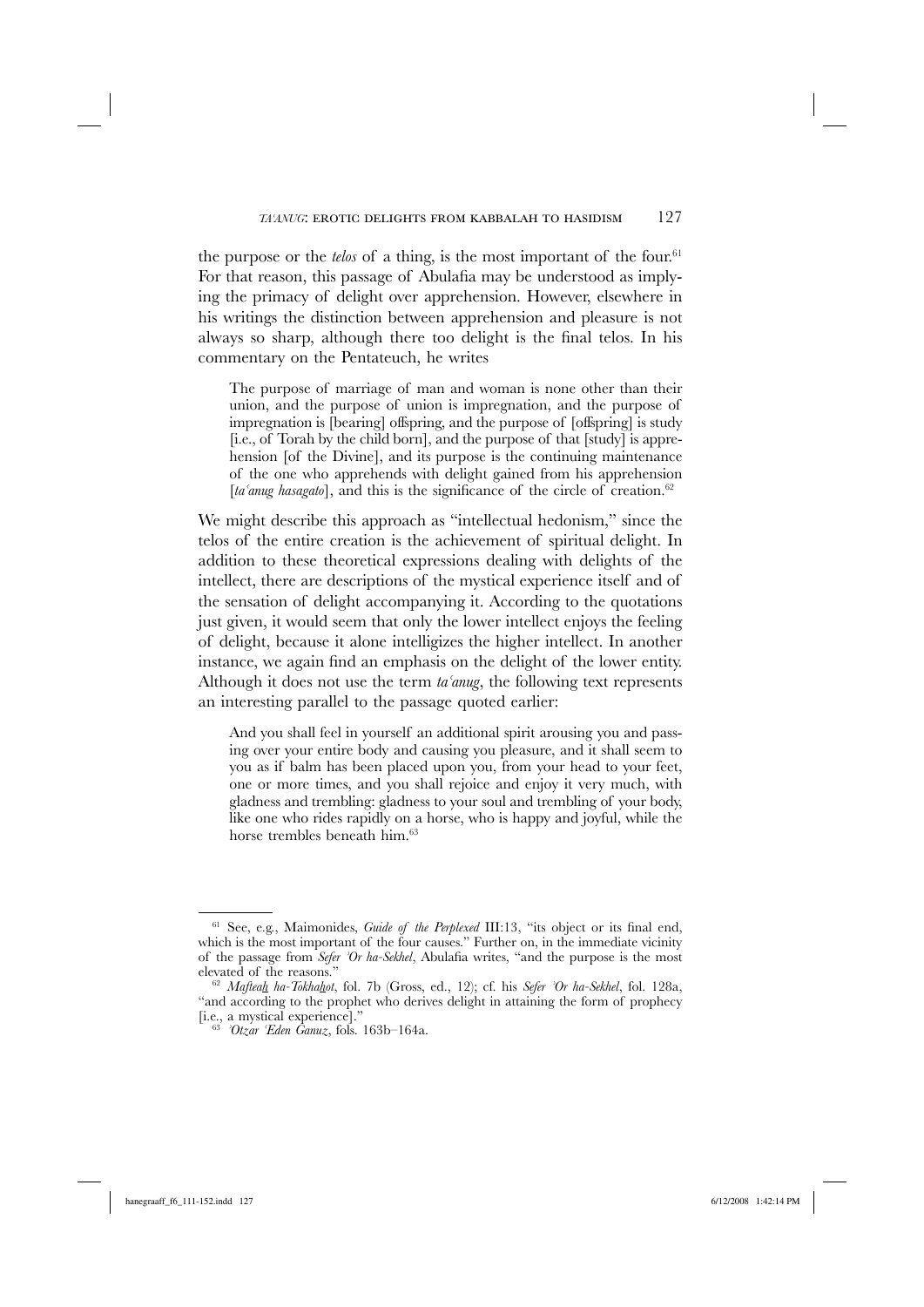128 moshe idel not a moshe idea

The comparison of the soul and the body to a horse and its rider is quite a common one in the Middle Ages. $64$  Abulafia is ready to consider images related to physical pleasure as an appropriate means of expressing feelings that accompany his mystical experience. The ecstatic Kabbalist does not suggest anywhere that this image might be inappropriate to its subject; and on this point Abulafia in fact departs radically from Maimonides' teaching. Following Aristotle,<sup>65</sup> Maimonides sees the apprehension of the Divine as the highest goal of human activity; the delight which accompanies it is only a side-effect of this activity.<sup>66</sup> Abandoning Maimonides' approach in this respect, Abulafia crystallized a view—apparently based upon personal experience, and perhaps also influenced by Sufi claims—according to which there is an additional stage, higher than the acquisition of intellectual perfection, consisting of delight derived from the mystical experience. In another discussion found in his *Hayyei ha-{Olam ha-Bax*, the experience of delight accompanies the acceleration of the ritual actions comprising the mystical technique articulated by Abulafia.<sup>67</sup> The emphasis on delight in a corporeal context is found in R. Nathan ben Sa'adyah Harar's *Shaxarei Tzedeq*, another ecstatic Kabbalistic book written in Messina, where Abulafia's disciple writes about the culmination of his mystical exercises: "behold, I was anointed from head to foot as with the anointing oil, and we were surrounded with great joy, and I do not know how to compare to it any image because of its great spirituality and the sweetness of its delight; all this occurred to your servant at the beginning [of the career as Kabbalist]."68 Here we have the very rare case of a first-person confession as to the savorous nature of the mystical experience. A feeling of delight that is much less corporeal than the one depicted in the two preceding passages is found in Abulafia's Commentary on the Pentateuch, written in 1289, in the same city*:*

<sup>&</sup>lt;sup>64</sup> See the medieval material gathered by Malter, "Personifications of Soul and Body," 466–467.

<sup>65</sup> Aristotle, *Metaphysics XII*, 7, f. 1072b; *Ethics*, end of ch. 7, 1174a–1176a; *Hilkhot Teshuvah* 8:2; *Haqdamah le-Pereq Heleq* (*Sefer ha-Maxor*, 121–122) as well as *Guide* III:51. Maimonides took care to emphasize that the pleasure, which accompanies apprehension "does not belong to the genus of bodily pleasures."

<sup>&</sup>lt;sup>66</sup> Compare the Andalusian philosopher ibn Bajjah's accusation against Sufis that they are in search of pleasure. Cf. Hawi, *Islamic Naturalism and Mysticism*, 72–73.

<sup>67</sup> *Hayyei ha-{Olam ha-Bax*, fol. 31a.

<sup>68</sup> See Idel, *Natan ben Sa{adyah Harxar*, 479. For the fuller context of this passage, see the English translation in Scholem, *Major Trends in Jewish Mysticism*, 152.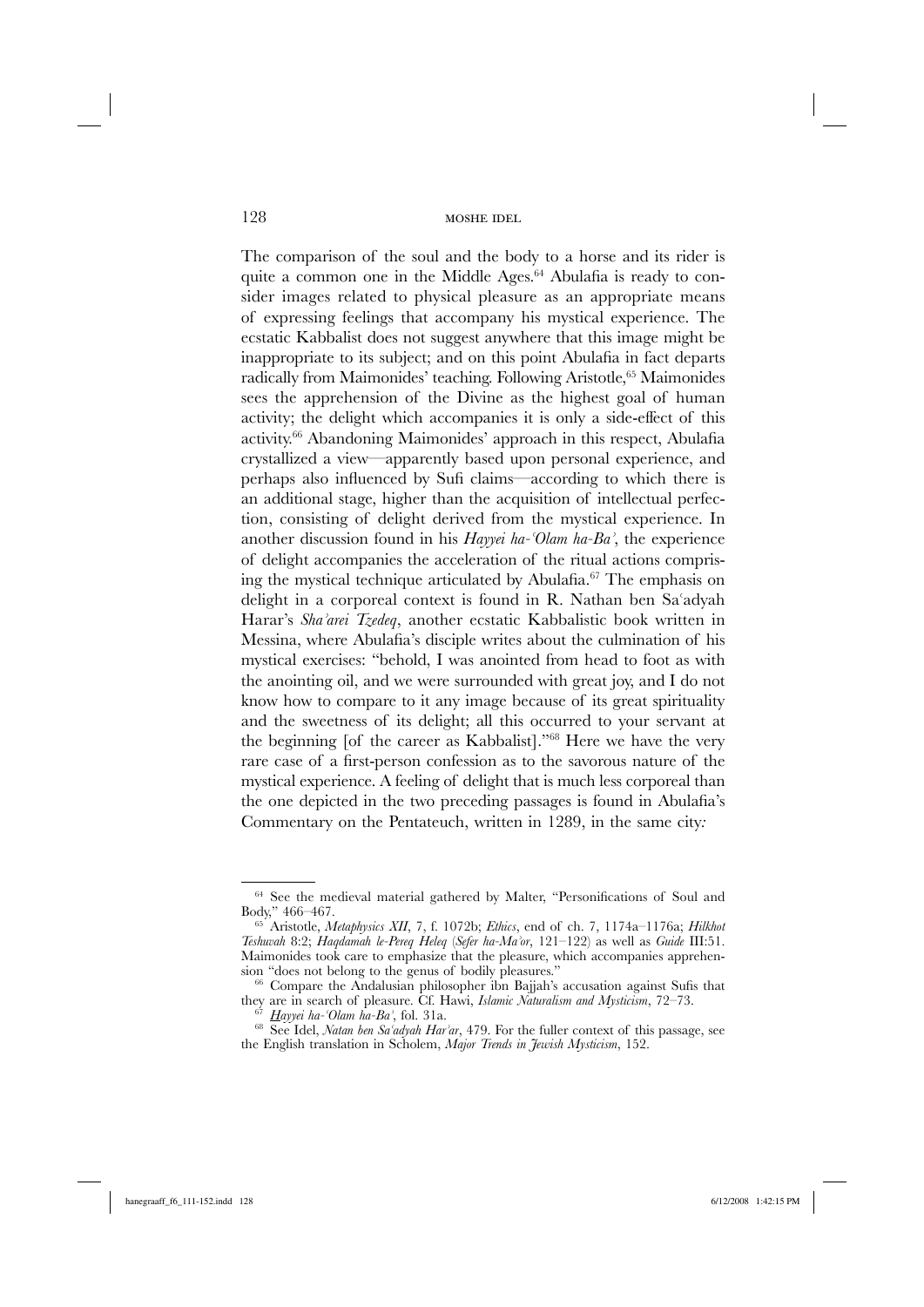It is appropriate that the intellect that perfects the soul will do so in all its aspects . . . And the lover and the bride are like the person who desires and the one that is desired and their common denominator is the desire . . . the soul loves the intellect because it is emanating upon it its light, brilliance and splendor, so that it [the soul] is receiving from it a great delight, because it sees by it [by means of the soul] all the existents and that there is nothing among them [i.e. the existences] that is similar, equal, or comparable to it, since all beauty is beneath its beauty, and all degrees are beneath its degree and all delights are beneath its delight. This is why it [the intellect] is to be loved alone, more than any [other] beloved, by the soul, because of itself. Likewise the intellect sees and gazes upon all the creatures but sees none which is more beautiful than it, and worthwhile of a degree and delight [greater] than the perfect soul of man, which knows its degree and beauty and essence, since it [the soul] is the single created form which is connected to this low matter. Those are the paths of love, affection and desire between the intellect and the soul.<sup>69</sup>

Thus the feelings of desire and love are both attributed to the intellect, just as delight was. What is the precise nature of the intellect here is not entirely clear. Is it the individual intellect informing the individual soul? Or the cosmic intellect adorning the individual soul? On the basis of other parallels in Abulafia, the latter option seems to me more plausible, although the first one is not to be excluded. Thus Abulafia is much more open than the philosophers to the possibility that the cosmic intellect, or even God as an intellect, also reacts to the human love and aspirations for union, intellectual though this experience may be. Nevertheless, in his writings one would be hard pressed to discern either theurgical or magical aspects connected to the feeling of delight of the cosmic powers.

In a rather neglected book entitled *Etz Hayyim* written in the first half of the fourteenth century by R. Isaiah ben Joseph, a Byzantine Kabbalist, we encounter a perspective reminiscent of one of the passages adduced above from *Sefer xOr ha-Sekhel*:

Know that the delight of the indwelling of prophecy, which is the influx of the Agent Intellect known in Arabic as *kif {aqal fa{al* is similar to the delight derived from intercourse, with the following difference between them: namely, that when a man completes the evil act of intercourse he despises it, but the influence of the intellect is the opposite.<sup>70</sup>

hanegraaff\_f6\_111-152.indd 129 <br>  $6/12/2008$  1:42:15 PM  $6/12/2008$  1:42:15 PM

<sup>&</sup>lt;sup>69</sup> Abulafia, *Sefer ha-Maftehot*, 6.

<sup>&</sup>lt;sup>70</sup> *Etz <u>H</u>ayyim*, 60.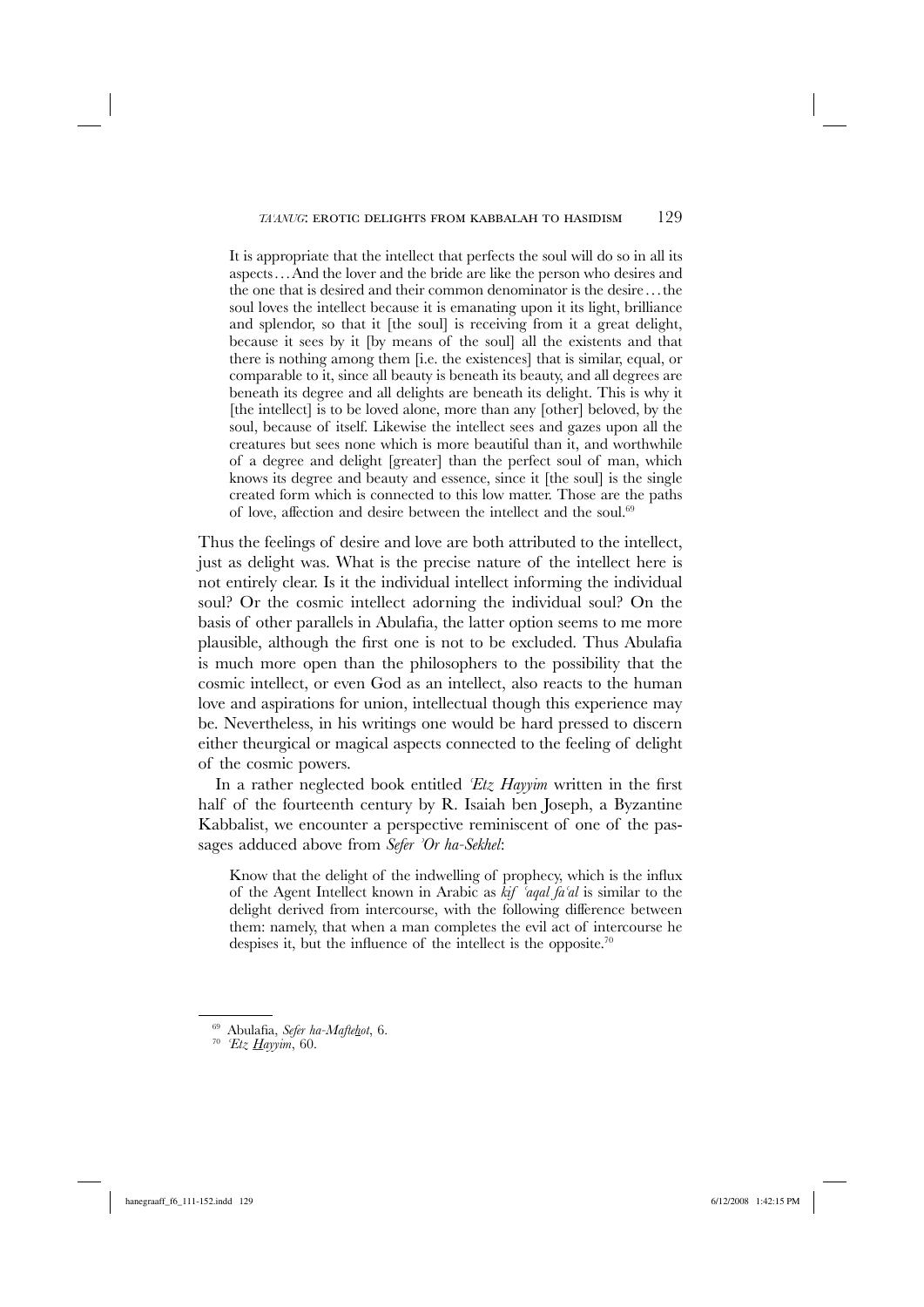## 130 moshe idea in the moshe idea in the moshe in the moshe in the moshe in the moshe in the moshe in the mosh

Like Abulafia and some Jewish philosophers, R. Isaiah apparently conceived of sexual intercourse as an explicitly negative activity—an attitude that has few parallels in other forms of Kabbalah. The theosophical-theurgical Kabbalists and the Hasidic authors saw the two forms of delight as part of a continuum, or at least conceived the lower one as positive in principle, although inferior with respect to its counterpart; but in the passage just quoted and in Abulafia, it is evident that the authors are concerned with emphasizing the huge difference between corporeal and intellectual delight and evaluate the two as completely different.<sup>71</sup>

The above quotations about intellectual delight, together with others I did not cite here, all stem from a broader literary corpus, in fact a school, known as ecstatic Kabbalah. However, there are also instances to be found in other Kabbalistic schools independent of Abulafia and his students, although presumably drawing from philosophical sources similar to those which nourished the ecstatic Kabbalah. Thus, for example, we find a reference to delight in the context of intellection in a classic of theosophical-theurgical Kabbalah that emerged from the school of Nahmanides' followers. The anonymous author of *Ma{arekhet ha-Elohut* explains the significance of "the death by Kiss" in the following words:

The soul of the righteous one will ascend—while he is yet alive—higher and higher, to the place where the souls of the righteous [enjoy their] delight, which is "the cleaving of the mind." The body will remain motionless, as it is said:72 "But you that cleave unto the Lord your God are alive every one of you this day."73

This is quite an interesting case of the post-mortem experiences of the righteous souls being applied to a mystical experience in the present. We may therefore assume that in other forms of Kabbalah as well a few parallels exist to the main paradigm of ecstatic Kabbalah.

<sup>&</sup>lt;sup>71</sup> See also Abulafia's text translated in Idel, *The Mystical Experience*, 204. Compare, however, the homogenizing approach of Wolfson, *Language, Eros, Being*, 263.

<sup>72</sup> Deut. 4:4. Compare also to the interpretation of this verse by R. David ben Zimra's *Metzudat David*, fol. 3c.

<sup>73</sup> *Ma{arekhet ha-xElohut*, fol. 98b. See Idel, *Kabbalah: New Perspectives*, 44–45.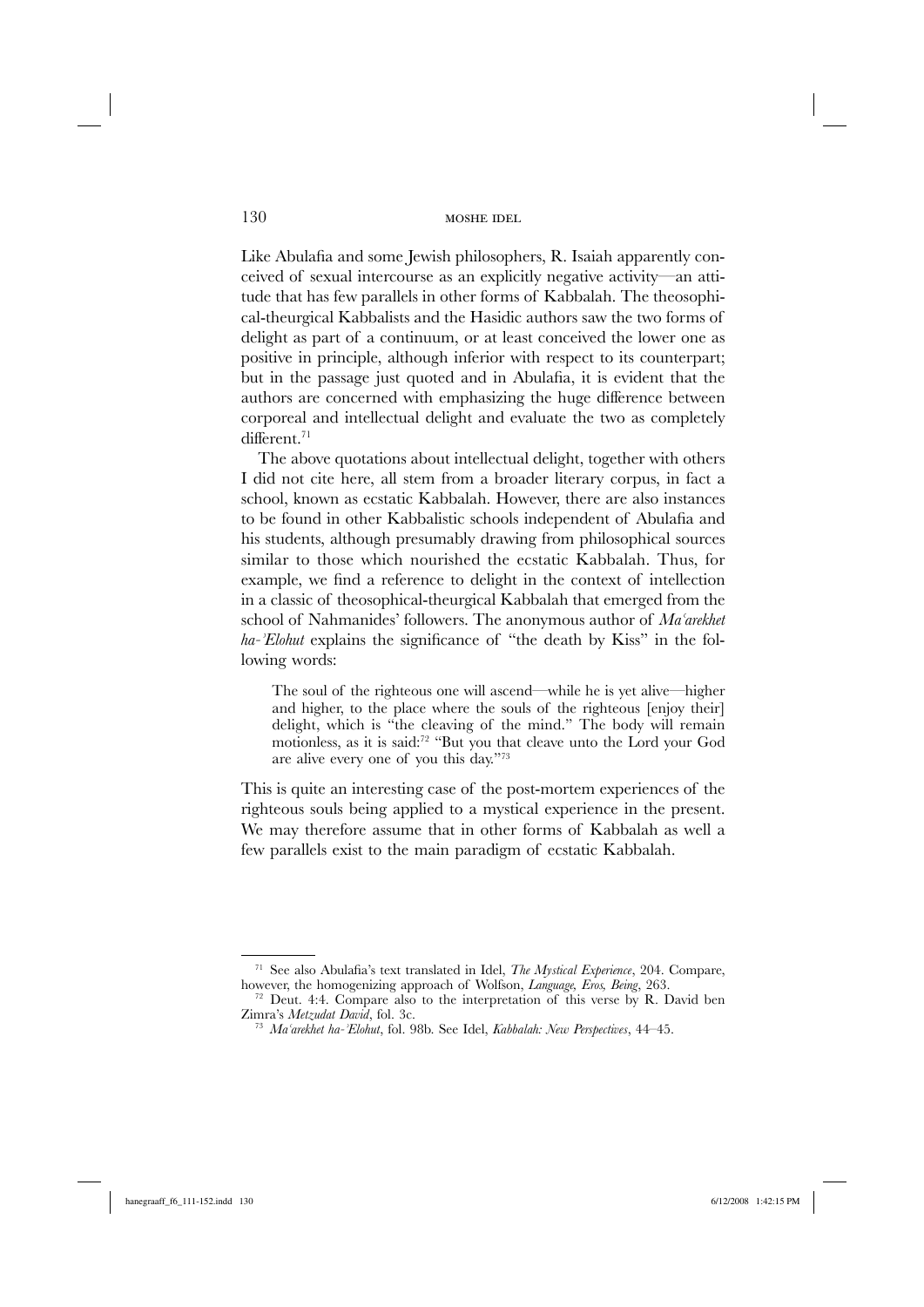#### *TA{ANUG*: erotic delights from kabbalah to hasidism 131

#### *Renewing Delight in Eighteenth-Century Hasidism*

In many eighteenth-century Hasidic sources, we find discussions about the possibility of enjoying delight on a permanent basis.74 The precise source of these discussions is not clear, and there are several possible explanations for its emergence. One possibility is that they are indebted to the views of the early fifteenth-century Catalan Jewish philosopher, R. Hasdai Crescas.75 The Hasidic masters, however, emphasized the necessity of renewing the delight related to ritual on a daily basis: they were interested in the ritual dimension of their religious life and not so much in the theological debates between Crescas and Maimonides. On the other hand, Yehudah Liebes has suggested a possible Sabbatean source for these Hasidic discussions.<sup>76</sup> For my part, I would emphasize that in both cases, the philosophical and the Sabbatean, ritual was relatively unimportant; and hence I would rather call attention to the possible continuity between theurgical texts such as those discussed above (section 2) and the delight-oriented understanding of worship in Hasidism.

Let me begin with a discussion handed down in the name of the Besht by his grandson, R. Moshe Hayyim Ephrayyim of Sudylkov:

Just as old age causes weakness in all the limbs of man because the faculties, the humors and the circulation of blood that vivify man, are in decline, so too in the realm of spirituality, an old and aged one [i.e. an old man] does not draw a great delight or vitality, or something new. This is the meaning of the saying<sup>77</sup> "Every day they should be as new in your eyes," because [of the verse]:78 "They are every morning new, [and] great is your faith" which means that because they are new every morning, namely that you innovate every day the work of creation, by the dint of it, "Your faith is great." We find, therefore, that the quintessence of every prayer and commandment is faith.<sup>79</sup>

<sup>74</sup> See Margolin, *The Human Temple*, 218–219; the collection of early Hasidic traditions compiled by Nigal, *Leidat ha-Hasidut*, 159–164 (Hebrew); and Idel, *Kabbalah and Eros*, 229.

 $75$  For his views see Berezin " 'Felicity', 'Delight', and 'Virtue,' " 108, on the dependence of delight on the continuous emergence of apprehension.

See Liebes, *On Sabbateaism and its Kabbalah*, 192, 394 note 134 (Hebrew).

<sup>77</sup> *Sifrei* (*Pesiqta' Zutarti* ), Deut 6:6. This short statement had a very long career in Hasidism and I address here only very few instances of the interpretations offered by Hasidic masters of this Midrash. See also below notes 86, 93.

<sup>78</sup> Lamentation 3:23.

<sup>79</sup> *Degel Mahaneh xEfrayyim*, 214. Compare also to the important formulation attributed,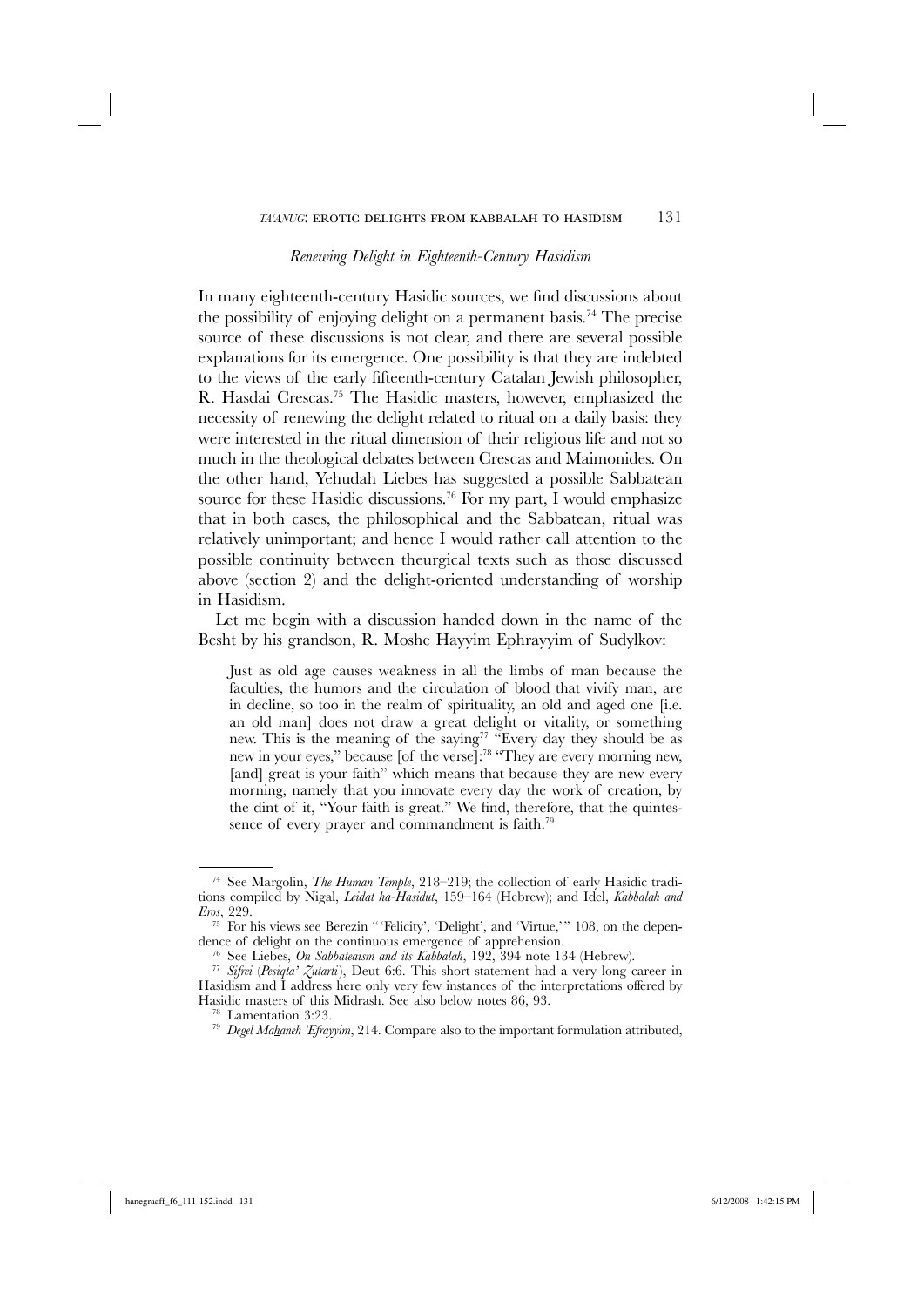If the attribution of this passage to the Besht is correct—and I see no reason to question it—this means that already at the beginning of Hasidism a significant connection is drawn between the importance of freshness, vitality, and delight, and this in the context of a discussion of religious issues like prayer and faith.

Continuing a rabbinic and some Cordoverian treatments of the concept of *'Ain*<sup>80</sup>—nihil—Hasidic masters elaborated on the importance of a theurgy of delight much more than their Kabbalistic predecessors. With the Hasidic masters, self-effacement was conceived of as being part of a continuous process of personal renewal, which could be attained within a larger framework of daily renewal of the creation and of the Torah, as well as continuous renewal within the Deity. This emphasis on the urgency of spiritual renewal also reflects the more general character of Hasidism as a revivalist movement. Indeed, while this discussion has no explicit connection to the Torah, or to the concept of Torah as a gift, such a nexus is found in a book of one of the early Hasidic masters, R. Menahem Nahum of Chernobyl  $[1730-1797]$ ,<sup>81</sup> a younger student of the Besht. Presumably following the latter, the emphasis on the necessity of a continuously-renewed experience of receiving the Torah as a gift is connected elsewhere by R. Menahem Nahum with a particularly erotic understanding of study and theurgy. After adducing the Midrashic view of the Torah as both a bride and a gift, he writes in a remarkable passage reminiscent of the quote from R. Moshe Hayyim Ephrayyim of Sudylkov in the name of the Besht, that

the union between the bridegroom and the bride, the Assembly of Israel<sup>82</sup> and the Holy One, blessed be He, takes place by means of the Torah . . . And just as the bridegroom and the bride will delight in joy, so the Holy One, blessed be He and the Assembly of Israel are [enjoying]

correctly in my opinion, by R. Jacob Joseph of Polonoy to the Besht, in *Toledot Ya{aqov Yosef*, fol. 83c. For the importance of faith, this time a belief that is interpreted here in both a theurgical and a pantheistic manner, see the Great Maggid of Mezeritch, *Maggid Devarav le-Ya'aqov*, 244–246. For the affinity between delight and vitality—as the divine pantheistic presence in all things—see also ibid., 326.

See Idel, *Hasidism*, 113. For an approach to Hasidism that almost totally ignores those possible sources found in earlier non-Kabbalistic and Kabbalistic literatures see Schatz-Uffenheimer, *Hasidism as Mysticism.*

<sup>81</sup> On this author see Green, *Menahem Nahum of Chernobyl*, 1–27.

<sup>&</sup>lt;sup>82</sup> *Knesset Yisrael*. This is a cognomen for the last *sefirah*, which is commonly understood as the bride of God, and the union between them is conceived of as the main task of the theosophical-theurgical Kabbalah.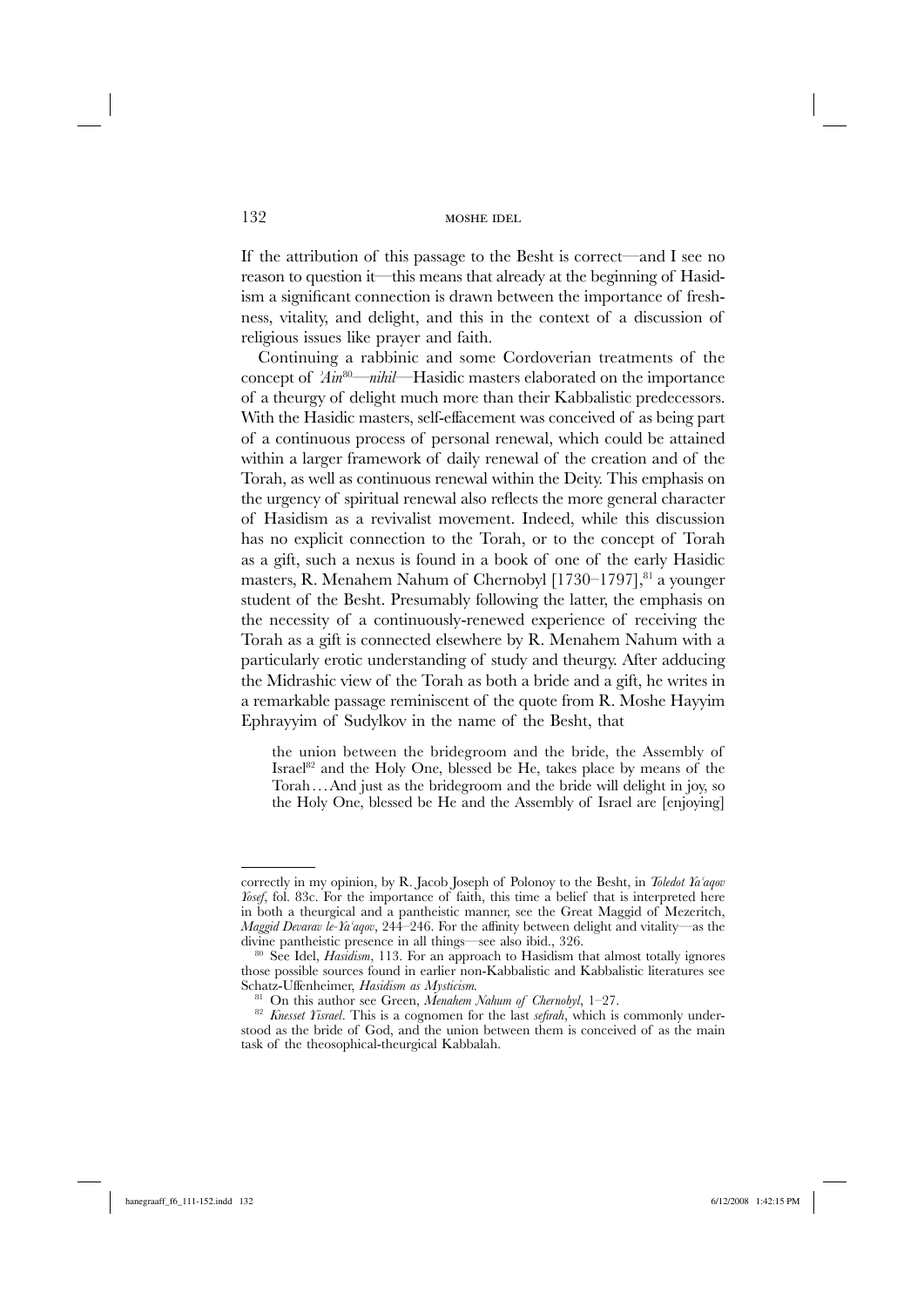"like the joy of the bridegroom for/on his bride."<sup>83</sup>...He compared us to a bridegroom and a bride, since the permanent delight is not a delight, $84$  only the union of the bridegroom and the bride, which is a new union, because they did not previously have intercourse. In such a manner someone has to unify the Holy One, blessed be He, with a new union every day, as if on this day it has been given, as the sages, blessed be their memory said: "Let the words of the Torah be new etc."85 And the reason [for the renewal of the Torah] is that the Holy One, blessed be He, is renewing the creation of the world [*Ma{aseh Bereshit*] every day, and the Torah is called "creation of the world" because by means of it [namely of the Torah] all the worlds have been created, as is well known. And God is continuously innovating and there is not one [single] day that is similar to the other one, and every day there is a new adherence and coming closer to the Torah, since the day has been created by it in a manner different from "yesterday that passed".86 This is the reason why Israel is called a virgin [*Betullat Yisrael* ] . . . because every day its youth is renewed and the union of that day never existed [beforehand] since the creation of the world, and from this point of view it is called a virgin. Whoever is worshiping in such a manner is always called the walker from one degree [of worship] to another, and from one aspect to another, and every day he unifies a new union...and the Torah is called an aspect of the fiancée [*me*<sup>*orasah*] that is an aspect of the bride, so that always a new</sup> union will be achieved as [that taking place] at the time of the wedding. This is the meaning of [the story about] Moses that he was studying and forgetting, namely that he was forgetting the delight, because 'a permanent delight is not delight', until the Torah had been given to him as a bride to a bridegroom, which means that he received the power to go every day from one degree to another,<sup>87</sup> and every new degree and ascent was for him an aspect of the bride, a new union, and this is the great delight like that of the bridegroom and the bride.<sup>88</sup>

Routine and monosemic understandings of the sacred texts, which induce monotony, or inertia, are conceived here, implicitly, as the main danger for fresh religious experiences. The Torah as a gift is understood as possessing the quality of a bride, which means here a virgin whose

<sup>83</sup> Isaiah 62:5.

<sup>&</sup>lt;sup>84</sup> R. Menahem Nahum, and his son Mordekhai were both very fond of this formula. Also R. Aharon ha-Kohen of Apta has attributed to the Besht a passage in which the dictum appears; see his book *Ner Mitzvah*, fol. 24b, written at the end of the eighteenth century.

 $85$  See above, n. 78.

<sup>86</sup> Psalm 90:4.

<sup>&</sup>lt;sup>87</sup> This demand for a continuous renewal is a topos in Hasidism.

<sup>&</sup>lt;sup>88</sup> R. Moshe Hayyim Ephrayyim of Sudylkov, *Me*<sup>2</sup>*or Einayyim*, 123. See also Wolfson, *Circle in the Square*, 25. I hope to return to this passage in a study on the Torah as gift, based on Marcel Mauss' approach to the gift.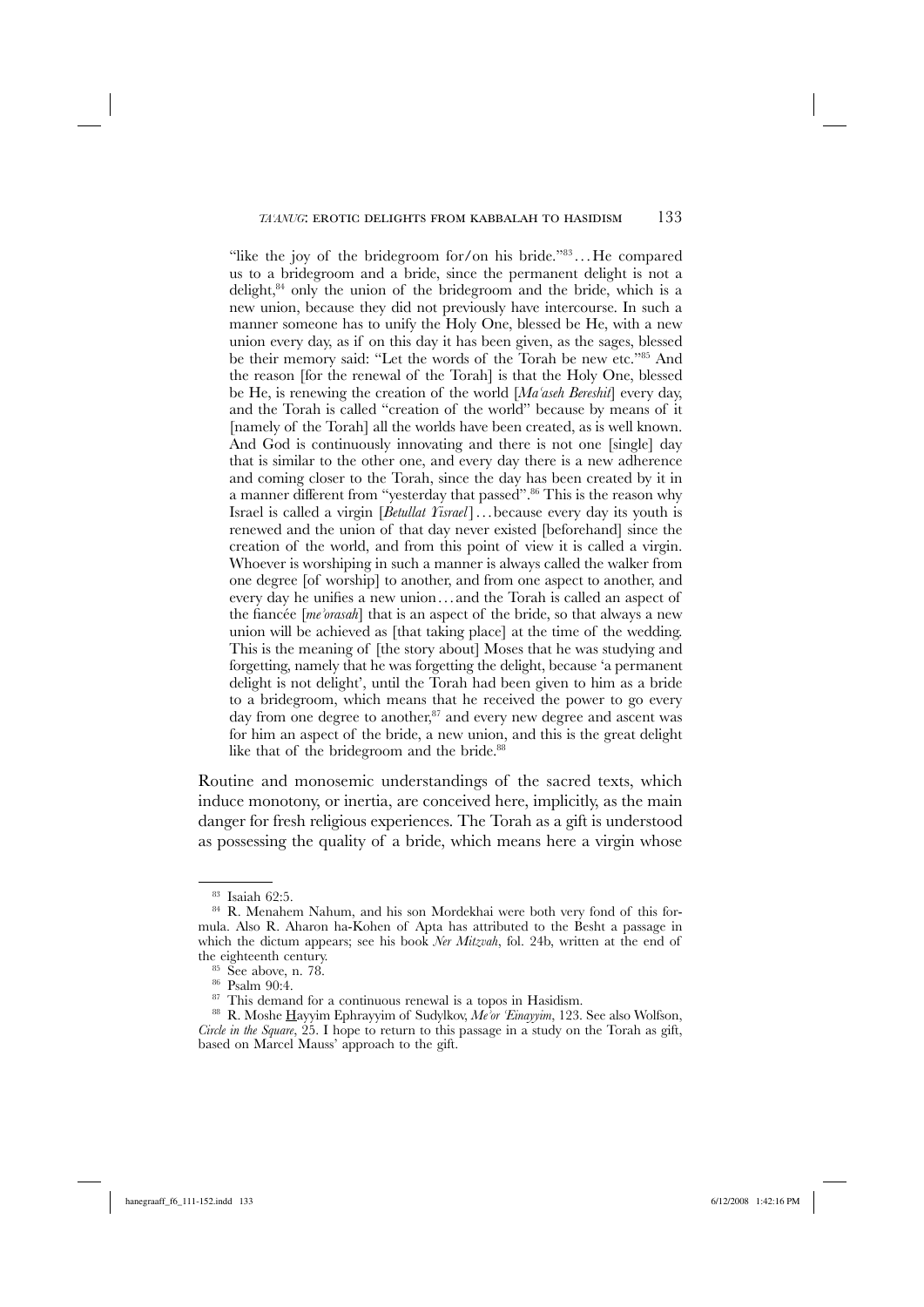# 134 moshe idea in the moshe in the moshe in the moshe

virginity is daily renewed, this being a metaphor for the perception that every sexual union is unique and different from every other one. It is therefore incumbent on the student of the Torah to obliterate his earlier knowledge, which may become an obstacle to fresh understandings of the Torah. In fact, the study of the Torah is conceived of as novel every day, because God is renewing creation daily by means of the Torah.89 Conceived of as a male, God, according to the above text, needs the theurgical study of the Torah by Jews in order for him to enjoy a new kind of union with His female counterpart, the bride or the Assembly of Israel. Clearly we have here an echo of a strongly erotized covenant-theology. Freshness, both on the cosmic and on the scholastic level, is strongly related to the resulting delight, metaphorically connected to an erotic freshness. Thus God cannot renounce the Torah: He needs it in order to recreate the world, and thus also to recreate His own delight on a daily basis. By doing so, He allows for the student to gain a fresh understanding on each and every day of study, as well as creating a new kind of union between the male and female aspects of the divinity induced by this study. The gift of continuously renewed delight is therefore firstly a human experience, and next a divine one. It should be mentioned here that the linkage between study of the Torah, on the one hand, and divine delight in this activity, on the other, is a widespread topic, already found in a Jewish text of late antiquity, apparently glossed in *Midrash Mishlei* chapter X, but belonging to the Heikhalot literature and resonating in Kabbalah long before the emergence of Polish Hasidism.<sup>90</sup>

Let me further address a certain aspect of the long quotation given above, that is, the explicit nature of the reciprocity. The joy is felt as delight not only by the human student, nor only by the divinity as recipient of the theurgical impact. Both enjoy, but the mutuality of their experiences of joy does not obliterate the distinction between them. What takes place is an exchange, rather than a fusion, between the two poles of the erotic event, united though they may be during it.

A view similar to the one here discussed in the example of R. Menahem Nahum of Chernobyl is presented concisely in a text by R. Abraham Yehoshu{a Heschel of Apta, a late eighteenth-century Hasidic

<sup>&</sup>lt;sup>89</sup> To a great extent, this view is influenced by the Lurianic theory that every day the prayer should be a new one. See R. Hayyim Vital, *Peri {Etz Hayyim*, 17–18 and Idel, *Hasidism*, 334 n. 20.

<sup>90</sup> For references to this text see Idel, *Absorbing Perfections*, 171–172, 538 n. 32.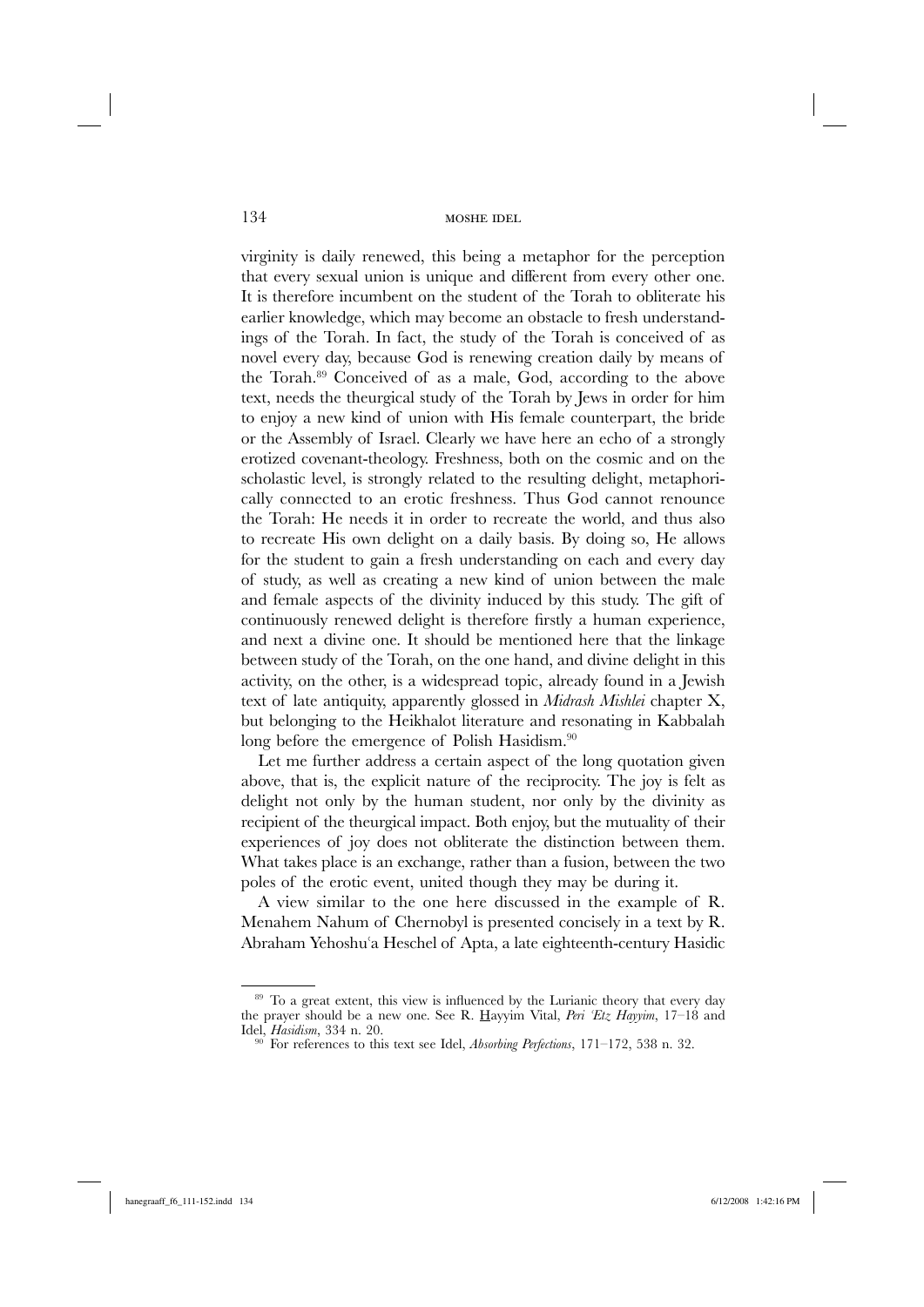master who wrote that "routine and inertia obliterate the amusement and the delight,<sup>91</sup> since permanent delight is no delight. And in the Holy Torah it is written<sup>92</sup> that 'In each and every day, lets them be as new in your eyes' "93 In a manner reminiscent of R. Menahem Nahum of Chernobyl, we find in this passage a close connection between delight and renewal, with both authors quoting the same rabbinic prooftext. However, it seems that these two passages are not directly related but reflect the impact of an earlier common source, presumably a passage of the Besht. Elsewhere, the same master distinguishes between an influx provided by the divine as part of the cosmological process and another type of influx which is a free divine gift to man. Moses, who was acquainted with both, preferred the second. However, God, who wanted to enjoy the worship of Israel, preferred to distribute influx only as a response to the performance of the commandments and to the study of the Torah by the Jews, because in this way He would receive delight from them.94 This view seems to constitute a rejection of the theory of grace in its Christian forms, that is to say, of grace as freely given without a connection to human activities.

Rabbinic tradition saw the gift of the Torah as an entity descending in its entirety. In contrast with this, the passages adduced in this section are premised on the impossibility of transmitting the inner nature of the Torah in its totality: the Torah is seen not as a primordial entity that may move from one place to another, but rather its "true" nature is conceived of as an ever-changing entity. Hence the general concept of "renewal" is more important than that of "stability." As seen above, the concept of moving from one degree to another is related in this Hasidic context to an understanding of the true nature of the Torah. Vertical ascensional mobility of the mystic from one rank to another becomes in Hasidism an ideal that is combined with the idea of a daily renewed universe, and to that of the intermittent delight of both God and man. It may well be that this emphasis on mystical ascent, which is very representative of Hasidic thought since its beginning, is connected (in this specific context) with the ascent of Moses to receive the Torah as described in rabbinic legends, where he was given gifts

<sup>91</sup> The Hebrew phrase is *Sha{ash{uim ve-ta{anug*, 92 See above, n. 78.

<sup>&</sup>lt;sup>93</sup> See R. Abraham Yehoshu'a Heschel of Apta, *Torat 'Emmet*, fol. 3c and his younger contemporary, R. Abraham *Hayyim* of Zlotchov, *Peri Hayyim*, fol. 51c.

<sup>94</sup> See R. Abraham Yehoshu`a Heschel of Apta, *Torat xEmmet*, fol. 34cd.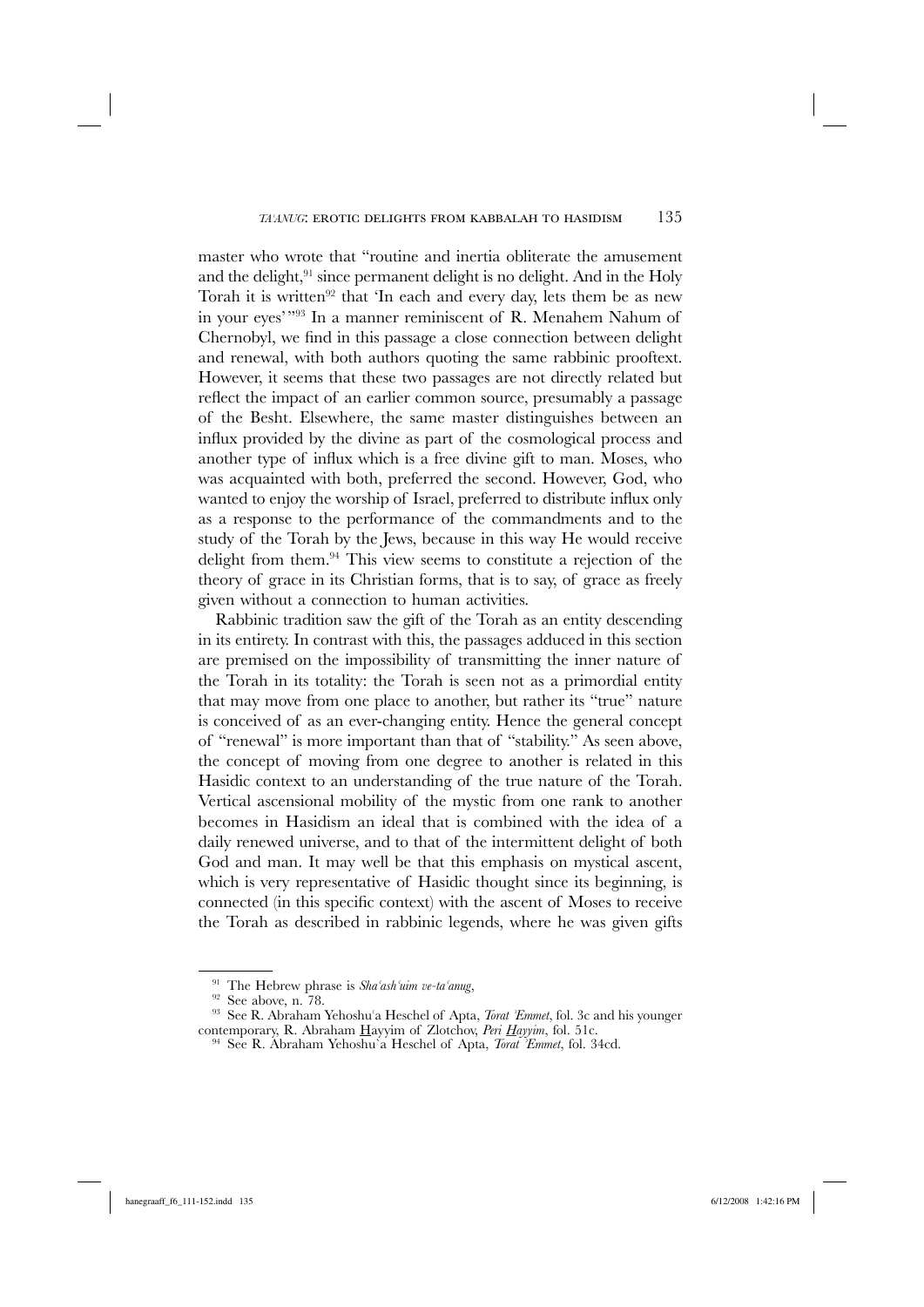## 136 moshe idea in the moshe idea in the moshe in the moshe in the moshe in the moshe in the moshe in the mosh

other than the tablets. This ongoing ascent should also be understood in relation to another passage by R. Menahem Nahum, where he speaks about another "great gift", which is the "world-to-come." The next world consists in a state of "permanent delight," which is too much to bear if it is experienced all of a sudden; therefore, God created the opportunity of a gradual accommodation towards this state by means of an intermittent experience of delight during the day of Sabbath in this world.95

Coming back now to the general concept of "renewal" highlighted above, let me attempt to explain how it is imagined to take place. First and foremost, it is not the very structure of the consonants of the Torah that is renewed. In this respect, R. Menahem Nahum of Chernobyl differs from the perspective found in many other passages in the textual corpus of Kabbalah and Hasidism, which assume the possibility of a change in the order of the consonants of the biblical words.96 Instead, he capitalizes on a concept of transformation derived from an astromagical theory, found already in the Middle Ages and adopted by, among others, R. Moses Cordovero. According to that theory, the written consonants and the sounds are containers or—according to the original terminology—palaces within which the supernal spirituality, the *ruhaniyyut*, is dwelling or into which it is attracted.<sup>97</sup> This spirituality is referred to by numerous other terms as well, such as light  $('or)$ , luminosity (*behirut*), or—most frequently—vitality (*hiyyut*). These various words all refer to the divine presence within the letters of the Torah: a concept which I propose to call linguistic immanence and which sometimes has explicit erotic aspects.<sup>98</sup> According to many Hasidic texts, this spirituality dwells within the letters of the Torah and is part and parcel of its very structure. However, according to numerous other texts, it may be attracted within the consonants by an intense performance of the verbal rituals of prayer or study of the Torah.<sup>99</sup> This second,

<sup>&</sup>lt;sup>95</sup> See R. Menahem Nahum, *Me'or 'Einayyim*, 261.

<sup>96</sup> See Idel, *Absorbing Perfections*, 377–389.

<sup>&</sup>lt;sup>97</sup> On the earlier sources of this term see the seminal studies of Pines, "Shi'ite Terms and Conceptions," and "On the Term *Ruhaniyyut*," "Le *Sefer ha-Tamar.*"

<sup>&</sup>lt;sup>98</sup> For the erotic aspects of the linguistic immanence see, especially, R. Jacob Joseph of Polonoy, *Toledot Ya'aqov Yosef*, fol. 151c; and R. Ze'ev Wolf of Zhitomir, *'Or ha-Me'ir*, fol. 141b. See also Idel, *Hasidism*, 171–188 and especially *Messianic Mystics*, 224–225; and Wolfson, *Circle in the Square*, 23-24. For the affinity between vitality and delight see above n. 80.

<sup>&</sup>lt;sup>99</sup> This view is found in several Jewish medieval and Renaissance sources; see Idel, Introduction to the facsimile edition of R. Joseph Al-Ashqar's *Tzafnat Pa{aneah*, 43–46 (Hebrew).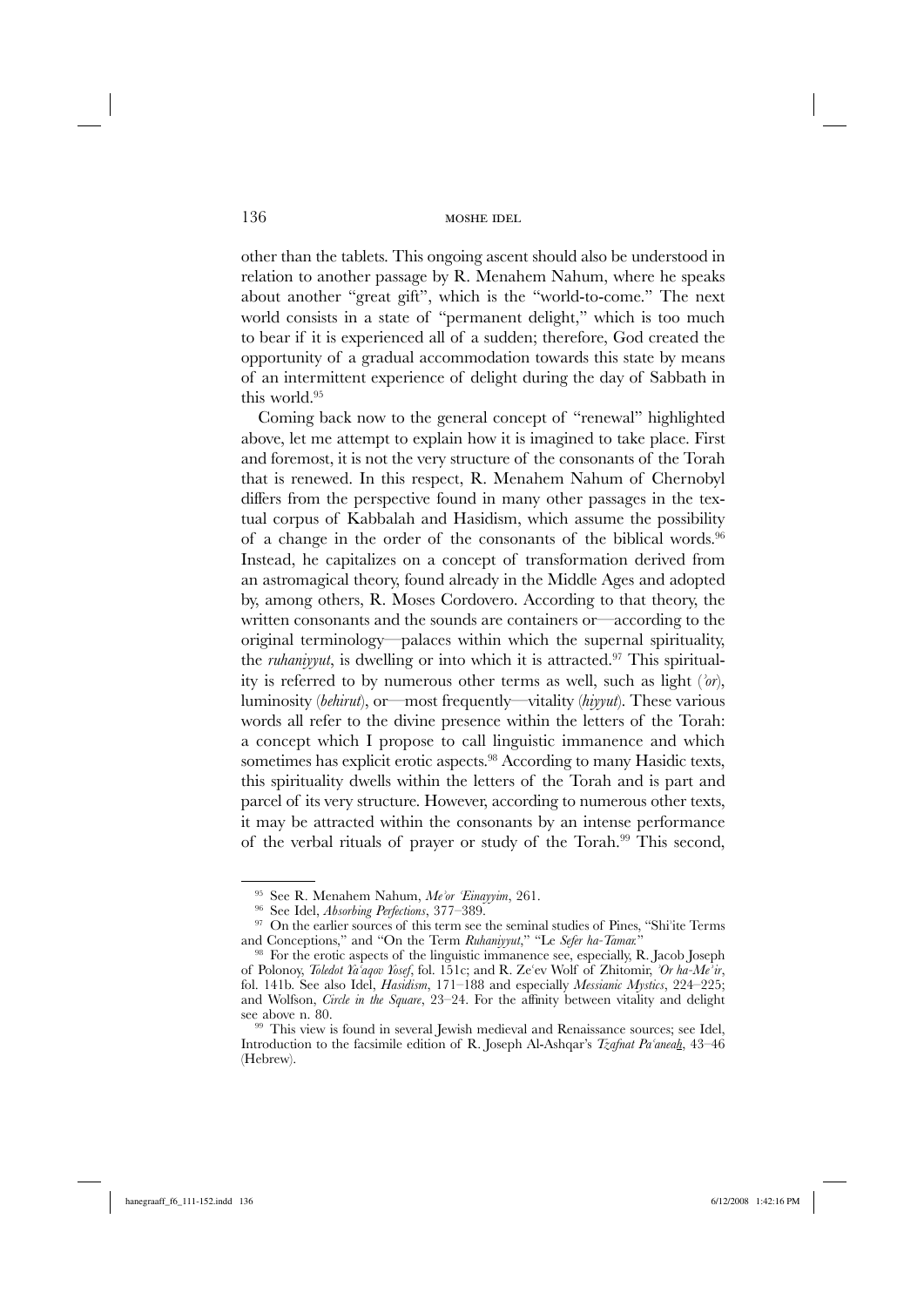more activist theory conceives of the human verbal act as possessing a talismanic feature of the kind that seems to inform our discussions above: here the inner dimensions of the Torah fluctuate according to the special mode of its study.

# *God as "Delight of All Delights"*

Rather than as a recipient of delights generated by human worship as described in many passages above, God is sometimes described in Hasidic literature by formulations such as "the delight of all delights." In such cases we are dealing with a basically Platonic approach, that has been influential in Hasidism and transposes all supreme values to a superior level of reality.100 Just as human beauty has been envisioned as reflecting the original beauty of the supernal world, with divine feminine power as its ultimate source (as is also the case in some of materials that will be discussed below), likewise God is the highest place where delight is found.

The syntagm "the delight of all delights" should not just be seen as an interesting theological innovation but also as part of what can be called *Gestalt-Coherence* (that is to say, the fact that different terms can be seen as related due to their having a common denominator, resulting in some kind of loose cohesiveness that functions as a system).<sup>101</sup> Thus the different forms of delight—the delight of the mystic, the delight generated by him in God, delight as divine presence in the world and as the vitality of all things, and finally, as we shall see below, God as delight—display a kind of *Gestalt-Coherence*.

The Besht is credited with having been the first to use the phrase "the world of delight"<sup>102</sup>—*{blam ha-ta{anug*. As already said, this expression is one of the many instances in Hasidism of a transposition of religious values to a supreme level of reality (compare e.g. the reification of human activities in expressions such as "the world of love," "the world of thought," or "the world of speech"). Such reified delight was perhaps meant by the Besht to be identical to God. In the same vein,

<sup>100</sup> See Idel, *Kabbalah and Eros*, 168–178.

<sup>&</sup>lt;sup>101</sup> For the sources of this concept coined by Aron Gurwitsch, and my use of it in the context of Hasidism, see Idel, *Hasidism*, 49, 272 n. 15.

<sup>102</sup> See R. Benjamin of Zalosch, *xAhavat Dodim*, 85. See also ibid., 211. For the phrase "delight of delights"— *ta{anug ha-ta{anugim*—as a description of God see, e.g., R. Jacob Joseph of Polonoy, *Toledot Ya{aqov Yosef*, fol. 102d. On the parallelism between God and delight see already in the *Zohar*, I, fol. 99b (*Midrash ha-ne{elam*).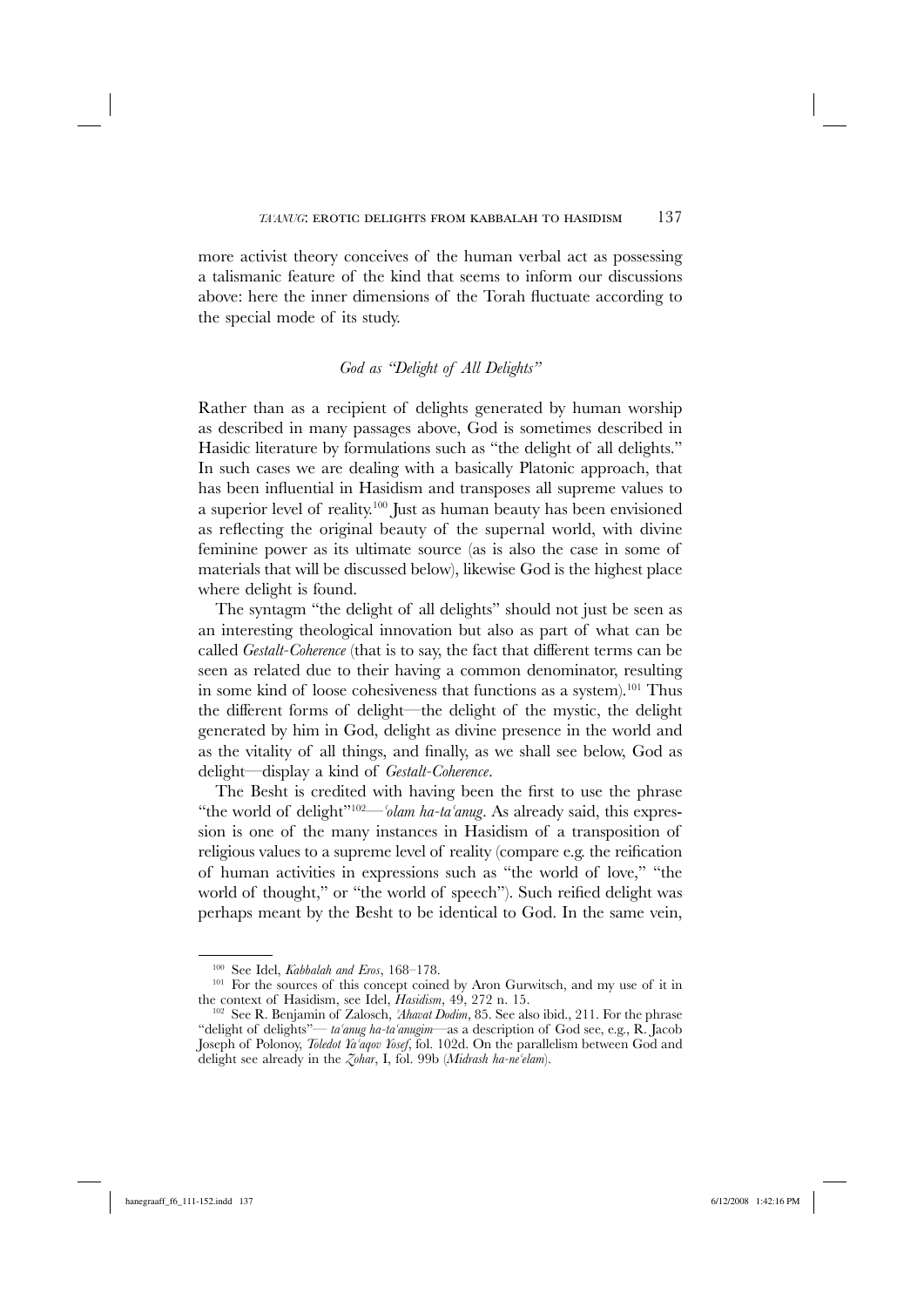## 138 moshe idea in the moshe idea in the moshe in the moshe in the moshe in the moshe in the moshe in the mosh

we read in one of the most important discussions pertinent to our topic that R. Jacob Joseph of Polonoy (one of the Besht's leading disciples) confessed that he had learned from his teacher that

there are ten *sefirot* in man, because he is a microcosm and, as has been written in Rabad's [commentary on] *Sefer Yetzirah*, 103 what is found in the supernal worlds, is found also in the year [that is to say, in time], and in the soul of man<sup> $104$ </sup>... And on the lowest rank in man there is pain, poverty and suffering, and similarly to it in the attribute of *Malkhut*, which is the last [lowest] attribute "because her feet descend to death."105 And the [attributes of ] *Netzah* and *Hod* in man are standing pillars,<sup>106</sup> that man believes the faith in the Creator according to His truth. And the attribute of *Yessod* is when he delights in the worship of God, blessed be He, more than in any other of all delights, because "out of my flesh [I shall see God]"<sup>107</sup> since the member of copulation is the best of delights because by means of it, male and female are united. And out of the material [delight] he shall understand the spiritual delight, when he adheres to His Unity, Blessed be He, who is the root of all the delights."108

<sup>103</sup> This is the book of the thirteenth-century Kabbalist R. Joseph ben Shalom Ashkenazi, attributed mistakenly to the twelfth-century R. Abraham ben David, whose acronym is Rabad. On this important book and its impact on Hasidism see Idel, *Hasidism*, 12.

<sup>104</sup> This is a misreading of *Sefer Yetzirah* 6:1.

<sup>&</sup>lt;sup>105</sup> Proverbs 5:5.

<sup>&</sup>lt;sup>106</sup> Namely the two pillars of the temple, called in the Bible *Yakhin* and  $Bo'az$ , which were sometimes understood as corresponding to these two *sefirot*.

<sup>107</sup> Job 19:26. On the medieval interpretations of this verse in Jewish thought see Altmann, "The Delphic Maxim." Though this verse occurs several times in R. Joseph ben Shalom's book, I wonder whether one may find there a phallic interpretation, which occurs, however, several times in R. Moshe Cordovero's *Pardes Rimmonim*. See, e.g., 16:6, continuing, presumably, the position of *Zohar*, I, fol. 94a and of *Tiqqunei Zohar*, fols. 41b, 70a. For the strong relation between delight, the phallus, and the movements during prayer see the view found in several sources sometimes in the name of the Besht, e.g. *Toledot Ya{aqov Yosef*, fol. 102d and Liebes, *On Sabbateaism and its Kabbalah*, 98–99 and 124–125, where the Job verse occurs in quite a sexual though less phallic context, and see also page 130 there. See also note 113 below; and see the Zoharic phrase *{innuga de-kulla*, the delight of all, found in *Zohar* II, fol. 259a (and Idel, *Kabbalah and Eros*, 228–229), which may have a sexual implication.

<sup>&</sup>lt;sup>108</sup> R. Jacob Joseph of Polonoy, *Toledot Ya'aqov Yosef*, fol. 16c. It is hard to decide where the words of the Besht end and when does R. Jacob Joseph of Polonoy intervene. See, however, another passage found in the same book, fol. 138d, where the interpretation of the Job verse in quite a similar way is attributed to the Besht, as well as on fol. 28d, where Joseph is linked to the delight of *Yessod*, again in a passage that starts with an attribution to the Besht. For the *a fortiori* view that learns from the material delight about the spiritual one see also, e.g., ibid., fol. 16d. On pain and the *Shekhinah* see also the discussion of R. Aharon ha-Kohen of Apta in the name of the Besht in his *Sefer xOr ha-Ganuz la-Tzaddiqim*, col. 3 fol. 1a.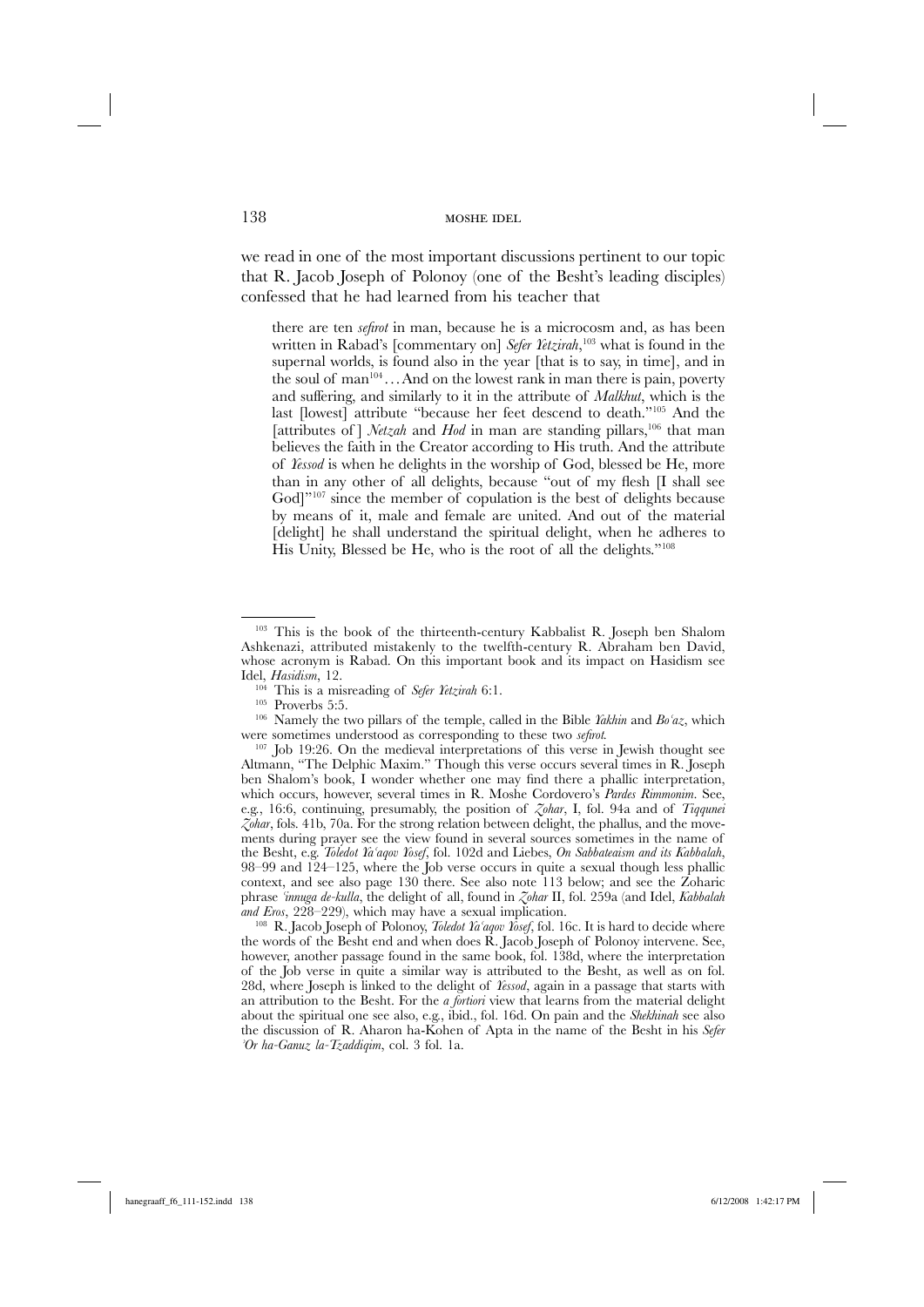This fascinating passage is reminiscent of a discussion in the name of the Besht I adduced above from the same book of R. Jacob Joseph of Polonoy. In both cases, the human microcosm and the theocosm are described as corresponding and isomorphic, although in the quote just given the Hasidic master is much more explicit in analyzing the human/divine correspondences. For our purpose here, it suffices to point out that the anatomical parallelism between the corporeal delight related to the human penis, and the delight someone takes in the union with God, is explicit and crucial for the entire passage. It is based upon an interesting interpretation of the biblical word *basar*, the common meaning of which is "flesh", that is to say "body", and which more specifically means "phallus" (as understood in various instances in the Bible, as well as in Kabbalistic literature, and certainly in the present text).<sup>109</sup> However, the point is not so much that the specifics of the anatomic structure of the phallus are pertinent to the claim made by the Hasidic master (if indeed they are relevant here at all), although such may be the case in some other Kabbalistic sources.<sup>110</sup> Rather, what characterizes the Hasidic imagery here is the double function of the phallus as uniting two entities and inducing feelings of delight. This is only one among many examples of the appropriation of theosophical symbolism—here the *sefirah* of *Yessod* as delight—in a manner that shifts the emphasis from the theosophical meaning to a more anthropocentric one. Of great importance for our point that the Besht is the main source of views about delight found in the writings of his disciples is a lengthy passage found in another book of R. Jacob Joseph of Polonoy, where even a sinner's delight is understood as being connected to the supernal delight.<sup>111</sup>

<sup>109</sup> See the way in which the term *basar* is used in Genesis 17:11, Ezekiel 16:26 and 23:20. See also the Beshtian texts adduced by R. Aharon ha-Kohen of Apta, *Keter Shem Tov* I, fol. 3ab. This understanding of *basar* in the verse of Job is found also in a text of R. Tzevi Hirsch of Galina. See above note 109 and below note 124.

<sup>110</sup> See, e.g., Wolfson, *Circle in the Square*. Let me point out that though in some cases a strongly phallic understanding of some Kabbalistic texts as proposed by Wolfson is appropriate, his moving of this topic to the center of Kabbalah as a whole seems to me unwarranted in most of the Kabbalistic schools, including some of the texts he adduces in order to demonstrate his point. I cannot deal here with this interesting scholarly problem, and I hope to do so in a more detailed manner elsewhere.

<sup>&</sup>lt;sup>111</sup> See Kutonet Passim, 240 and the analysis of Piekarz, *The Beginning of Hasidism*, 238–240 (Hebrew). See also Margolin, *The Human Temple*, 227–228. Whether this Hasidic approach has something to do with Sabbateanism is a question that cannot be addressed here. See above n. 109.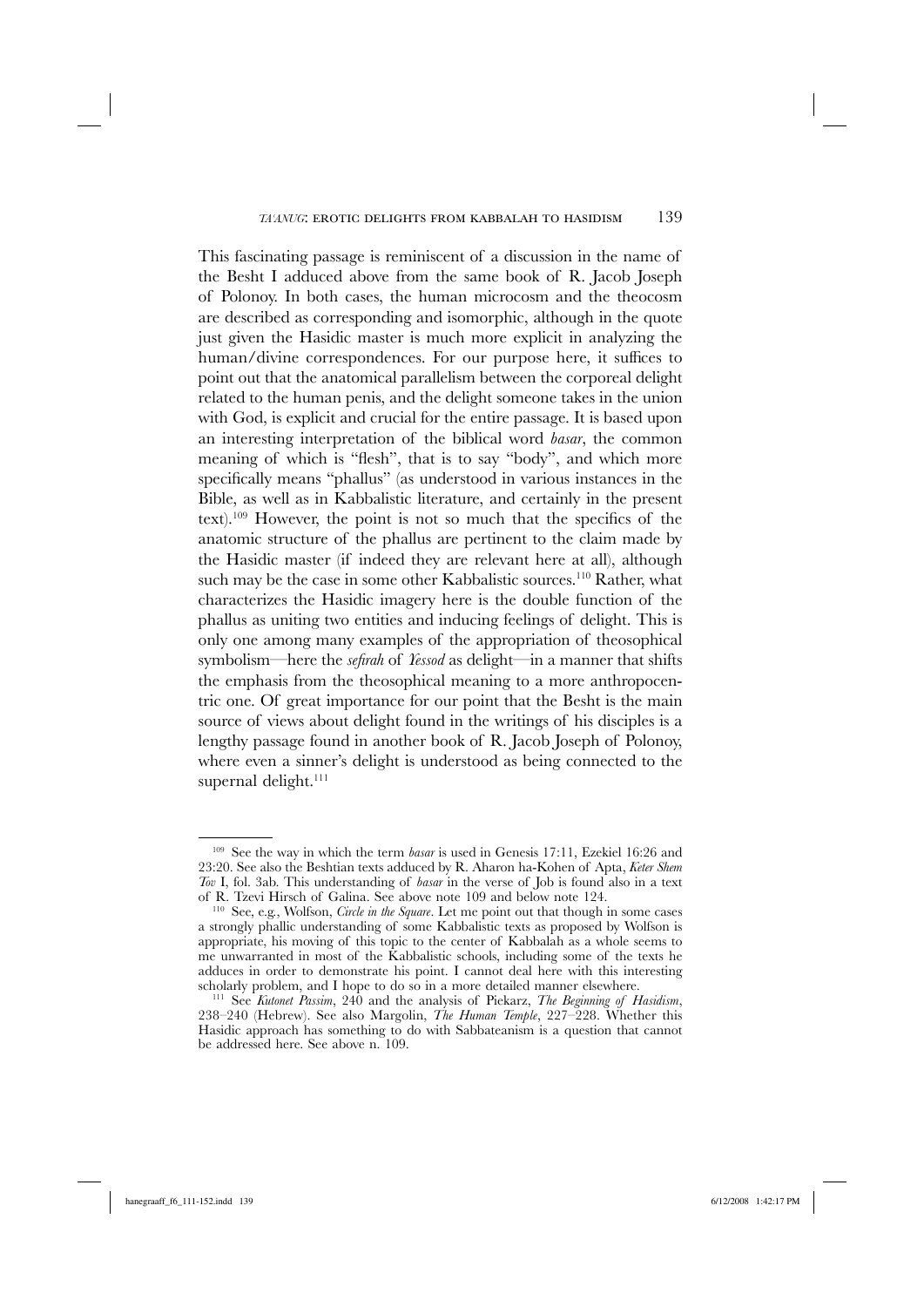However, more Platonically-oriented formulations occur in texts that are relatively early in Hasidism and that may, again, reflect the Besht's view. For example, his grandson writes as follows about the patriarch Joseph remaining faithful to the imperative of knowing God in all his ways:

For example, when a certain delight [stemming] from a [certain] thing reached him, he should put his attention to the [primary] source and root of all the delights, wherefrom all the delights emerge, namely from the Cause of All Causes that vivifies all and gives vitality to all things, and it is from there that delight reaches him. And when he will direct his attention to it and will believe in it in a total manner then all the material delights are obliterated and this is the reason that it is hinted in [the verse] "And God was with Joseph,"112 namely that he was always seeing the Tetragrammaton before his eyes,113 and he united himself to the inner aspects of all things, and to the root of all roots . . . and he penetrated all things and delights and he found the root and interiority that vitalizes everything, and wherefrom all delights are generated.<sup>114</sup>

The reference to the figure of the biblical Joseph is vital for understanding some of the resonances of this passage. This patriarch is known in Jewish tradition, and especially in the theosophical-theurgical Kabbalah, as the paragon of sexual chastity whose refusal of engaging in sexual relations with Potiphar's wife became exemplary.115 According to this passage, he preferred the contemplation of God as divine name over the coarse experience of sexual delight. The contemplation of the divine must therefore be seen as a method of fighting against corporeal desire or withstanding a sexual ordeal. A similar position is found in another early Hasidic book authored by R. Menahem Nahum of Chernobyl:

The entire quintessence of our worship is to purify the attributes that are within us and elevate them by the fact that by means of them, he worships God, Blessed be He. All this is done when a bad love or bad awe—God forbids—comes, and because of his good contemplation he contemplates, he will tremble and say in his heart: this is but a love fallen from the world of love, the love of the Creator, blessed be He, and it is incumbent on me to elevate it, and how shall I do this bad thing to

<sup>112</sup> Genesis 39:21.

<sup>&</sup>lt;sup>113</sup> Cf. Psalm 16:8. The practice of contemplating the letters of the Tetragrammaton precedes Hasidism but has been widespread in this type of Jewish mysticism. See, especially, R. Asher Tzevi of Ostraha, *Ma{ayan Hokhmah*, fol. 73b, where the contemplation of the Tetragrammaton serves as an exercise to temper the corporeal delight.

<sup>114</sup> *Degel Mahaneh xEfrayyim*, 51.

<sup>115</sup> Scholem, *On the Mystical Shape of the Godhead*, 91; Wolfson, *Circle in the Square*, 145–146; and Idel, *BEN*.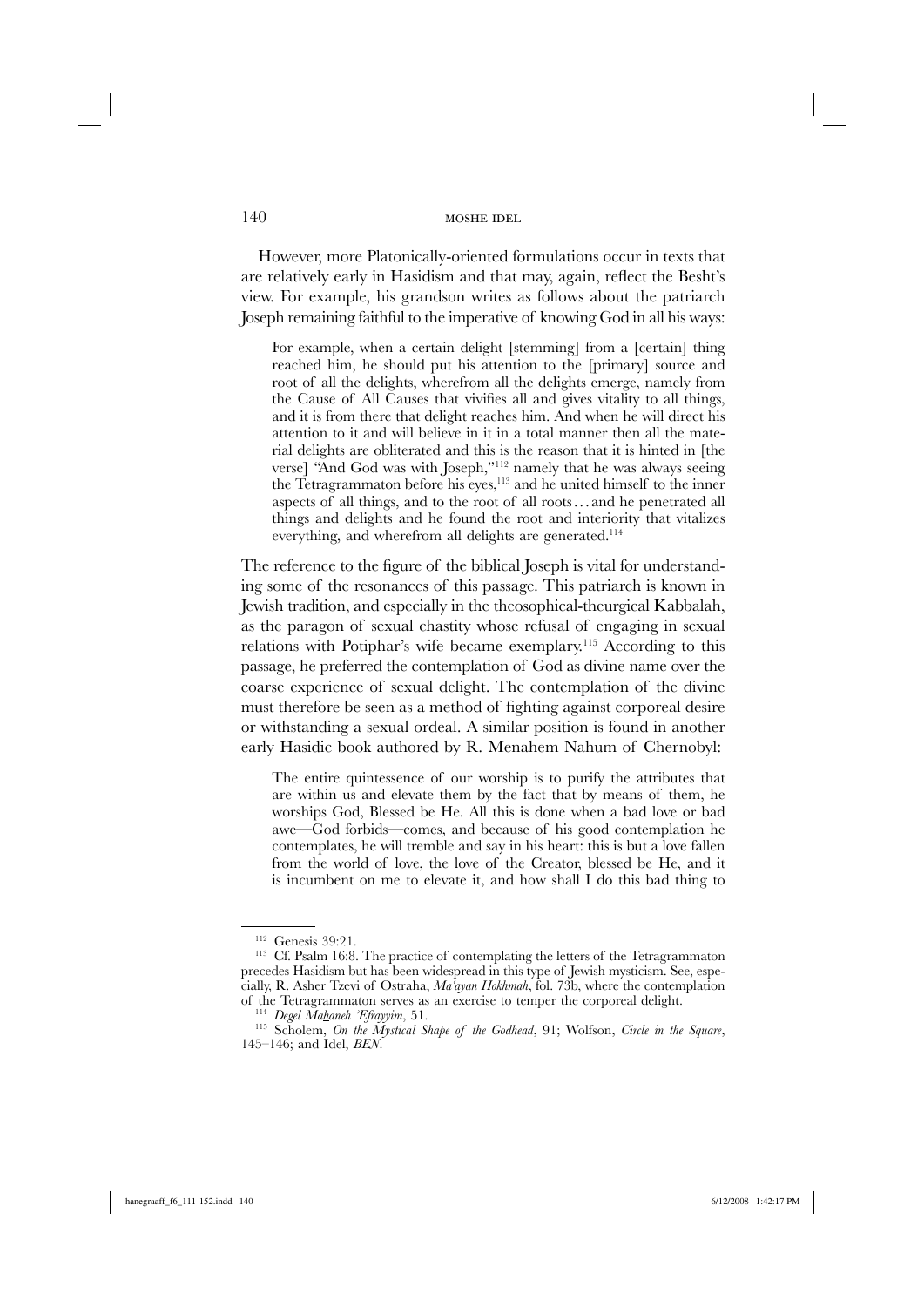lower it even more. And I love this bad thing that is a thing created by the Blessed One, and by Torah, by means of which all the creatures have been created, and He is the delight of all the delights, and this is the case of all the other attributes [ways of behavior]. In the moment that one of the attributes arouses [i.e., emerges within him], then he should be in awe and fear, and tremble  $[not]$  to use the scepter of king of the world<sup>116</sup> in order to provoke Him and act against His will and rebel in front of His eyes. On the contrary, when that attribute arouses [i.e., emerges], and an opening of that attribute opens, then he should elevate the fallen things to their root [by his contemplation], since God, Blessed be He, has no greater delight than this great delight.<sup>117</sup>

According to this passage, the temptation of engaging in a sexual encounter that is considered illicit or inferior is not just an ordeal but also an opportunity for retrieving the supernal source of delight by elevating the lower to its higher source. Such an elevation combines the Neoplatonic concept of the return to the source (reversion) with a more activist approach that considers it an imperative to purify activities of a lower kind, so that they can be restituted to their source in the divine world. A similar approach is found also in the Great Maggid's treatment of Joseph.<sup>118</sup>

In the three Hasidic approaches to the possibly sinful relationship as described above, we are not dealing with a simple case of avoiding or escaping such a relation, but mainly with a project of refining the coarse shell that contains within it the divine spark conducive to the source of all delights. Delight is not rejected *per se*, but only in what the Hasidic masters conceived of as its fallen or inferior manifestation. The latter is still envisioned as capable of becoming, ideally, an opportunity for obtaining an even higher delight related to God, depicted as the supreme source of all delights. Only oblivion as to the substantial affinity between the lower and the higher delight may render the feeling of delight here below sinful.

What, then, about the attitude towards corporeal delight in Hasidism against the background of the Platonically-oriented discussions adduced above? Does corporeal delight enjoy some significant status in Hasidism,

hanegraaff\_f6\_111-152.indd 141 6/12/2008 1:42:17 PM 6/12/2008 1:42:17 PM

<sup>116</sup> This is a rabbinic phrase, dealing with the prerogatives of the human king, which has been interpreted by the late thirteenth-century Kabbalist R. Joseph of Hamadan and under his influence by many others, as referring to the divine phallus.

<sup>117</sup> R. Menahem Nahum of Chernobyl, *Mexor {Einayyim*, 26. See also ibid., 27.

<sup>118</sup> Great Maggid, *Maggid Devarav le-Ya{aqov*, 29–30. See also 128–129. And see also Idel, *Kabbalah and Eros*, 200.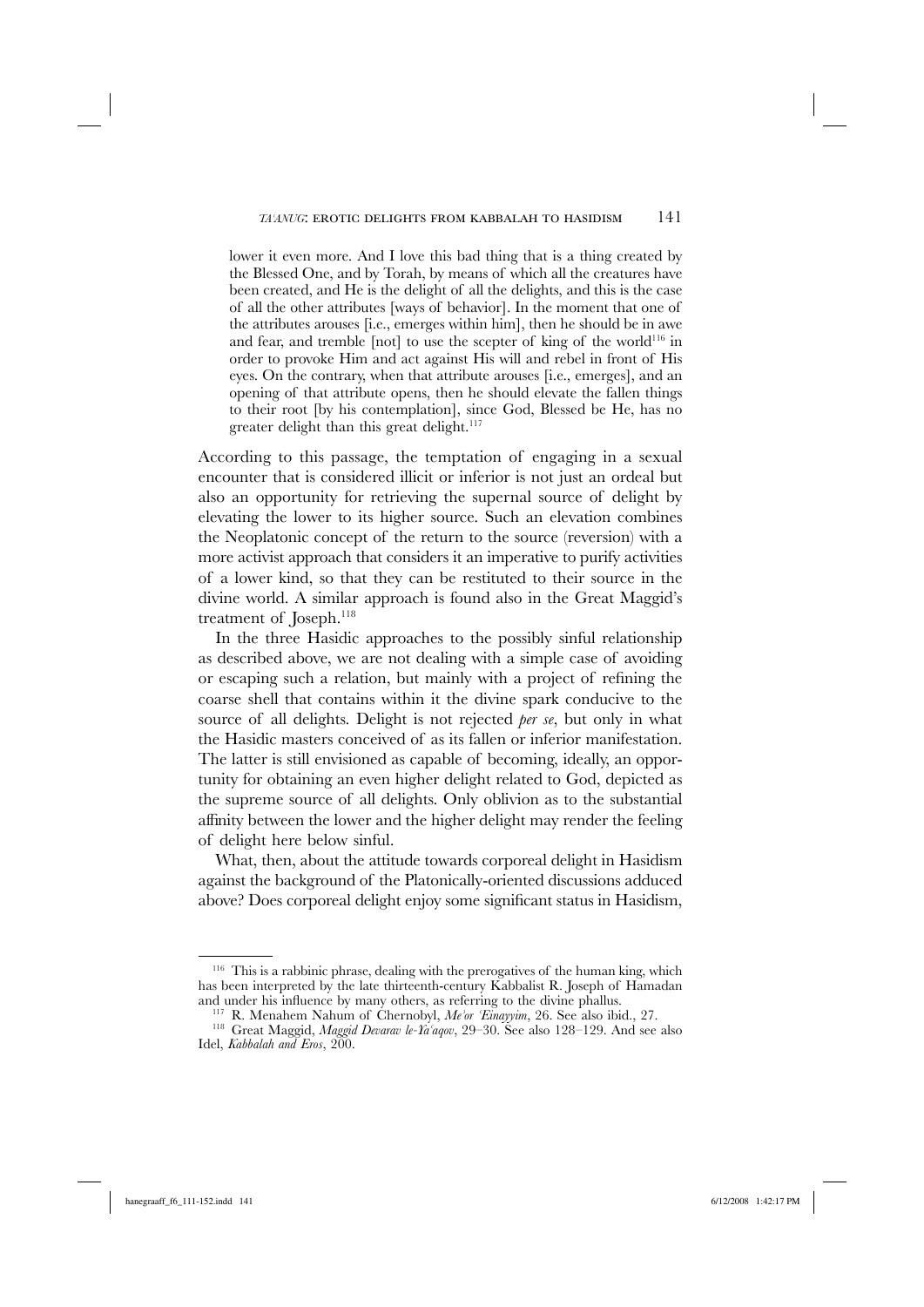or is it seen merely as an obstacle for reaching the divine realm as supreme delight? Are corporeal delight and attachment to the divine as a delightful experience considered incompatible? Or are there merely tensions between them, or indeed are they part of a continuum? These questions are hard to answer, and not in the least place because there is no reason to assume that all Hasidic masters would have agreed in this matter. Here as in many other cases, variety and controversy is integral to Jewish discourse; and indeed, one of the most important scholarly disputes about the nature of Hasidism—that between Gershom Scholem and his students, on the one hand, and Martin Buber, on the other—is grounded in very different ways of understanding the attitudes to the world found in Hasidic literature.<sup>119</sup> In what follows, I will attempt to address one of the more explicit Hasidic approaches towards sexuality with which I am acquainted. As will be seen, I see it as reinforcing Buber's assumption that Hasidism had a much more positive attitude towards the material world than his opponents assumed.

Let me first turn to a passage by R. Ze'ev Wolf of Zhitomir, another disciple of the Great Maggid of Medziretch. Commenting on the biblical recommendation to leave one's parents and adhere to one's wife, the Hasidic author asks:

*Prima facie* this is astonishing. Does the Torah recommend literally that someone will adhere to his wife and fulfill the passions of his heart? However, this should be interpreted as an advice given to man by the Torah about how to cleave to the Holy One, Blessed be He, and he should learn from the adherence to his material wife. If he sees that from such a delight he has an adherence and a pleasure that is transient and that dissipates after a short while, *a fortiori* he will have an adherence and a delight from the Creator, blessed be He, and he will feel the delight of all delights that is eternal, one that gives him life in the world to come. And this principle is that the aspects of the details of the delights that have descended in this material world, all descend from the Torah. The letters of the Torah are clothed in every thing that is created . . . and someone

<sup>119</sup> Buber, "Interpreting Hasidism"; Scholem, "Martin Buber's Interpretation of Hasidism." This is the expanded version of the article originally printed in *Commentary* 32 (1961), 305–316. On the controversy see Margolin, *The Human Temple*, 6–51; Schatz-Uffenheimer, "Man's Relationship to God and World," and her introduction to her *Hasidism as Mysticism*, 10–18 (Hebrew); and the studies of Oppenheim, "The Meaning of Hasidut"; Kepnes, "A Hermeneutic Approach"; the introduction of Dresner to Heschel, *The Circle of the Ba{al Shem Tov*. Buber's view of Hasidism, and the criticism by Scholem, has been extensively discussed in Schaeder, *The Hebrew Humanism of Martin Buber*, 287–338. On Scholem and Hasidism see Jacobs, "Aspects of Scholem's Study of Hasidism"; and Schatz-Uffenheimer, "Gershom Scholem's Interpretation of Hasidism."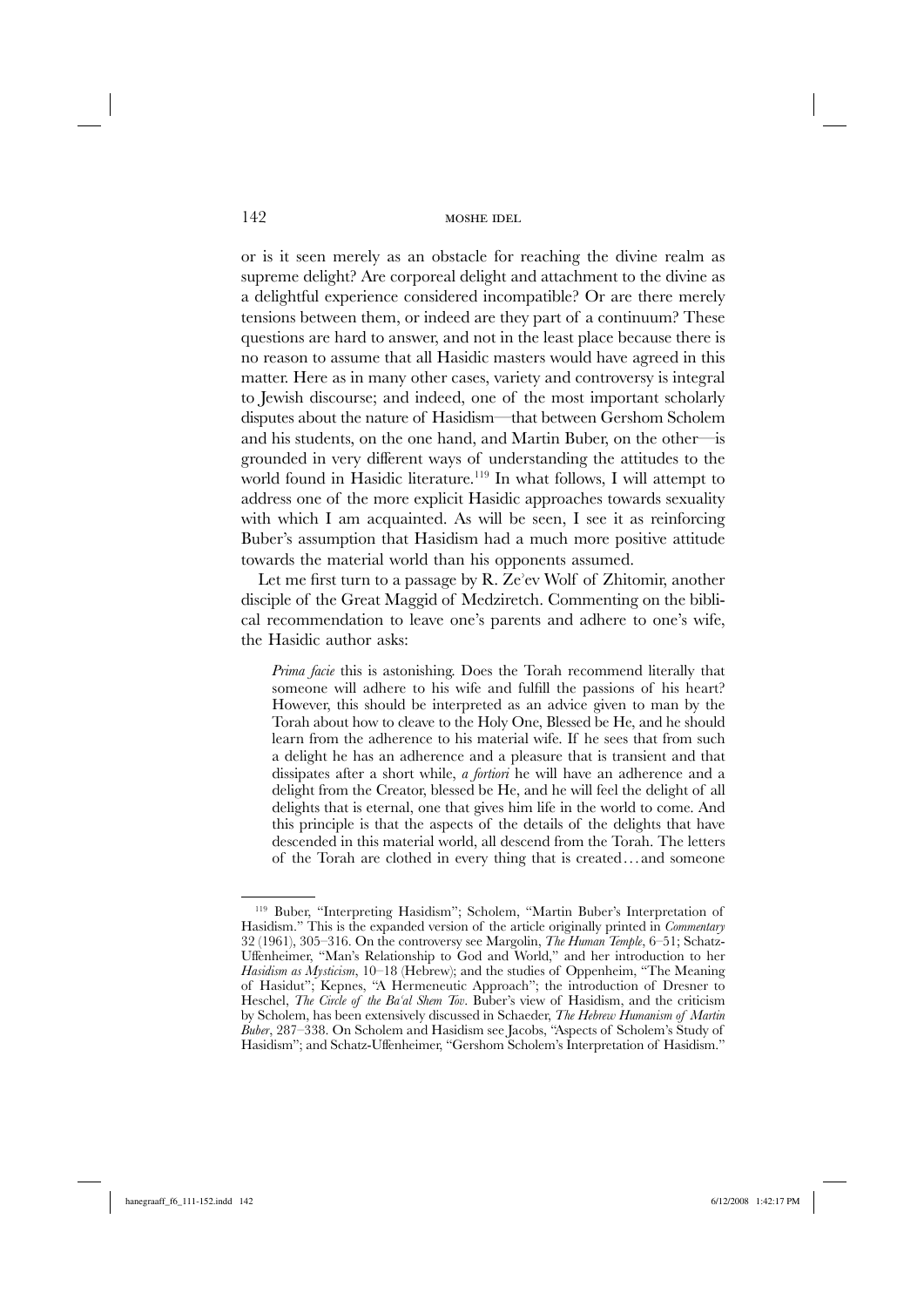who is wise and understands by his own knowledge how to take a hint of wisdom even from those letters that are found on the lowest level [of reality], then generates delight . . . because this is the essence of the delight of the Blessed One . . . namely that even from a material delight he should take vitality and a hint of wisdom at the adherence to God.120

In contrast to some other views in Hasidism, here the lower delights are not considered sinful or demeaning. Material delight is not considered in this passage as a feeling that is antagonistic to the attainment of the supernal one—in contrast, I repeat, to some other Hasidic discussions.<sup>121</sup> On the contrary, a man can extrapolate from the temporary pleasure he enjoys in the sexual relations with his wife, to the even more sublime feeling that he may experience eternally from his adherence to God. The lower delight is not necessarily opposed to the higher experience but constitutes a presence of the spiritual within matter; and hence it is possible to adumbrate the experience of the latter by enjoying the former. It should be pointed out that in the above passages, the affinity between delight and adherence—*devequt*—may imply that there is an erotic overtone to cleaving to God as well. In a way, the Plotinian theory according to which the individual soul is not separated from the cosmic one, adopted widely by Hasidic masters, assumes a continuum between the spiritual and the material world and hence the possibility of reaching the former starting from the latter. $122$ 

Moreover, delight is connected in many Hasidic texts with the study of the Torah and even with prayer, since the divinity is present in the entire realm of reality by means of the letters that were part of the creative process. Thus, while in many cases delight may be understood as resulting from the erotic contact between the worshipper and the transcendent divinity, in some other cases, as in the passage of

<sup>&</sup>lt;sup>120</sup> R. Ze'ev Wolf of Zhitomir, *'Or ha-Me'ir*, fol. 2c. See also ibid., fol. 26b, in a parable explicitly attributed to the Besht. Compare also to the view of the early eighteenthcentury Hasidic author R. Menahem Mendel of Rimanov, adduced by his student R. Ezekiel Panet, *Menahem Tzion*, 44, who distinguishes also between the transient and the eternal nature of the two kinds of delight.

<sup>121</sup> See, e.g., R. Barukh of Kosov, *{Amud ha-{Avodah*, fols. 98a, 99a, and 204d, where the assumption is that the spiritual delight obliterates the material one. Another approach, found several times in Hasidic literature, especially in R. Asher Tzevi of Ostraha's *Ma'ayan Hokhmah*, assumes that the supernal delight is found within the lower one as holy sparks within shells, and the former should be freed of their bondage by elevating them, and thus abolishing the shells. This is an interpretation more consonant with Scholem's view.

<sup>122</sup> See Idel, *Enchanted Chains*, 43–44, 51–52.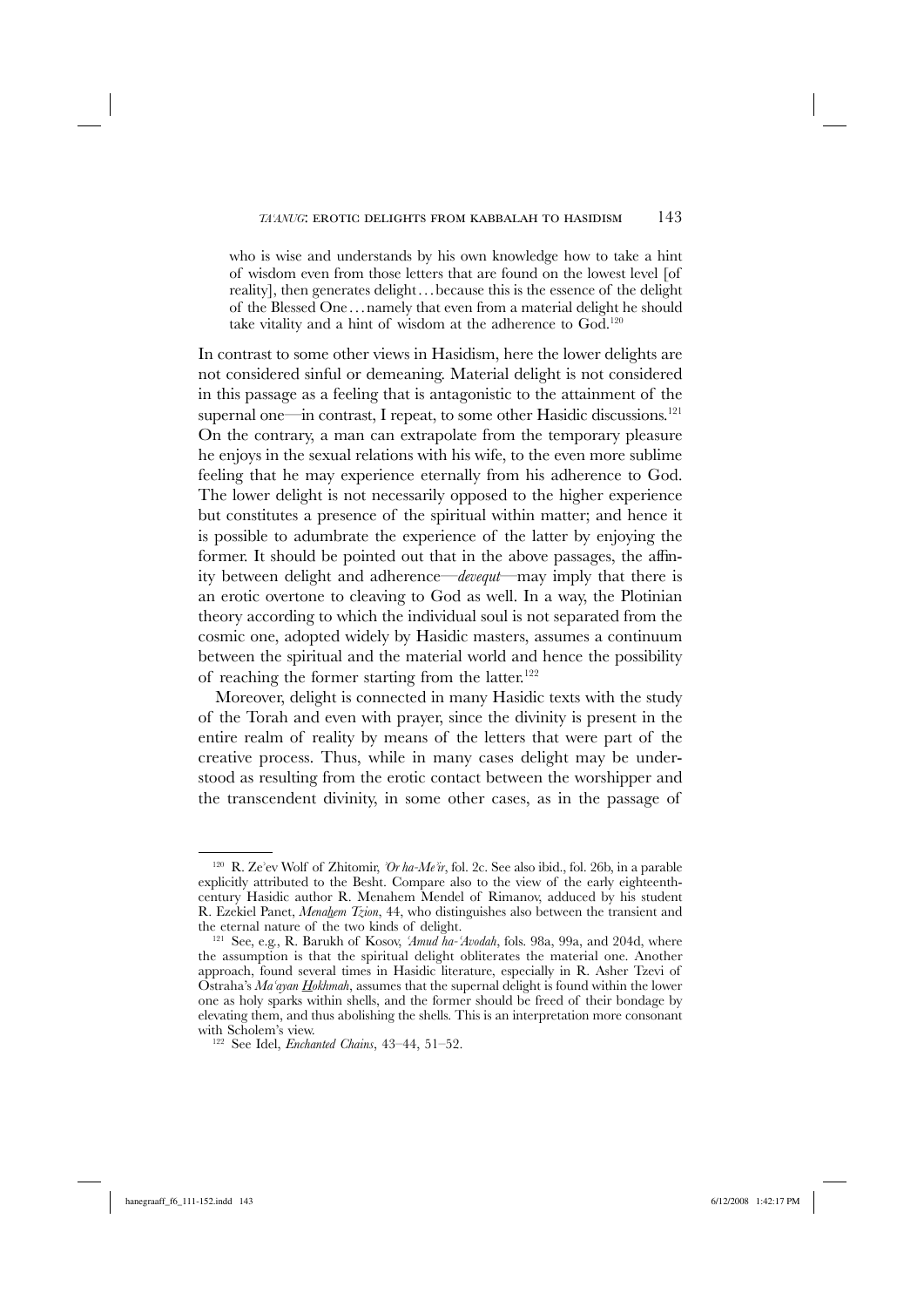# 144 moshe idea in the mosher in the mosher in the mosher in the mosher in the mosher in the mosher in the mosh

R. Ze'ev Wolf, this contact is mediated by the act of fathoming linguistic elements found in all the realms of existence. Thus the higher delight does not necessarily require an escapist attitude: it is also possible to penetrate the superficial aspect of reality in order to enjoy a delightful experience here below, that actually represents a higher reality.<sup>123</sup> In other words, what we have here is an instance of the eroticization of the entire realm of reality, by means of letters that are imagined to have been instrumental in the creation and the sustaining of reality.

From this point of view we may speak of an inclusive type of Hasidic attitude as compared to the much more exclusive approaches of Hasidei Ashkenaz and Abraham Abulafia. The ecstatic Kabbalist dissociates material from spiritual delight, which is not the case in Hasidism. Although Abulafia was not inclined to asceticism, he nevertheless did not see the very performance of a sexual act as a means to intuit the supernal delight.124 In the case of Hasidei Ashkenaz, the relation between corporeal and spiritual delight is less exclusive, but still the two are not parts of a continuum. In the famous early thirteenth-century *Sefer Hasidim*, the major book of Hasidei Ashkenaz, we read:

And that joy [out of love of God] is strong and overwhelms his heart so much, that even a young man who has not gone to a woman for many days, and has great desire, when his seed shoots like an arrow and he has pleasure, this is as naught compared with the strengthening of the power of the joy of the love of God.125

While not critical of corporeal delight, the Ashkenazi author does not create a significant nexus between that feeling and the delight someone feels when he loves God.

It should be pointed out that the elevation of corporeal delight is part of a much more general attitude in Hasidism, which also includes

<sup>&</sup>lt;sup>123</sup> See the very interesting passages from the mid eighteenth-century author R. Tzevi Hirsch of Galina, adduced by Piekarz, *Between Ideology and Reality*, 239–245 (Hebrew), where the need to enjoy material delight in order to reach the spiritual is evident. See also the important discussion of R. Aharon Kohen of Apta, *Or ha-Ganuz la-Tzaddiqim*, col. 4, fol. 3ab. See also the later R. Moshe Elyaqim Beri'ah of Kuznitz, *Be'er Moshe*, 185, where he connected the theory of elevation of the lower entities and of delight with that of an immanent presence of the divine everywhere in the world.

<sup>124</sup> See Idel, *The Mystical Experience*, 204–205.

<sup>&</sup>lt;sup>125</sup> *Sefer Hasidim*, par. 300, 240. In R. Eleazar of Worms' *Sefer ha-Malakim*, and under its influence in *Sefer Raziel ha-Malakh*, it is written: "And at the time that a young man engages in intercourse and shoots like an arrow [i.e., ejaculates], that selfsame pleasure is as nought compared with the slightest pleasure of the World to Come." These three sources have already been adduced together in Guedemann, *Ha-Torah weha-Hayyim bi-ymei ha-Benayim*, I, 124, n. 2.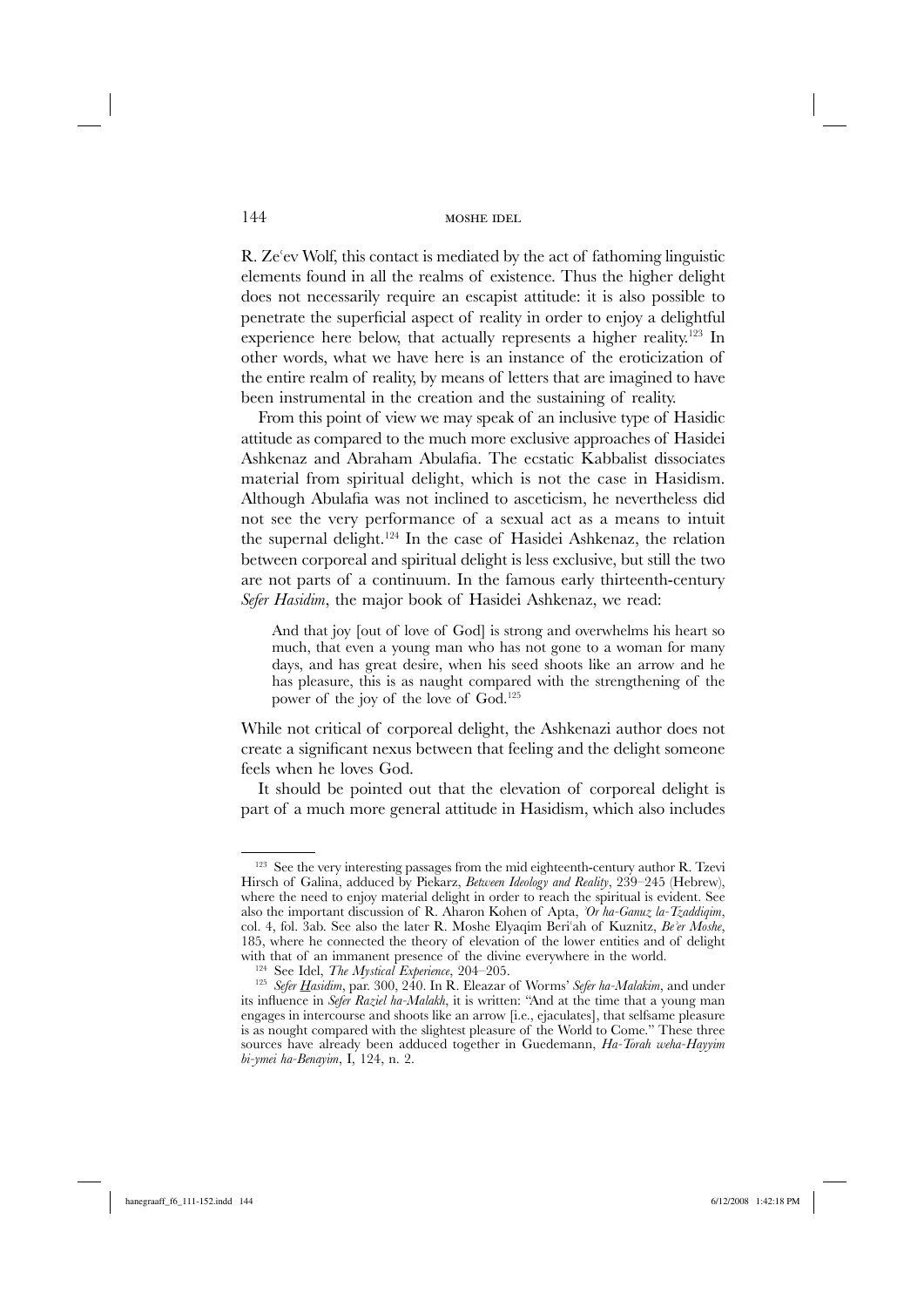the elevation of mundane forms of beauty to their source, so that the beauty of a nice woman should be understood as reflecting in this world the splendor of the divine presence. The contemplative elevation of beauty to its source is described as causing delight to God—an approach that can be described as theurgy.126

#### *Concluding Remarks*

One may speak of a continuous ascent in the course of the centuries of the importance of *ta{anug* in the general economy of Jewish mysticism. On the one hand, this development has to do with a general tendency in Jewish mystical literatures of attributing ever greater importance to feelings in general and to erotic imagery in particular; and on the other hand, it has to do with a process of mitigation of the hypostatic thinking that was originally dominant in the main schools of Kabbalah. This mitigation of hypostatic thought is one of the main reasons why delight is so important precisely in ecstatic Kabbalah and in Hasidism, two major schools which were less interested in theosophical structures and much more concerned with experiences.127 On the other hand, the ascent of delight in Hasidism is concomitant to the decline—although not the total disappearance—of asceticism in this movement, an important development that has been widely recognized by scholars.

It is in Polish Hasidism, a conglomerate of several mystical approaches, that the variety of earlier themes related to delight was adopted, adapted, and combined in different ways. The most common denominator in those discussions is that delight occurs in the context either of performing a ritual, $128$  or of resorting to a technique in ecstatic Kabbalah—that is to say, it typically accompanies certain types of

<sup>&</sup>lt;sup>126</sup> See the important discussion by R. Ze'ev Wolf of Zhitomir, 'Or ha-Me'ir, fol. 16cd. More on this issue in the context of a more detailed analysis of R. Ze'ev Wolf's passage, in Idel, "Feminine Beauty."

 $127$  To a certain extent, the main parallel to *ta'anug* generated by the worshipper as a factor that induces the divine erotic or sexual response is the Kabbalistic expression *mayiin nuqbbin*—the female waters—which is the trigger for the arousal of the desire in the supernal male. However, this is again a more organic or physiological component, in comparison to the more emotional one, the delight. On the psychological readings of the sefirotic ontology of theosophical Kabbalah, which is evident already in the thirteenth-century ecstatic Kabbalah and its early Hasidic manifestations see Idel, *Kabbalah: New Perspectives*, 146–153; *Hasidism*, 227–238.

<sup>128</sup> See, e.g., the phrase *ta{anug mitzvah*, the delight of performing a commandment, in *Toledot Ya{aqov Yosef*, fols. 90b, credited to the Besht, and compare to fol. 55a.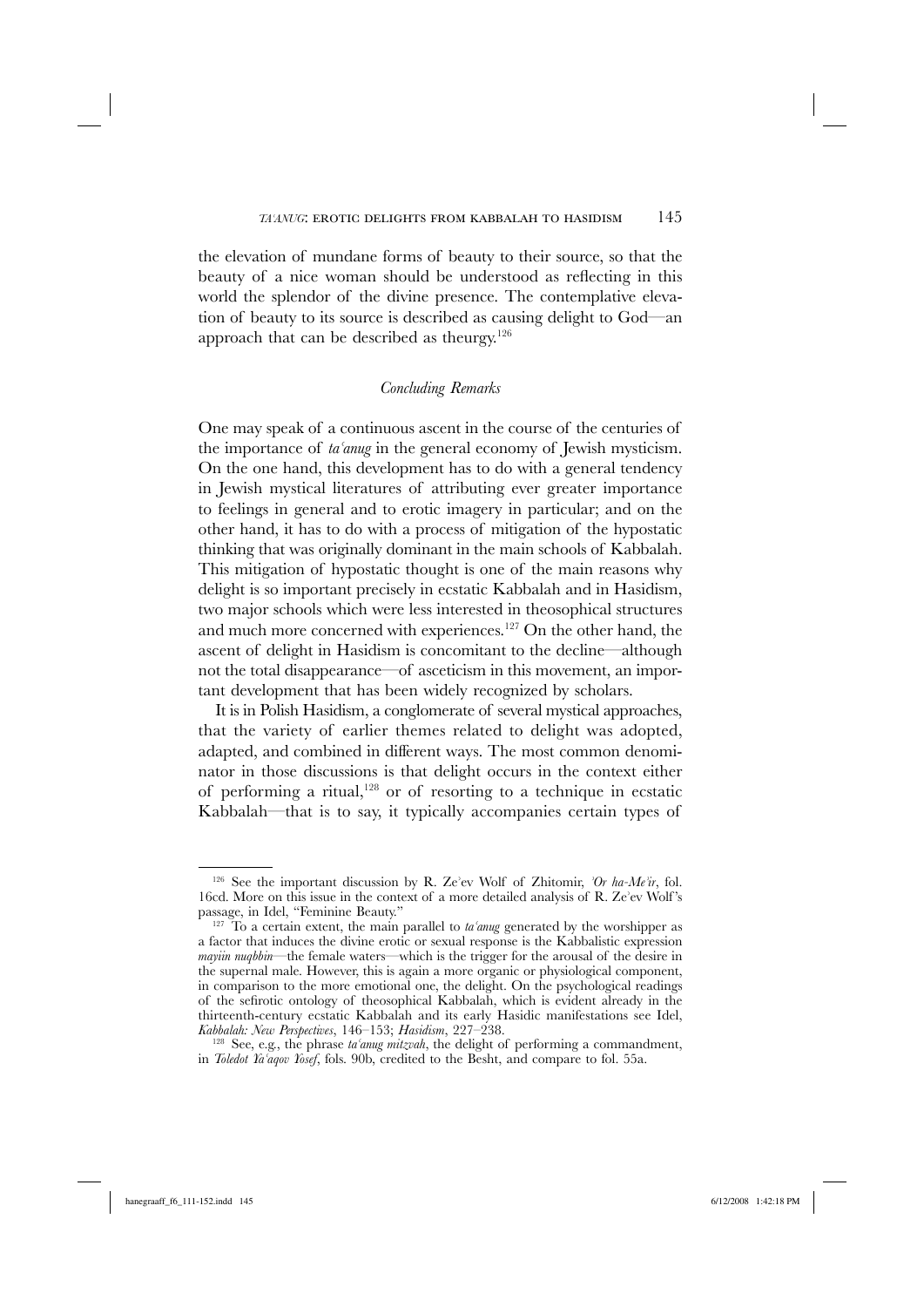# 146 moshe idea in the moshe in the moshe

religious action. Delight must therefore be seen in the context of religious performance, and as parallel to the idea of adding powers on high (according to the more widespread theurgical interpretation of the ritual) or of drawing supernal blessing or vitality downward (according to the magical one). Furthermore, from a phenomenological point of view, it is quite fascinating to observe in this context descriptions of the divinity as experiencing delight and subsequently, in some cases, as explicitly feminine. Thus an important aspect of the meaningful relationship between the worshipper and God is conceived of as that of transforming one of its aspects into a feminine entity. It is only rarely that an explicit worship of the distinct feminine power, as found in Kabbalah, makes its appearance in Hasidism.<sup>129</sup> It should be pointed out that we may also encounter a few Hasidic descriptions of worship by means of the intellect that induces delight into divinity. These might be seen as instances of a synthesis between the intellectual aspect of the ecstatic Kabbalah and the theosophical-theurgical one.130

In other words, we are dealing with two major and intertwined developments in Jewish mysticism. One of them has been surveyed above, that is, the eroticization of ritual. The other one began already in rabbinic literature but became much more prominent in the main trends of Kabbalah and entails a ritualization of eros and sex.131 The theosophical-theurgical Kabbalah emphasized the complex structure of divinity consisting of various types of hypostases, and subsequently the sexual affinities between two or more of them attracted attention; from this, emerged the core formula according to which the rites intend to unify a divine power, understood as male, and the *Shekhinah*, the divine presence, understood as female.132 Hasidism, however, while continuing this approach, shifted the focus of attention from the sexual anatomy of the divine powers and the attempt to influence them by means of rituals to emotional interactions between the worshipper and God.

Within this more general framework, there are two main ways of understanding human religious action: the Platonic ascent that brings the lower delight to its higher source, and the theurgical ascent

<sup>129</sup> See, ibid., fols. 138d and 152b.

<sup>130</sup> See, e.g., the Great Maggid, *Maggid Devarav le-Ya{aqov*, 266, where the "world of delight" is described as apprehension, and the description found in R. Aharon ha-Kohen of Apta, *'Or ha-Ganuz la-Tzaddiqim*, col. 2 fol. 3a. For another affinity between this book of R. Aharon and ecstatic Kabbalah see Idel, *Hasidism*, 59–60.

<sup>131</sup> See Idel, *Kabbalah and Eros*, 143–144, 234–235, 240–241, 247–250.

<sup>&</sup>lt;sup>132</sup> See ibid., 1-3, 233-236.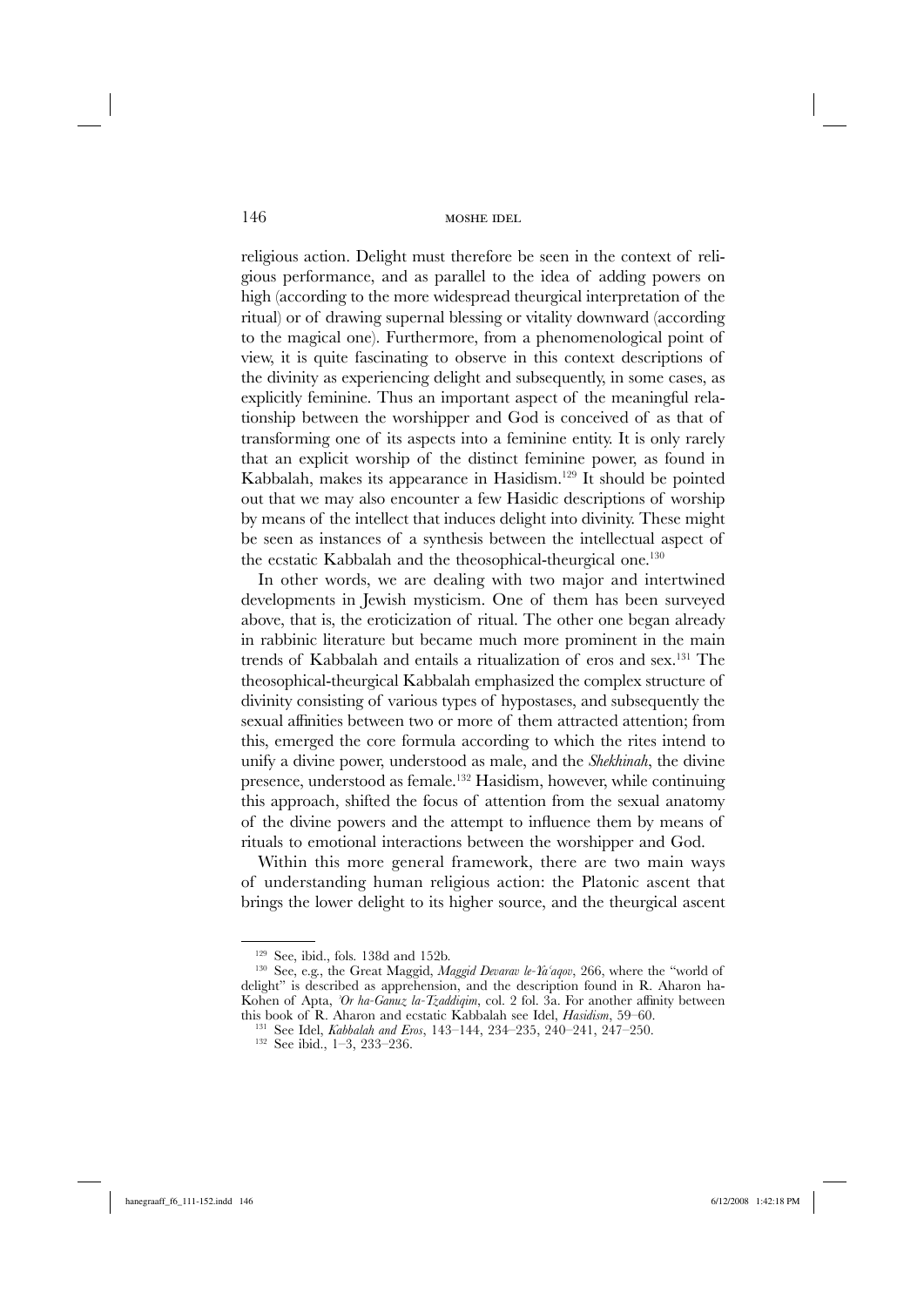that causes delight within the divine sphere. Different though these approaches are, they have sometimes been combined in Hasidism. In any case, the increasing importance of delight since the Middle Ages, and its peak in Hasidism, can be better understood against what I consider to be the background of this development, that is, the rabbinic and Kabbalistic forms of Judaism as cultures of eros.<sup>133</sup> Thus the Hasidic emphasis on delight as resulting from some kind of erotic relationship between man and God, or man and the *Shekhinah*, is part of a much earlier move, one that took up certain approaches which were originally of secondary importance and moved them to the center. Still, unlike Abulafia's intellectual hedonism (mentioned above), theosophical Kabbalah and Hasidism did not indulge in what may be called carnal hedonism, positive though their attitude toward corporeal delight may sometimes have been.<sup>134</sup>

On a more methodological note, the above discussions assume that Hasidism should be understood against the background of many different developments in medieval and premodern Judaism, the various Kabbalistic and Kabbalistic-ethical literatures being major but not exclusive sources for Hasidic mysticism. A panoramic approach, which in our case perhaps includes Crescas's philosophy too, is a much better way of understanding the various and sometimes conflicting developments in Hasidic thought than seeing it only through the perspective of its relationship to Sabbateanism.135 However, broad though the range of sources nourishing Hasidism may have been, the role played by the Besht in shaping the thought of his followers, at least as concerns the case of delight, was paramount.136 Still, his new strong emphasis on delight did not reflect only the patrimony of Hasidic masters in the limited sense of this term; as Jonathan Garb has recently shown, significant reverberations of the theurgy of delight may be discerned even in Jewish religious thought in the twentieth century.<sup>137</sup>

<sup>133</sup> See ibid., 22–38, 238–246.

<sup>&</sup>lt;sup>134</sup> It should be pointed out that a rejection of ancient Greek carnal hedonism, by resorting to this very Greek term transliterated in Hebrew, and of Kant's moral hedonism, is found in an early twentieth-century Hasidic author, R. Menahem Nahum Friedmann of Stefanesti-Itzkani towns in the province of Bukovina), in his commentary on the Rabbinic "Treatise of the Fathers," entitled *Perush ha-Man*, 319–320.

<sup>&</sup>lt;sup>135</sup> For a panoramic approach to Hasidism see Idel, *Hasidism*, 9-15.

 $136$  For my general opinion as to the dominant role played by the Besht in significantly shaping Hasidic thought in the first generation of his disciples, see Idel, "The Besht as a Prophet and a Talismanic Magician."

<sup>&</sup>lt;sup>137</sup> See Garb, "The Chosen will Become Herds," 101, 203-204.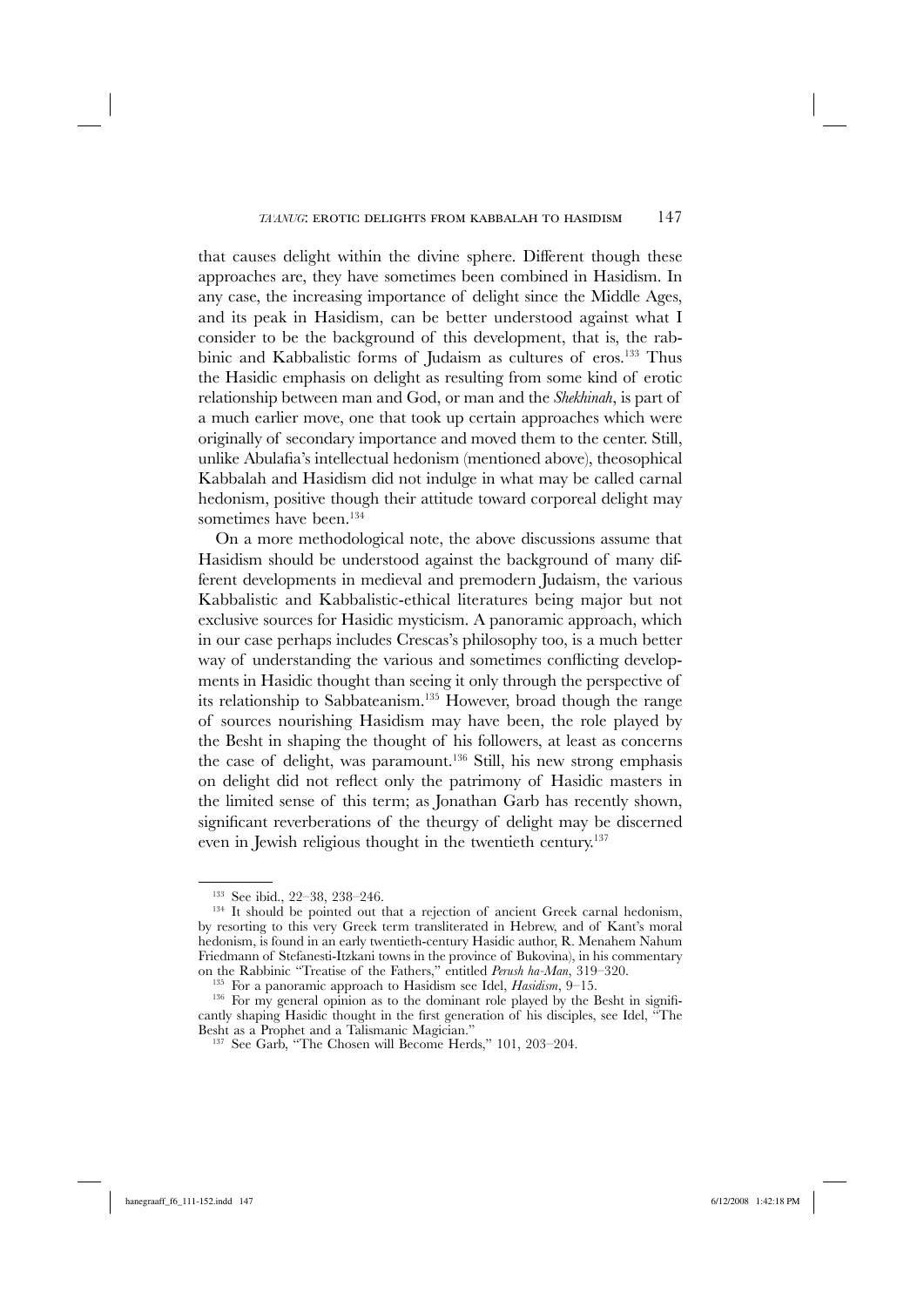148 moshe idea in the moshe in the moshe in the moshe

The new emphasis on delight I surveyed above was also part of what I call the search for plenitude of experience in mysticism. By this I mean the assumption that by means of an intensified performance of the normal rituals, or by certain techniques, it is possible, at least in principle, to enjoy in the present a religious experience of the highest kind.138 Whether this traditional understanding of Jewish ritual as intended to induce delight in both man and God reflects a state of neurosis (as Sigmund Freud argued in his attempt to explain the emergence of rites) is an interesting question which cannot be addressed here.139 In any case, it is fair to say that pondering this type of speculation is itself not without its delightful aspects.

#### *Bibliography*

*xAhavat Dodim*, R. Benjamin of Zalisch. Brooklyn, 1978.

*xAmud ha-xAvodah*, R. Barukh of Kosov. Chernovitz, 1863.

*xEtz Hayyim*, R. Isaiah ben Joseph, MS. New York: Columbia 161.S.1.

Abrams, Daniel, ed., *The Book Bahir*. Los Angeles: The Cherub Press, 1994.

Abulafia, Abraham, *Hayyei ha-Nefesh*, Ms. Munchen 408.

——, *Hayyei ha-{Olam ha-Bax*, Ms. Oxford-Bodleiana 1582.

——, *Mafteah ha-Rexayon*, MS. Vatican 291.

——, *Mafteah ha-Tokhahot*, MS. Oxford-Bodleiana 1605, A. Gross, ed. Jerusalem, 2001.

——, *xOtzar {Eden Ganuz*, MS. Oxford-Bodleiana 1580.

——, *Sefer ha-Maftehot*, Amnon Gross, ed. Jerusalem, 2001.

——, *Sefer xOr ha-Sekhel*, MS. Vatican 233.

Altmann, Alexander, "The Delphic Maxim in Medieval Islam and Judaism," in *Von der Mittelalterlichen zur Modernen Aufklaerung: Studien zur Juedischen Geistesgeschichte.* Tübingen: Mohr, 1987. 1–33.

R. Azriel of Gerone, *Commentary on the Talmudic Aggadot*, I. Tishby, ed. Jerusalem, 1945. *Bexer Moshe*, R. Moshe Elyaqim Beri{ah of Kuznitz. Tel Aviv, n.d.

Berezin, Gabriela, " 'Felicity,' 'Delight,' and 'Virtue' in the Thought of Maimonides and R. Hasdai Crescas," in Z. Gries, Ch. Kreisel & B. Huss, eds., *Shefa{ Tal: Studies in Jewish Thought and Culture Presented to Bracha Sack.* Beer Sheva, 2004. 85–111 (Hebrew).

Brody, Seth, trans. *Rabbi Ezra ben Solomon of Gerona: Commentary on the Song of Songs*. Kalamazoo: Western Michigan University, 1999.

Buber, Martin, "Interpreting Hasidism," *Commentary* 36:3, Sept. 1963. 218–225.

*Da{at Moshe*, R. Moshe Eliaqum Beri{ah. Jerusalem, 1987.

*Degel Mahaneh 'Efrayyim*, R. Moshe Hayyim Ephrayyim of Sudylkov. Jerusalem, 1995. Dresner, Samuel, "Introduction," in Abraham Joshua Heschel, *The Circle of the Ba'al* 

*Shem Tov: Studies in Hasidism*. Chicago, 1985. XVI–XIX.

<sup>138</sup> On plenitude in Jewish mysticism see Idel, *Messianic Mystics*, 283–289 and *Absorbing Perfections*, 423–427.

<sup>&</sup>lt;sup>139</sup> It may well be that Freud was acquainted with forms of religion in which the performance of the rituals was conceived of as an obsession, not a delight, and he imposed the former on the latter.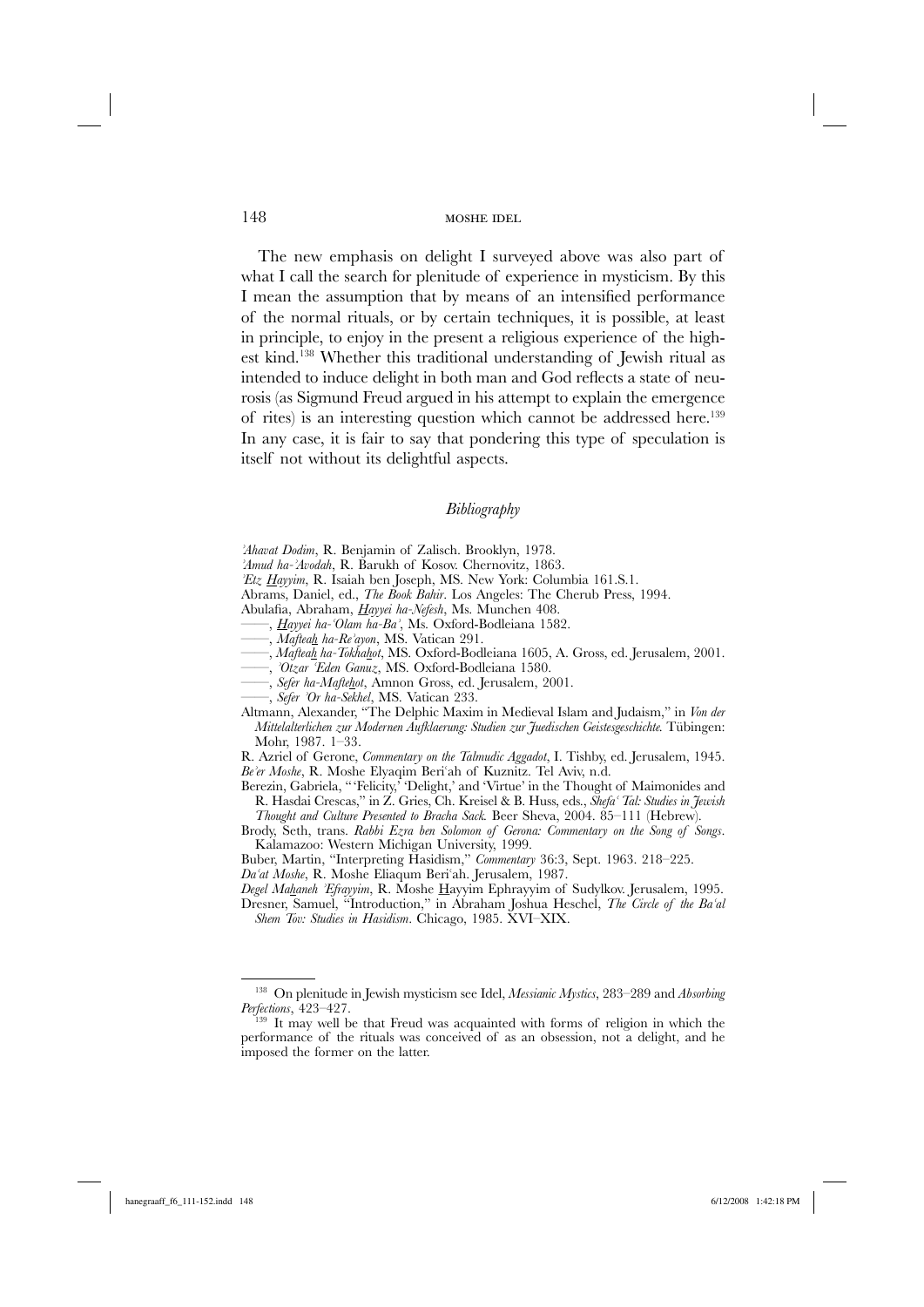Etkes, Immanuel, *Ba{al Hashem: The Besht*, *Magic, Mysticism, Leadership*. Merkaz Shazar: Jerusalem, 2000 (Hebrew).

Fenton, Paul, ed. & trans. *The Treatise of the Pool, al-Maqala al Hwadiyya by Obadyah b. Abraham b. Moses Maimonides*. The Octagon Press, 1981.

, "Judaism and Sufism", in eds., S. Nasr & O. Leaman, *A History of Islamic Philosophy.* London: Kegan and Paul, 1996. 755–768.

Garb, Jonathan, *Manifestations of Power in Jewish Mysticism*. Jerusalem: Magnes Press, 2005 (Hebrew).

——, *"The Chosen will Become Herds": Studies in Twentieth Century Kabbalah*. Jerusalem: Carmel Press, 2005). 101, 203–204 (Hebrew).

Ginsburg, Elliot K., *The Sabbath in the Classical Kabbalah*. Albany: SUNY Press, 1989. ——, *Sod ha-Shabbat: The Mystery of the Sabbath*. Albany: SUNY Press, 1989.

Green, Arthur, *Menahem Nahum of Chernobyl: Upright Practices, The Light of the Eyes.* New York: Paulist Press, 1982.

Guedemann, Moritz, *Ha-Torah weha-Hayyim bi-ymei ha-Benayim*. Tel-Aviv, 1968.

*Haqdamah le-Pereq Heleq* (*Sefer ha-Maxor*). Tel-Aviv, 1948.

Hawi, Sami S., *Islamic Naturalism and Mysticism*. Leiden: Brill, 1974.

*esed le-xAvraham*, R. Abraham Friedmann. Jerusalem: 1973.

*xImrei xElimelekh*, R. Elimelekh ben Hayyim of Kuznitz. Warsau, 1876.

Idel, Moshe, *The Mystical Experience in Abraham Abulafia*. Albany: SUNY Press, 1987. ——, *Studies in Ecstatic Kabbalah*. Albany: SUNY Press, 1988.

——, *Kabbalah: New Perspectives* (Yale University Press: New Haven 1988).

"Rabbinism versus Kabbalism: on G. Scholem's phenomenology of Judaism," *Modern Judaism* 11, 1991. 281–296.

——, *Hasidism: Between Ecstasy and Magic.* Albany: SUNY Press, 1995.

——, *Messianic Mystics*. New Haven: Yale University Press, 1998.

"Feminine Beauty: A Chapter in the History of Jewish Mysticism," in: I. Etkes, D. Assaf, I. Bartal & E. Reiner eds., *Within Hasidic Circles: Studies in Hasidism in Memory* 

*of Mordecai Wilensky.* Jerusalem: The Bialik Institute, 1999). 317–333 (Hebrew).

——, *Natan ben Sa{adyah Harxar, Le Porte della Giustizia*. Milano: Adelphi, 2001.

——, *Absorbing Perfections: Kabbalah and Interpretation*. New Haven: Yale University Press, 2002.

"Sabbath: On Concepts of Time in Jewish Mysticism," in: Gerald Blidstein, ed., *Sabbath, Idea, History, Reality*. Beer Sheva: Ben Gurion University Press, 2004. 74–79. ——, *Kabbalah and Eros*. New Haven: Yale University Press, 2005. 22–38.

——, *Enchanted Chains: Techniques and Rituals in Jewish Mysticism*. Los Angeles: Cherub Press, 2005.

——, *Ascensions on High in Jewish Mysticism: Pillars, Lines, Ladders*. Budapest: CEU Press, 2005. "The Besht as a Prophet and a Talismanic Magician," in Avidov Lipsker & Rella Kushelevsky, eds., *Studies in Jewish Narrative: Ma{aseh Sippur, Presented to Yoav Elstein.*

Ramat Gan: Bar Ilan University Press, 2006. 121–145 (Hebrew).

——, *BEN: Sonship and Jewish Mysticism.* Forthcoming.

Jacobs, Louis, "Aspects of Scholem's Study of Hasidism," in: Harold Bloom, ed., *Gershom Scholem*. New York, 1987. 179–188.

Kepnes, Steven D., "A Hermeneutic Approach to the Buber-Scholem Controversy," *Journal of Jewish Studies* 38, 1987. 81–98.

*Keter Shem Tov*, The Great Maggid. Brooklyn, 1987.

R. Aharon ha-Kohen of Apta. Slavita, 1868.

*Kitvei ha-Ramban*. Mossad Bialik: Jerusalem, 1964.

*Kutonet Passim*, R. Jacob Joseph of Polonoy, G. Nigal, ed. Jerusalem, 1985.

Liebes, Yehudah, *On Sabbateaism and its Kabbalah: Collected Essays*. Jerusalem: Mossad Bialik, 1995 (Hebrew).

*Liqqutei Moharan*, R. Nahman of Bratzlav. Benei Beraq, 1972.

Lorberbaum, Yair, *Image of God: Halakha and Aggadah*. Tel Aviv: Schocken, 2004 (Hebrew). *Ma{arekhet ha-xElohut*. Mantua, 1556.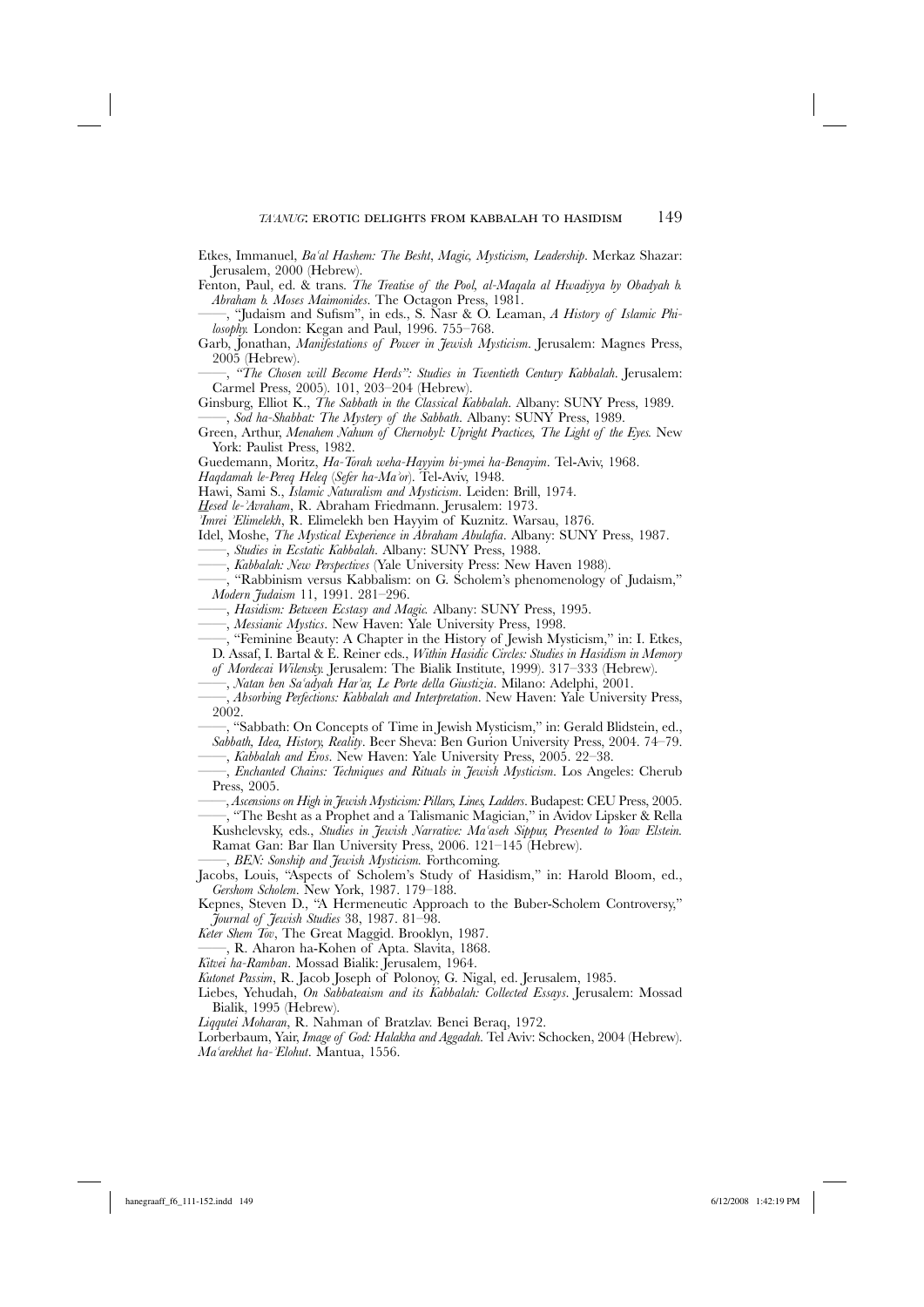*Ma{ayan ha-Hokhmah*, R. Asher Tzevi of Ostraha. Podgorze, 1897.

*Maggid Devarav le-Ya{aqov*, R. Schatz-Uffenheimer, ed. Magnes Press: Jerusalem, 1976. Maimonides, *The Guide of the Perplexed*, trans. Shlomo Pines. Chicago: Chicago University Press, 1963.

Malter, Henry, "Personifications of Soul and Body,"  $\tilde{\jmath}QR$  2, 1911. 466-467.

- Margolin, Ron, *The Human Temple: Religious Interiorization and the Structuring of Inner Life in Early Hasidism*. Jerusalem: The Magnes Press, 2005 (Hebrew).
- Mark, Zvi, *Mysticism and Madness in the Work of R. Nahman of Bratslav*. Tel Aviv: Am Oved, 2003 (Hebrew).

*Menahem Tzion*, R. Ezekiel Panet. New York, 1985.

- *Mexor {Einayyim*, R. Menahem Nahum of Chernobyl. Jerusalem, 1975.
- *Metzudat David*, R. David ben Zimra. Zolkov, 1862.
- *Midrash Zutta on Shir ha-Shirim*, S. Buber, ed. Vilnius, 1925.
- *Miqraxot Gedolot*, R. David Qimhi. Jerusalem, 1961.

*Ner Mitzvah*, R. Aharon ha-Kohen of Apta. Pietrkov, 1881.

Nigal, Gedalya. *Leidat ha-Hasidut*. Jerusalem, 2004 (Hebrew).

- *xOhev Israel*, R. Abraham Joshua Heschel of Apta (Zhitomir 1863).
- *xOlat Tamid*, R. Nathan-Neta{ of Sieniawa. Premislany, 1895.

*xOr ha-xEmmet*, The Great Maggid. Benei Beraq, 1967.

*xOr ha-Ganuz la-Tzaddiqim*, R. Aharon Kohen of Apta. Lemberg, 1850.

*xOr ha-Mexir*, R. Ze{ev Wolf of Zhitomir. Perizek, 1815.

*xOr la-Shamayyim*, R. Meir ha-Levi of Apta. Lublin, 1909.

*xOr Torah*, The Great Maggid. Jerusalem, 1968.

Oppenheim, Michael, "The Meaning of Hasidut: Martin Buber and Gershom Scholem," *Journal of the American Academy of Religion* vol. 49:3, 1981. 409–421.

*Pardes Rimmonim*, R. Moshe Cordovero. Jerusalem, 1962.

Pedaya, Haviva, *Vision and Speech*: *Models of Revelatory Experience in Jewish Mysticism*. Los Angeles: Cherub Press, 2002 (Hebrew).

*Peraqim be-Hatzlahah*, H.S. Davidowitz & D.H. Baneth, eds. Jerusalem, 1939.

*Peri {Etz Hayyim*, R. Hayyim Vital. Dubrovno, 1848.

Peri Hayyim, R. Abraham Hayyim of Zlotchov. Lvov, 1874.

*Perush ha-Man*, R. Menahem Nahum Friedmann, ed. Isaac Hakham. Holon, 1987.

- Piekarz, Mendel, *The Beginning of Hasidism, Ideological Trends in Derush and Musar Literature*.
	- Jerusalem: Mossad Bialik, 1978.

——, *Between Ideology and Reality*. Jerusalem: Mossad Bialik, 1994.

Pines, Shlomo, "Shi'ite Terms and Conceptions in Judah Halevi's *Kuzari*," *Jerusalem Studies in Arabic and Islam* vol. II, 1980. 165–251.

——, "Le *Sefer ha-Tamar* et les *Maggidim* des Kabbalists," in: G. Nahon & Ch. Touati, *Hommage a Georges Vajda*. Louvain: Peeters, 1980. 333–363.

——, "On the Term *Ruhaniyyut* and its Sources and On Judah Halevi's Doctrine," *Tarbiz* 57, 1988. 511–540 (Hebrew).

*Qedushat Levi ha-Shalem*, R. Levi Isaac of Berditchev. Jerusalem, 1993.

*Qol Yehudah*, R. Yehudah Leib of Yanov (1906).

Schaeder, Grete, *The Hebrew Humanism of Martin Buber*. Detroit: Wayne State University Press, 1973.

Schatz-Uffenheimer, Rivka, "Man's Relationship to God and World in Buber's Rendering of Hasidic Teachings," in Paul Schilpp & Maurice Friedman, eds., *The Philosophy of Martin Buber*. Illinois, 1967. 403–435.

——, "Gershom Scholem's Interpretation of Hasidism," in; *Gershom Scholem, The Man and His Activity*. Jerusalem, 1983. 48–62 (Hebrew).

——, *Hasidism as Mysticism Quietistic Elements in Eighteenth Century Hasidic Thought.* Jerusalem: Magnes Press, 1993.

Scholem, Gershom, *Major Trends in Jewish Mysticism*. New York: Schocken, 1967. ——, *Das Buch Bahir*. Darmstadt, 1970.